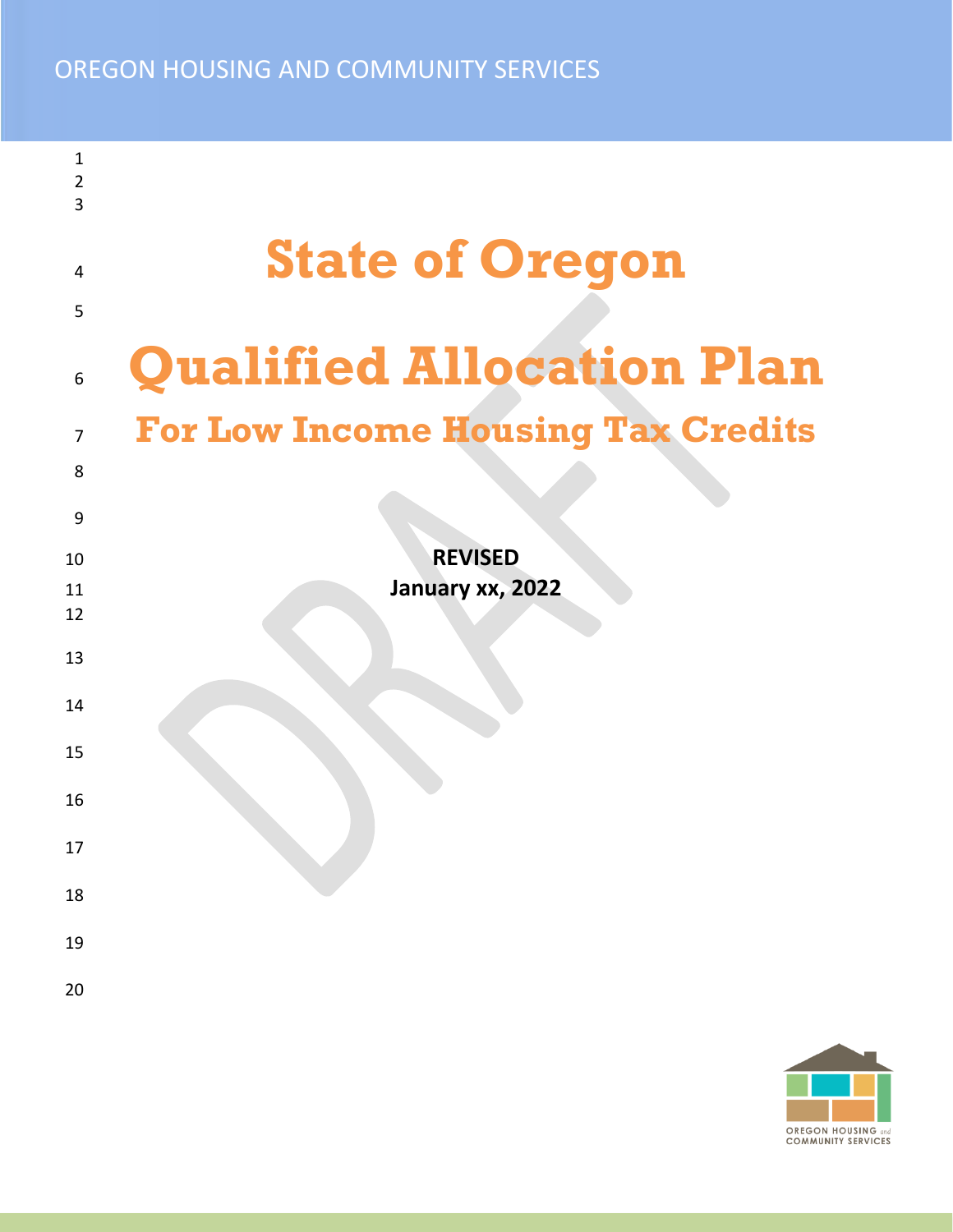| 1                     |                                                                                                                          |      |
|-----------------------|--------------------------------------------------------------------------------------------------------------------------|------|
| 2                     | <b>Approval of the State of Oregon</b>                                                                                   |      |
| 3                     | 2022 Updated Qualified Allocation Plan                                                                                   |      |
| 4                     | Low income Housing Tax Credit Program                                                                                    |      |
| 5                     |                                                                                                                          |      |
| 6                     | I, Kate Brown, Governor of the State of Oregon, do hereby approve for implementation the                                 |      |
| 7                     | 2022 Updated Qualified Allocation Plan that governs the federal Low Income Housing Tax Credit                            |      |
| 8                     | Program, as presented to me by the Oregon Housing and Community Services Department                                      |      |
| 9                     | under the provisions of IRC Section 42, Executive Order EO-87-06 and OAR Chapter 813,                                    |      |
| 10                    | Division 90.                                                                                                             |      |
| 11                    |                                                                                                                          |      |
| 12                    |                                                                                                                          |      |
| 13                    |                                                                                                                          |      |
| 14                    | The Honorable Kate Brown, Governor of Oregon                                                                             | Date |
| 15                    |                                                                                                                          |      |
| 16                    |                                                                                                                          |      |
| 17                    |                                                                                                                          |      |
| 18                    |                                                                                                                          |      |
| 19                    |                                                                                                                          |      |
| 20                    |                                                                                                                          |      |
| 21                    |                                                                                                                          |      |
| 22                    |                                                                                                                          |      |
| 23                    |                                                                                                                          |      |
| 24                    |                                                                                                                          |      |
| 25                    |                                                                                                                          |      |
| 26                    |                                                                                                                          |      |
| 27                    |                                                                                                                          |      |
| 28                    |                                                                                                                          |      |
|                       |                                                                                                                          |      |
|                       |                                                                                                                          |      |
| 29<br>$\overline{3}0$ |                                                                                                                          |      |
| 31                    | Oregon Housing and Community Services does not discriminate on the basis of race, color, creed, national origin,         |      |
| 32                    | sex, religion, marital status, status with regard to public assistance, disability, familial status, gender identity, or |      |
| 33                    | sexual orientation in the provision of services.                                                                         |      |
| 34<br>35              | An equal opportunity employer.                                                                                           |      |
| 36                    |                                                                                                                          |      |
| 37                    | Information will be made available in alternative format upon request.                                                   |      |
|                       |                                                                                                                          |      |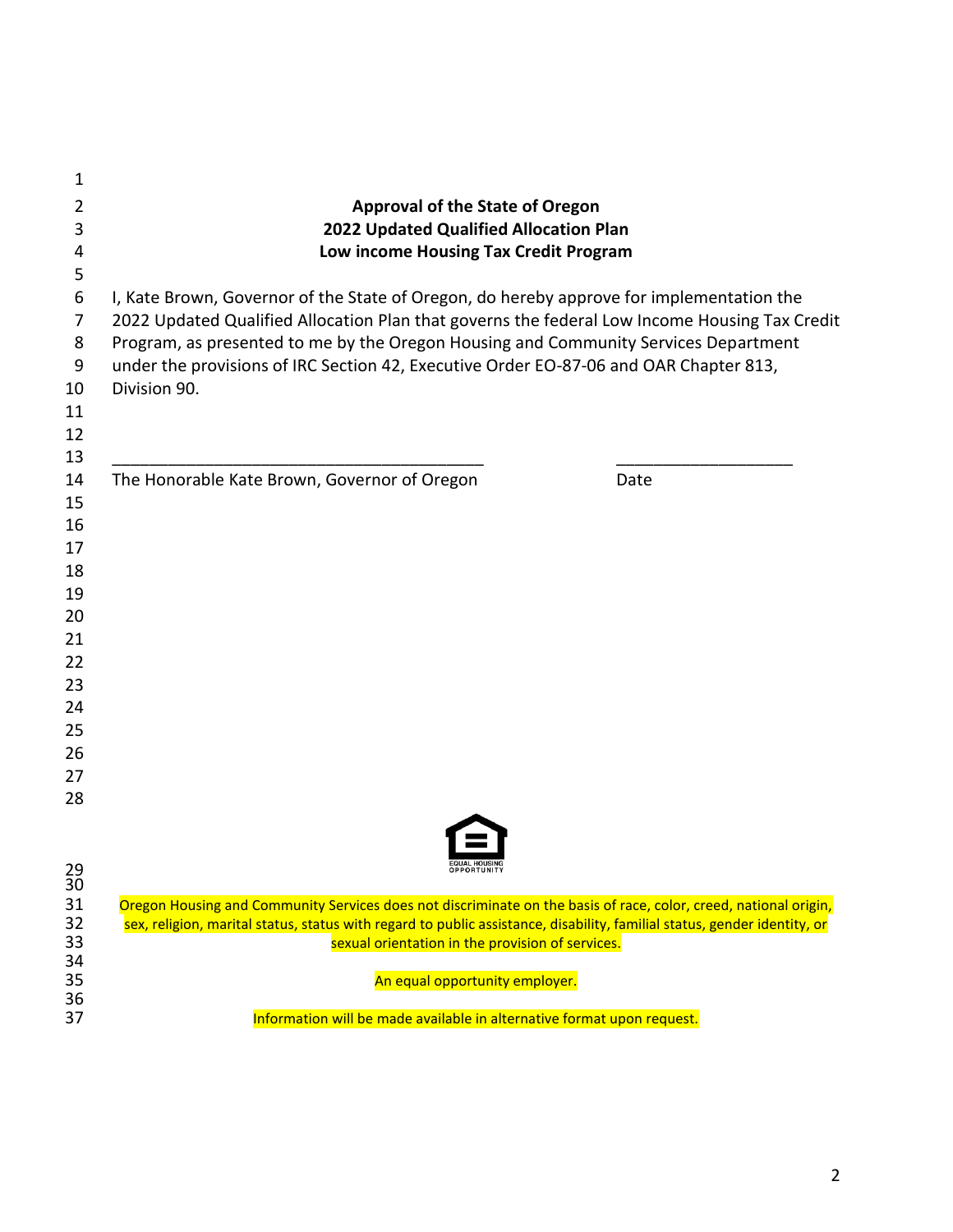$\begin{array}{c} \hline \end{array}$ 

# **Table of Contents**

| 3              |        |                                                                           |  |
|----------------|--------|---------------------------------------------------------------------------|--|
| $\overline{4}$ |        |                                                                           |  |
| 5              |        |                                                                           |  |
| 6              |        |                                                                           |  |
| $\overline{7}$ |        |                                                                           |  |
| 8              |        |                                                                           |  |
| 9              |        |                                                                           |  |
| 10             |        |                                                                           |  |
| 11             |        |                                                                           |  |
| 12             |        | 9% LIHTCs/Notice of Funding Availability (NOFA) Ranks and Tie Breaking 15 |  |
| 13             |        |                                                                           |  |
| 14             | (i)    |                                                                           |  |
| 15             | (ii)   |                                                                           |  |
| 16             | (iii)  |                                                                           |  |
| 17             |        |                                                                           |  |
| 18             | (i)    |                                                                           |  |
| 19             | (ii)   |                                                                           |  |
| 20             | (iii)  |                                                                           |  |
| 21             | (iv)   |                                                                           |  |
| 22             | (v)    | Minority, Women, and/or Emerging Small Business (MWESB) Engagement:  1849 |  |
| 23             | (vi)   |                                                                           |  |
| 24             | (vii)  |                                                                           |  |
| 25             | (viii) |                                                                           |  |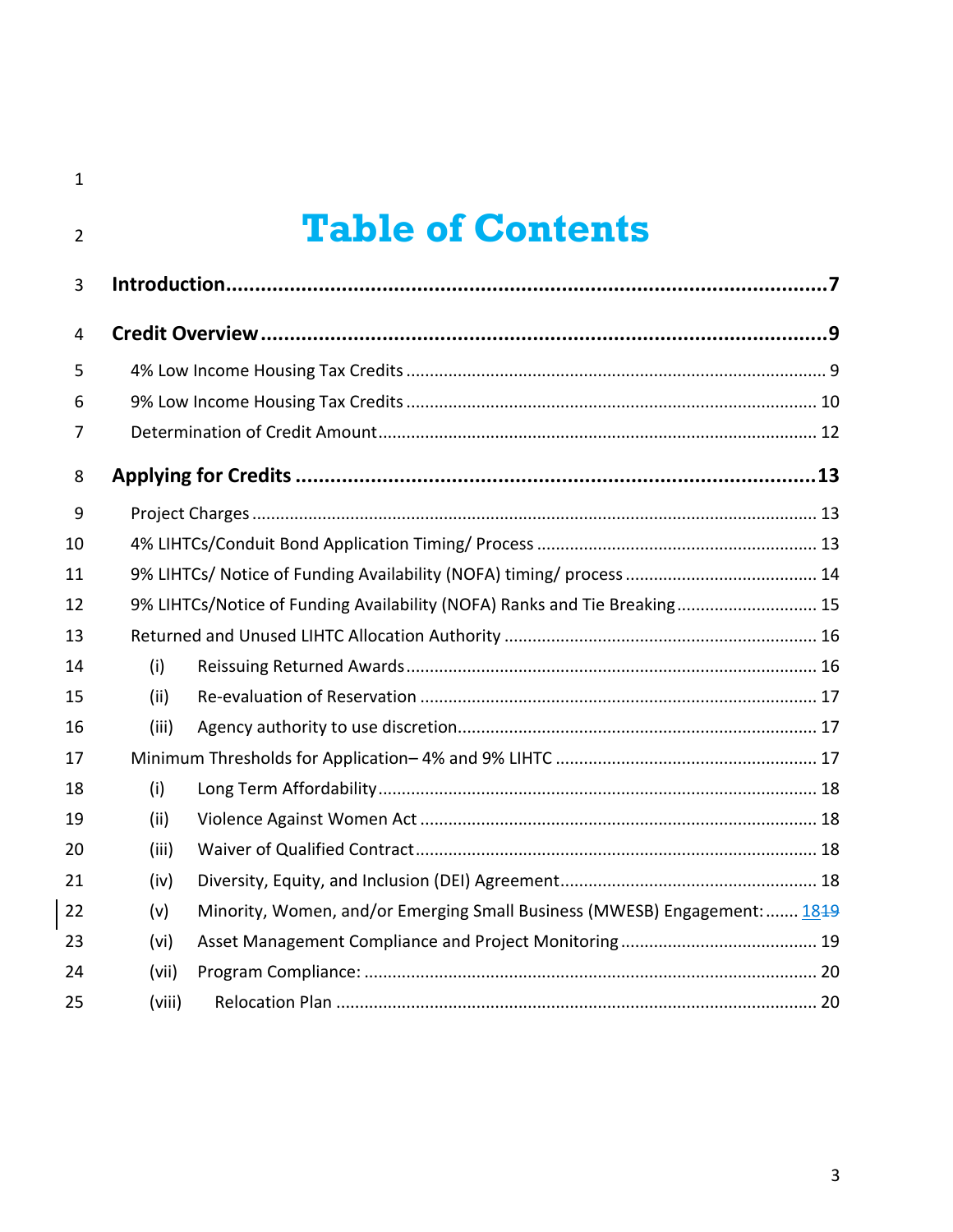| 1              | (ix)    |                                                                  |  |
|----------------|---------|------------------------------------------------------------------|--|
| $\overline{2}$ | (x)     |                                                                  |  |
| 3              | (xi)    |                                                                  |  |
| 4              | (xi)    |                                                                  |  |
| 5              | (xii)   |                                                                  |  |
| 6              | (xiii)  |                                                                  |  |
| 7              | (xiv)   |                                                                  |  |
| 8              | (xv)    |                                                                  |  |
| 9              | (xvi)   |                                                                  |  |
| 10             | (xvii)  |                                                                  |  |
| 11             | (xviii) |                                                                  |  |
| 12             | (xix)   |                                                                  |  |
| 13             | (xx)    |                                                                  |  |
| 14             | (xxi)   |                                                                  |  |
|                |         |                                                                  |  |
| 15             |         |                                                                  |  |
| 16             |         |                                                                  |  |
| 17             | (i)     |                                                                  |  |
| 18             | (ii)    |                                                                  |  |
| 19             | (iii)   |                                                                  |  |
| 20             | (iv)    | Housing and Economic Recovery Act of 2008 (HERA) Basis Boost  28 |  |
| 21             | (v)     |                                                                  |  |
| 22             |         |                                                                  |  |
| 23             | (i)     |                                                                  |  |
| 24             | (ii)    |                                                                  |  |
| 25             | (iii)   |                                                                  |  |
| 26             | (iv)    |                                                                  |  |
| 27             | (v)     |                                                                  |  |
| 28             | (vi)    |                                                                  |  |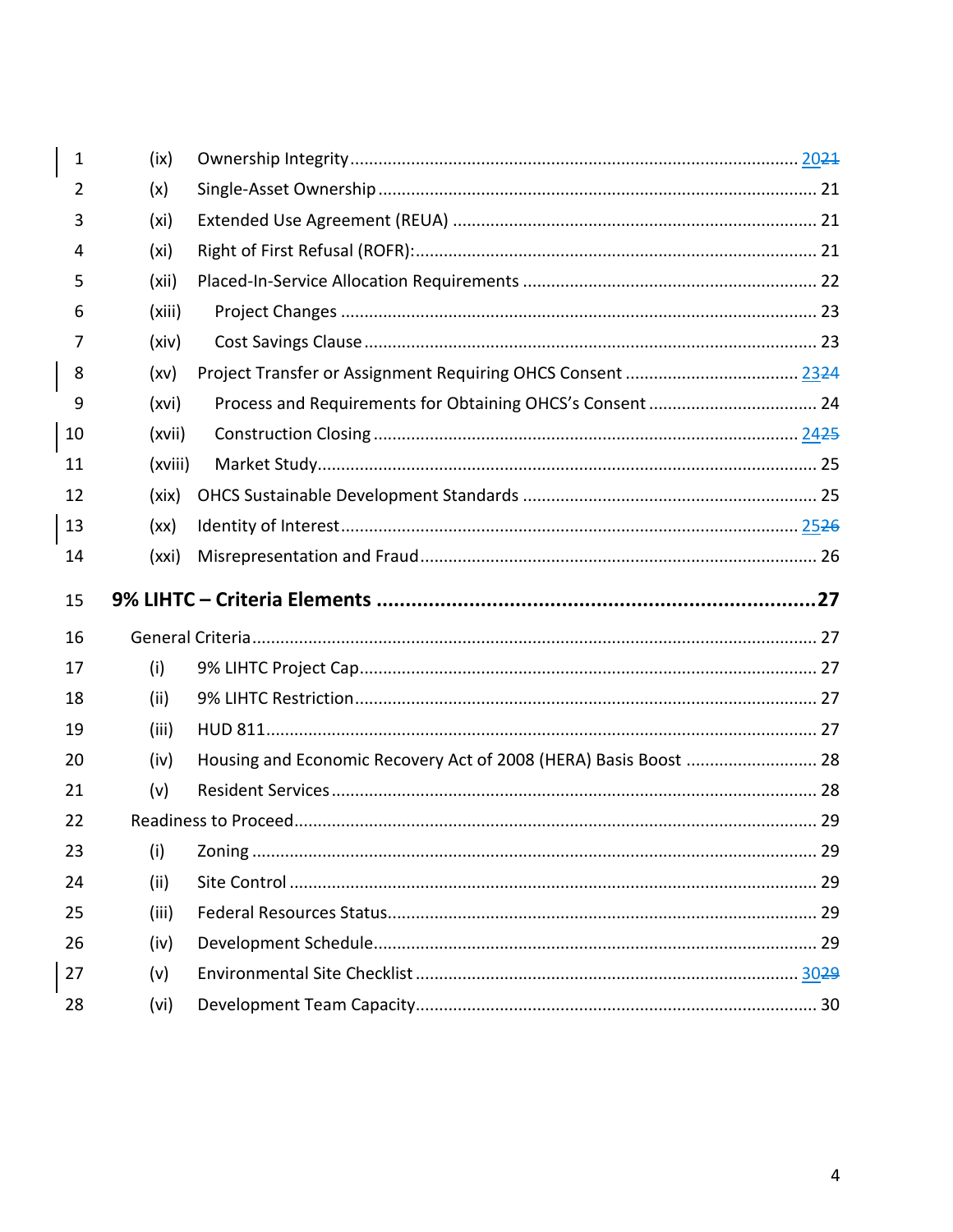| $\mathbf{1}$ |                                                                         |  |
|--------------|-------------------------------------------------------------------------|--|
| 2            |                                                                         |  |
| 3            |                                                                         |  |
| 4            |                                                                         |  |
| 5            |                                                                         |  |
| 6            | (i)                                                                     |  |
| 7            | (ii)                                                                    |  |
| 8            | (iii)                                                                   |  |
| 9            | (iv)                                                                    |  |
| 10           |                                                                         |  |
| 11           | a.                                                                      |  |
| 12           | b.                                                                      |  |
| 13           | Exchange of 9% Credit Award for Subsequent Year's Credit Allocation  48 |  |
| 14           | (i)                                                                     |  |
| 15           |                                                                         |  |
| 16           |                                                                         |  |
| 17           |                                                                         |  |
| 18           |                                                                         |  |
| 19           |                                                                         |  |
| 20           |                                                                         |  |
| 21           |                                                                         |  |
| 22           |                                                                         |  |
| 23           |                                                                         |  |
| 24           |                                                                         |  |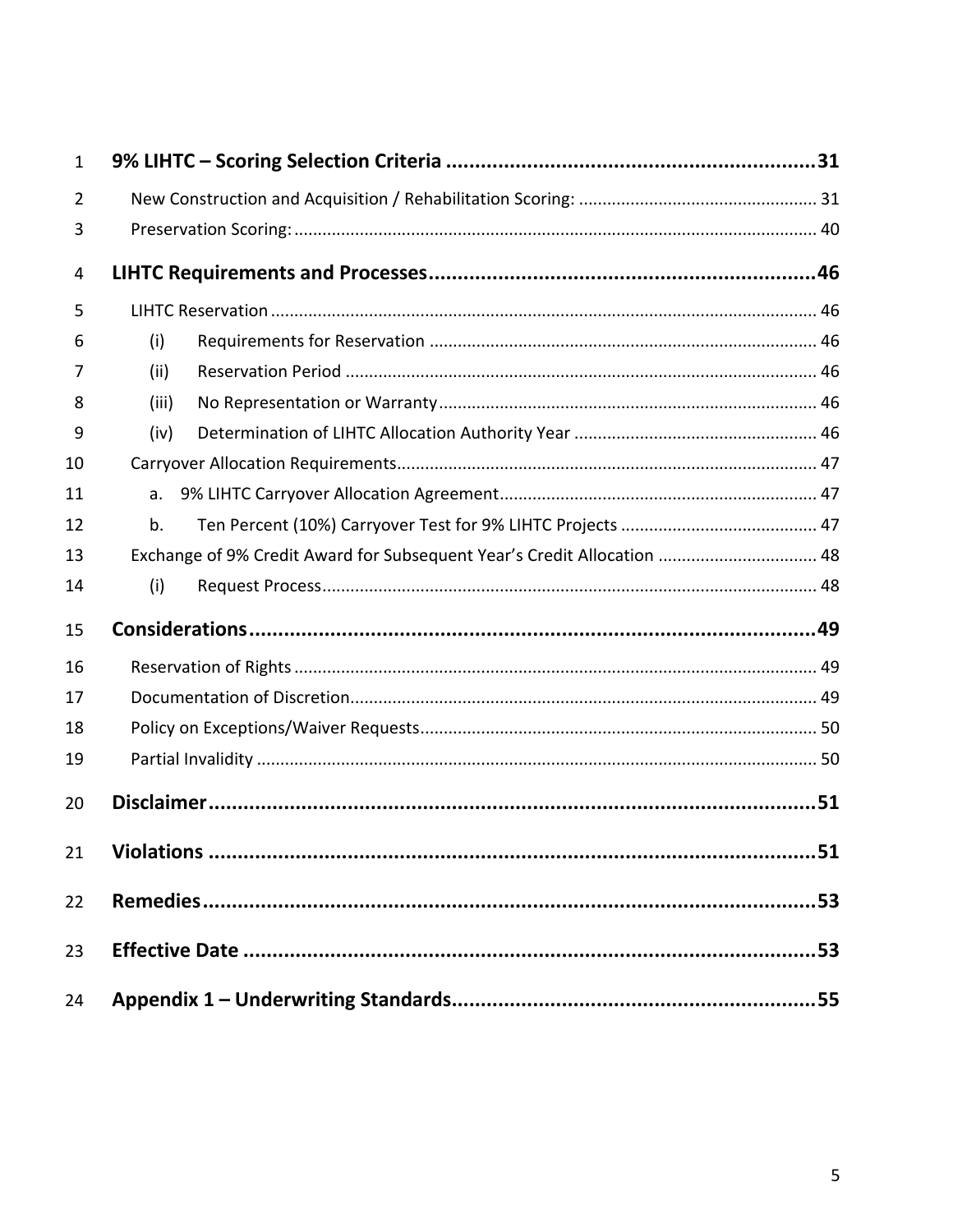| $\mathbf{1}$ |      |                                                                         |  |
|--------------|------|-------------------------------------------------------------------------|--|
| 2            | i.   | Maximum Construction Contingencies included in LIHTC Determination:  55 |  |
| 3            | ii.  |                                                                         |  |
| 4            | iii. |                                                                         |  |
| 5            | iv.  |                                                                         |  |
| 6            |      |                                                                         |  |
| 7            | (i)  |                                                                         |  |
| 8            | (ii) |                                                                         |  |
| 9            |      |                                                                         |  |
| 10           | i.   |                                                                         |  |
| 11           | ii.  |                                                                         |  |
| 12           | iii. |                                                                         |  |
| 13           | iv.  |                                                                         |  |
| 14           |      |                                                                         |  |
| 15           | i.   |                                                                         |  |
| 16           |      |                                                                         |  |
| 17           |      |                                                                         |  |
| 18           |      |                                                                         |  |
| 19           |      |                                                                         |  |
| 20           |      |                                                                         |  |
| 21           |      |                                                                         |  |
| 22           |      |                                                                         |  |
|              |      |                                                                         |  |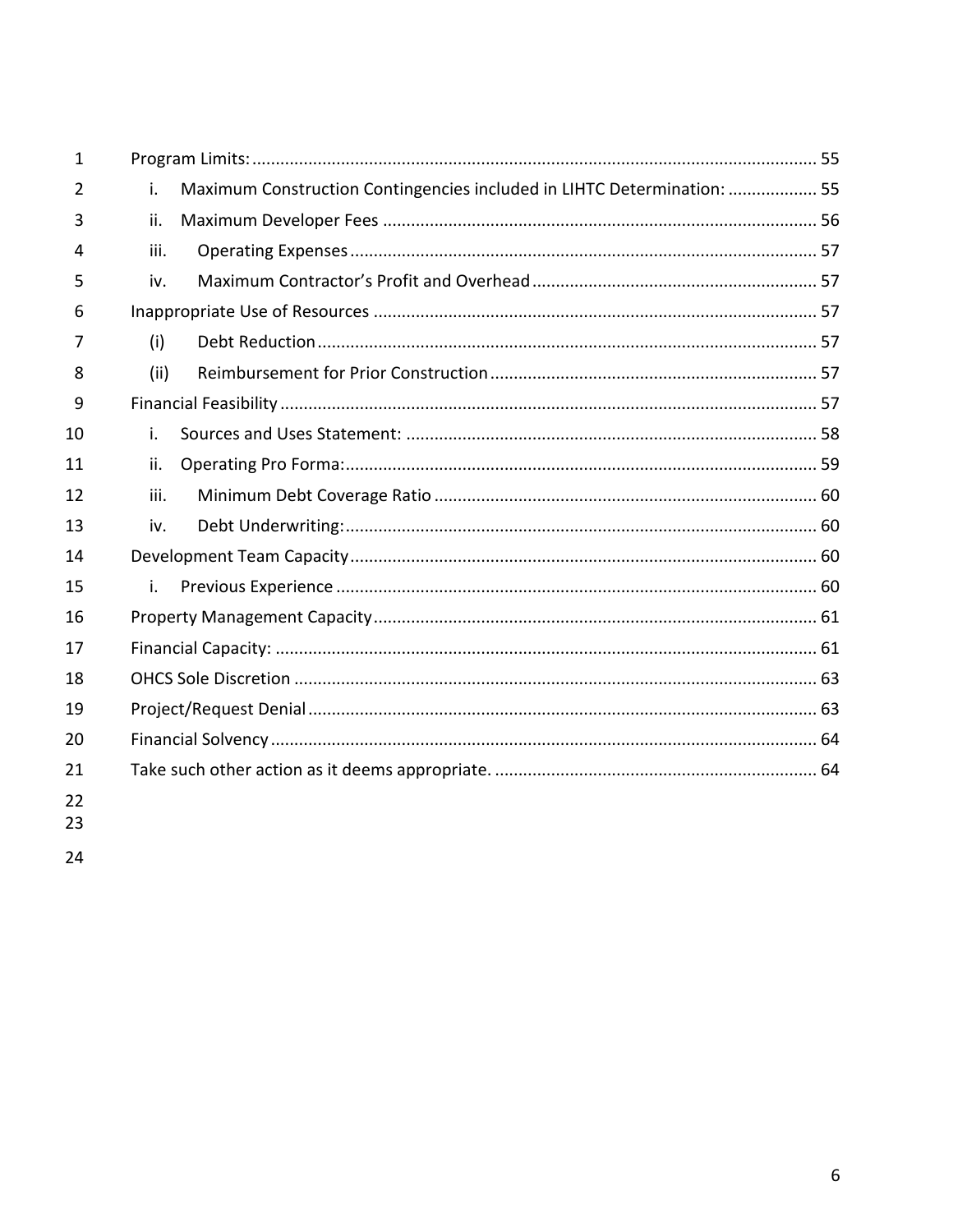## <span id="page-6-0"></span>**Introduction**

| $\overline{2}$ | The Tax Reform Act of 1986 created the Low Income Housing Tax Credit (LIHTC), under Section    |                                                                                                   |  |
|----------------|------------------------------------------------------------------------------------------------|---------------------------------------------------------------------------------------------------|--|
| 3              | 42 of the Internal Revenue Code (Code or IRC).                                                 |                                                                                                   |  |
| 4              |                                                                                                |                                                                                                   |  |
| 5              |                                                                                                | The LIHTC Program (or Program) is jointly administered by the United States Treasury              |  |
| 6              | Department Internal Revenue Service (IRS) and authorized state tax credit allocation agencies. |                                                                                                   |  |
| 7              |                                                                                                | Under Executive Order EO-87-06, the Governor of Oregon designated Housing and Community           |  |
| 8              |                                                                                                | Services Department (OHCS) as the administrator of the LIHTC Program.                             |  |
| 9              |                                                                                                |                                                                                                   |  |
| 10             |                                                                                                | OHCS administers the LIHTC Program in accordance with Oregon Administrative Rule (OAR)            |  |
| 11             |                                                                                                | Chapter 813, Division 90. This Qualified Allocation Plan (QAP or Plan) is intended to comply with |  |
| 12             |                                                                                                | the requirements of Section 42(m)(1)(B) of the Code, which requires that a Qualified Allocation   |  |
| 13             | Plan set forth:                                                                                |                                                                                                   |  |
| 14             |                                                                                                |                                                                                                   |  |
| 15             | (i)                                                                                            | the selection criteria OHCS will use to determine its housing priorities,                         |  |
| 16             | (ii)                                                                                           | the preferences of OHCS in allocating housing credit dollar amounts among                         |  |
| 17             |                                                                                                | selected Projects, including:                                                                     |  |
| 18             |                                                                                                | Projects serving the lowest income tenants,<br>(1)                                                |  |
| 19             |                                                                                                | Projects obligated to serve qualified tenants for the longest periods, and<br>(11)                |  |
| 20             |                                                                                                | Projects which are located in qualified census tracts and the development<br>(III)                |  |
| 21             |                                                                                                | of which contributs to a concerted community revitalization plan, and                             |  |
| 22             |                                                                                                | the procedures that OHCS will follow in monitoring for Program<br>(IV)                            |  |
| 23             |                                                                                                | noncompliance, in notifying the IRS of such noncompliance and in                                  |  |
| 24<br>25       |                                                                                                | monitoring for noncompliance with Project habitability standards<br>through regular site visits.  |  |
|                |                                                                                                |                                                                                                   |  |
| 26             |                                                                                                | Section 42(m)(1)(C) of the Code provides the selection criteria that must be used. The selection  |  |
| 27             |                                                                                                | criteria set forth in a QAP must include:                                                         |  |
| 28             |                                                                                                |                                                                                                   |  |
| 29             | (i)                                                                                            | Project location,                                                                                 |  |
| 30             | (ii)                                                                                           | housing needs characteristics,                                                                    |  |
| 31             | (iii)                                                                                          | Project characteristics, including whether the Project includes the use of existing               |  |
| 32             |                                                                                                | housing as part of a community revitalization plan,                                               |  |
| 33             | (iv)                                                                                           | sponsor characteristics,                                                                          |  |
| 34             | (v)                                                                                            | tenant populations with special housing needs,                                                    |  |
| 35             | (vi)                                                                                           | public housing waiting lists,                                                                     |  |
|                |                                                                                                |                                                                                                   |  |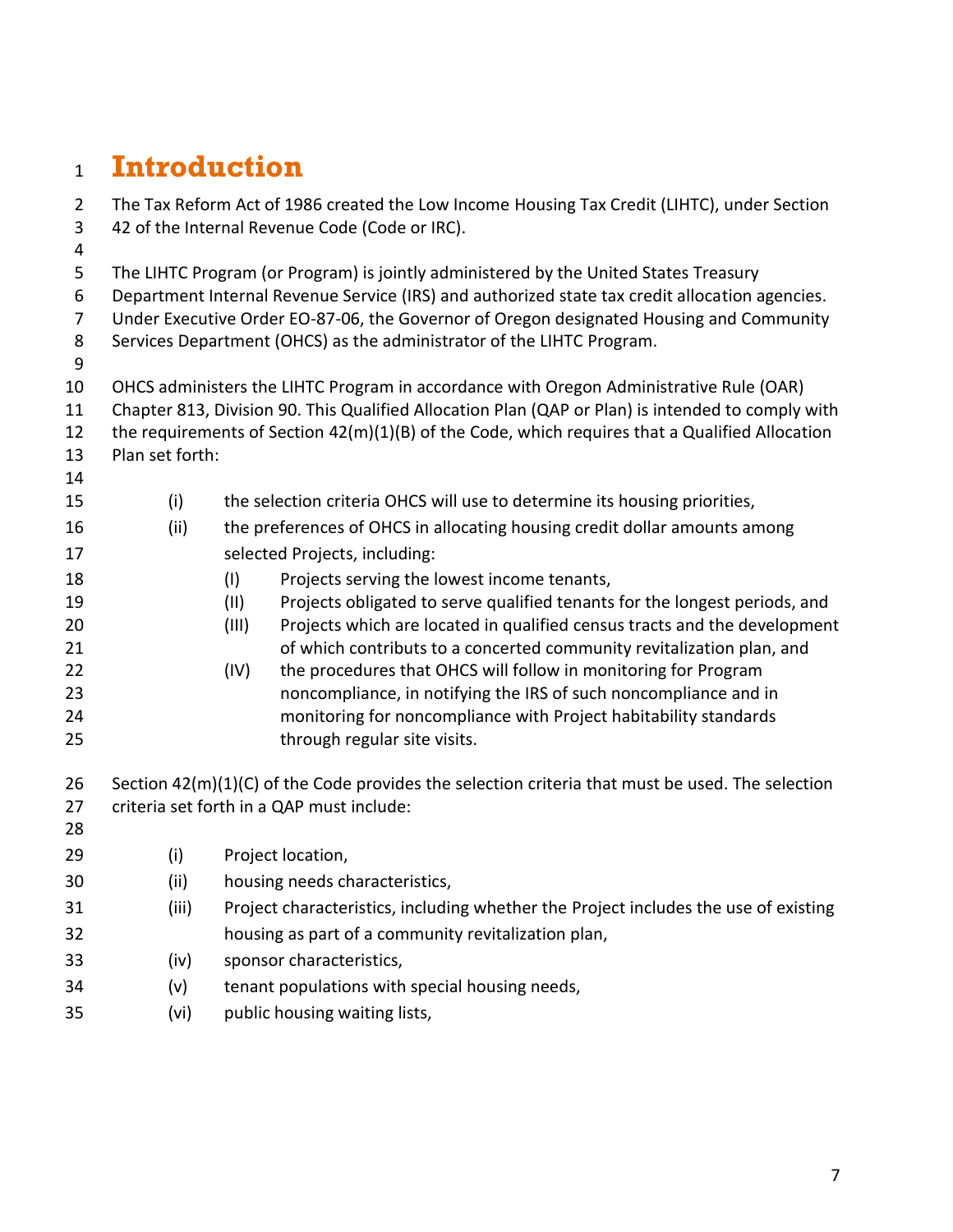| $\mathbf{1}$ | (vii)                 | tenant populations of individuals with children,                                                 |
|--------------|-----------------------|--------------------------------------------------------------------------------------------------|
| 2            | (viii)                | Projects intended for eventual tenant ownership,                                                 |
| 3            | (ix)                  | the energy efficiency of the Project, and                                                        |
| 4            | (x)                   | the historic nature of the Project.                                                              |
| 5            |                       |                                                                                                  |
| 6            |                       | If any provision of this Plan (and documents included herein by reference) is inconsistent with  |
| 7            |                       | the provisions of amended IRC Section 42, including any future amendments thereto, or any        |
| 8            |                       | existing or new State Administrative Rules governing the LIHTC Program, the provisions of IRC    |
| 9            |                       | Section 42 and/or the State Administrative Rules take precedence and the plan will be            |
| 10           | amended accordingly.  |                                                                                                  |
| 11           |                       |                                                                                                  |
| 12           |                       | The Plan has been revised for 2022. OHCS reserves the option to issue temporary public           |
| 13           |                       | notices, rules, or other guidance through which, procedurally, OHCS will continue to efficiently |
| 14           |                       | administer the LIHTC Program, in a manner consistent with this Plan, and with OHCS's goals.      |
| 15           |                       | Additionally, OHCS reserves the right to amend, modify, or withdraw provisions contained in      |
| 16           |                       | this Plan that are inconsistent or in conflict with state or federal laws or regulations. In the |
| 17           |                       | event of a major: natural disaster, pandemic / epidemic, disruption in the financial markets, or |
| 18           |                       | reduction in subsidy resources available, including tax credits the Agency may disregard any     |
| 19           |                       | section of the Plan, including point scoring and evaluation criteria, that interferes with an    |
| 20           | appropriate response. |                                                                                                  |
| 21           |                       |                                                                                                  |
| 22           |                       | The Oregon Housing Stability Council recommended the amended 2022 Plan contained on,             |
| 23           |                       | Nov. 5, 2021. Public hearing will be held concerning the Plan on Dec. 3, 2021 after appropriate  |
| 24           | notice was provided.  |                                                                                                  |
| 25           |                       |                                                                                                  |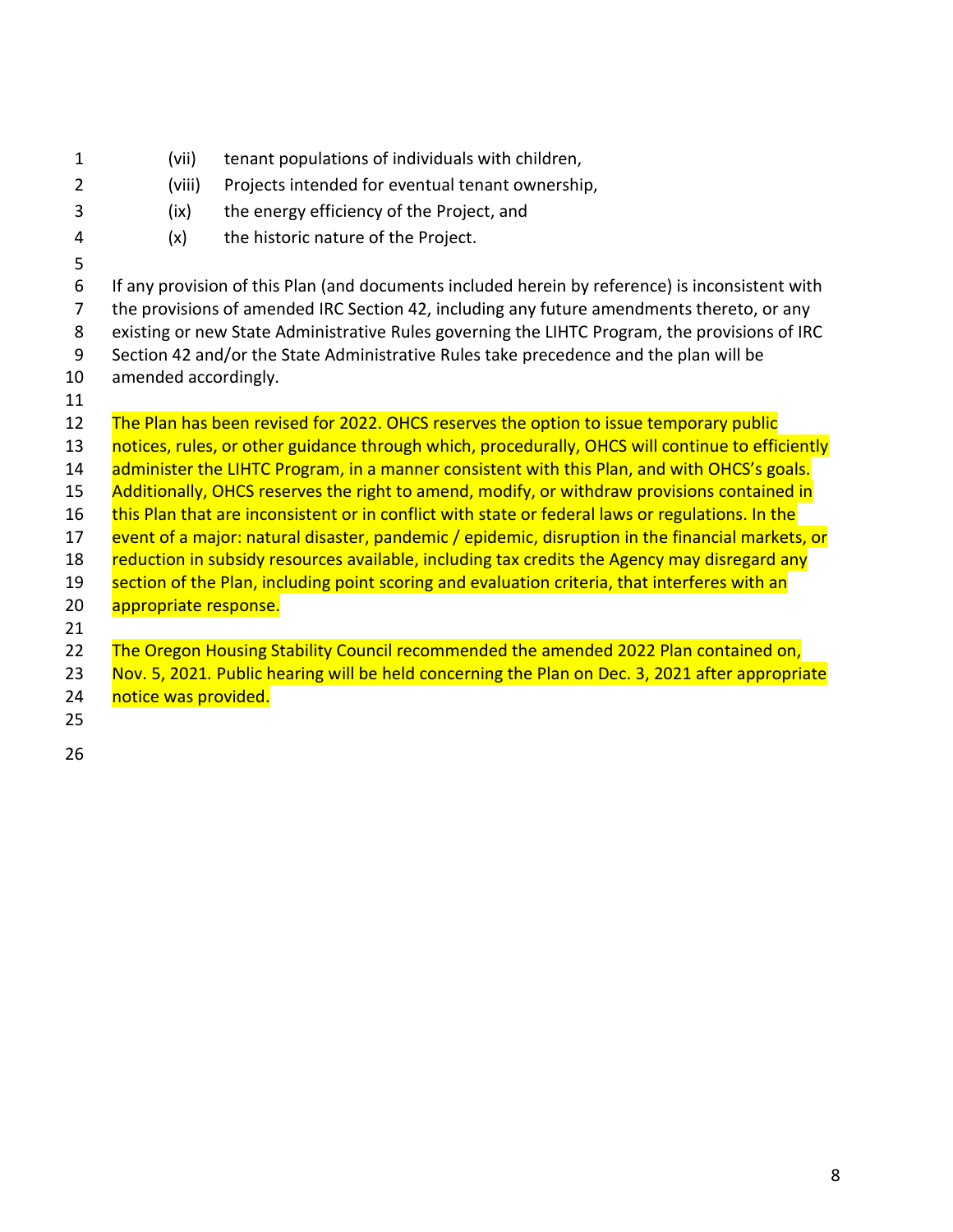## <span id="page-8-0"></span>**Credit Overview**

## <span id="page-8-1"></span>**4% Low Income Housing Tax Credits**

 The State of Oregon is provided with access to tax credits that are only available to Projects that are financed using tax-exempt bond proceeds which are associated with Oregon's Private Activity Bond Authority. The tax-exempt bonds are subject to the volume cap limitations in Section 146 of the Code as further detailed in Section 42(h)(4)(A)and(B) of the Code. 9 The 4% LIHTC commitments will be made competitively. All projects requesting to be financed 10 with tax-exempt private activity bonds will be subject to their availability and the following 11 prioritization schedule outlined by the department: 13 1. Pairing 4% LIHTCs with competitive fund offerings in Notice of Funding Availabilities 14 (NOFAs) 2. Rental Assistance Demonstration, HUD Section 18, and significant funding **commitment from local jurisdictions such as the Portland/Metro Bond fund applications** 18 3. 4% LIHTC applications will be prioritized based on key factors supporting alignment **with the Statewide Housing Plan. Additional details will be included in a future**  update to the Qualified Allocation Plan as needed. 21 All applicants for 4% tax credits must meet Section 42 statutory preferences, including those 22 required for allocation and persuant to IRS Code Section 42 (m)(1)(D), and must meet the 23 threshold requirements described below. (i) Standards of financial feasibility and viability; 25 (ii) Project monitoring procedures; **(iii) Program specific requirements of OHCS with a demonstrable comitment to**  complete the following work of the department's Equity and Racial Justice goal in 28 mind: **a.** Diversity Equity and Inclusion Agreement (see page 19 for additional details); b. Minority, Women, and Emerging Small Business regional targets (see page 20 **for additional details);** 32 c. Completion of the Management Agent Packet (MAP) which includes the Resident Servies Plan (RSP).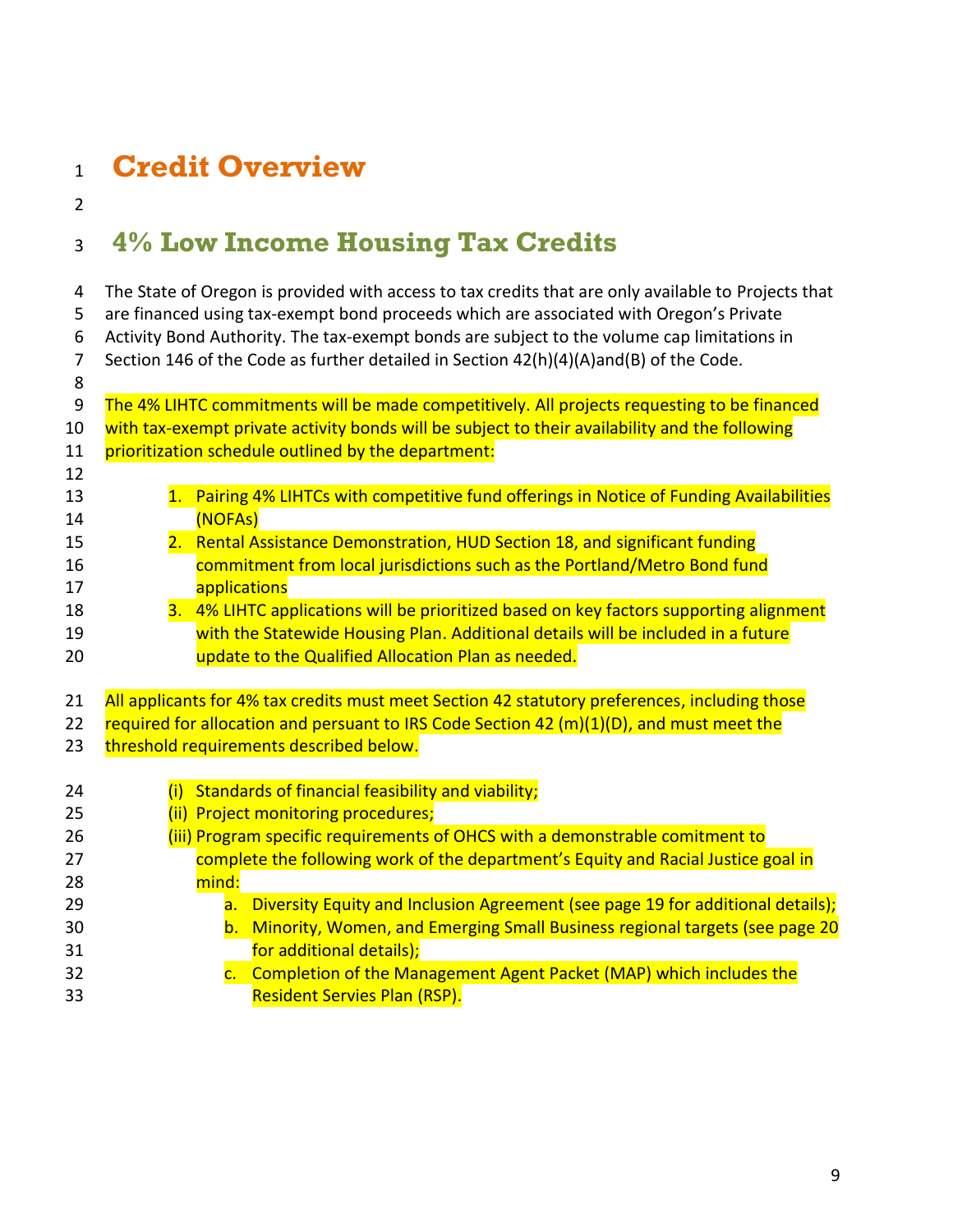## <span id="page-9-0"></span><sup>1</sup> **9% Low Income Housing Tax Credits**

 OHCS allocates all of the state's 9% LIHTC credit authority on a competitive basis, based on the selection criteria, preferences, and policies laid out in this QAP. 4 (i) the set-aside categories, their respective requirements, and the amount of the annual 9% LIHTC allocated to each are described below,

#### 7 **Set-Asides**

| % of 9 LIHTC                                           | <b>Set-Aside Category</b>                                                                                                                                                                                                                                                                                                                                                                                                                                                                                                                                                                                                                                                                                                                                                                                                                                                                                                                                                        |
|--------------------------------------------------------|----------------------------------------------------------------------------------------------------------------------------------------------------------------------------------------------------------------------------------------------------------------------------------------------------------------------------------------------------------------------------------------------------------------------------------------------------------------------------------------------------------------------------------------------------------------------------------------------------------------------------------------------------------------------------------------------------------------------------------------------------------------------------------------------------------------------------------------------------------------------------------------------------------------------------------------------------------------------------------|
| 10% requirement;<br>across all set-aside<br>categories | <b>Qualified Non-Profit</b><br>A qualified nonprofit (QNP) organization is an organization described<br>in Section 501(c)(3) or Section 501(c)(4) of the Code and has as one (1)<br>of its exempt purposes the "fostering of low-income housing."                                                                                                                                                                                                                                                                                                                                                                                                                                                                                                                                                                                                                                                                                                                                |
| 10% set-aside;<br>across all categories                | <b>Qualified Culturally Specific Organizations/Developers</b><br>Defined as being a project sponsored or co-sponsored by and of<br>financial benefit to an organization with the following characteristics:<br>A) majority of members and/or clients are from a particular<br>community of color;<br>B) organizational environment is culturally focused and the<br>community being served recognizes it as culturally-specific<br>entitiy;<br>C) the majority of staff are from the community being served,<br>and/or the majority of the leadership are from the community<br>being served;<br>D) the entity has a track record of successful community<br>engagement and involvement with the community being<br>served;<br>E) the community being served recognizes the entity as<br>advancing the best interests of the community and engaging in<br>policy advocacy on behalf of the community being served.<br>Set-aside interpreted in accordance with 13 CFR § 142.103. |
| 25%<br>Set-Aside                                       | <b>Preservation Projects Set-Aside</b><br>Defined as Projects with at least twenty-five percent (25%) of the<br>residential units have federal Project-based rent subsidies AND the<br>HUD Section 8 contract is expiring or the USDA Rural Development                                                                                                                                                                                                                                                                                                                                                                                                                                                                                                                                                                                                                                                                                                                          |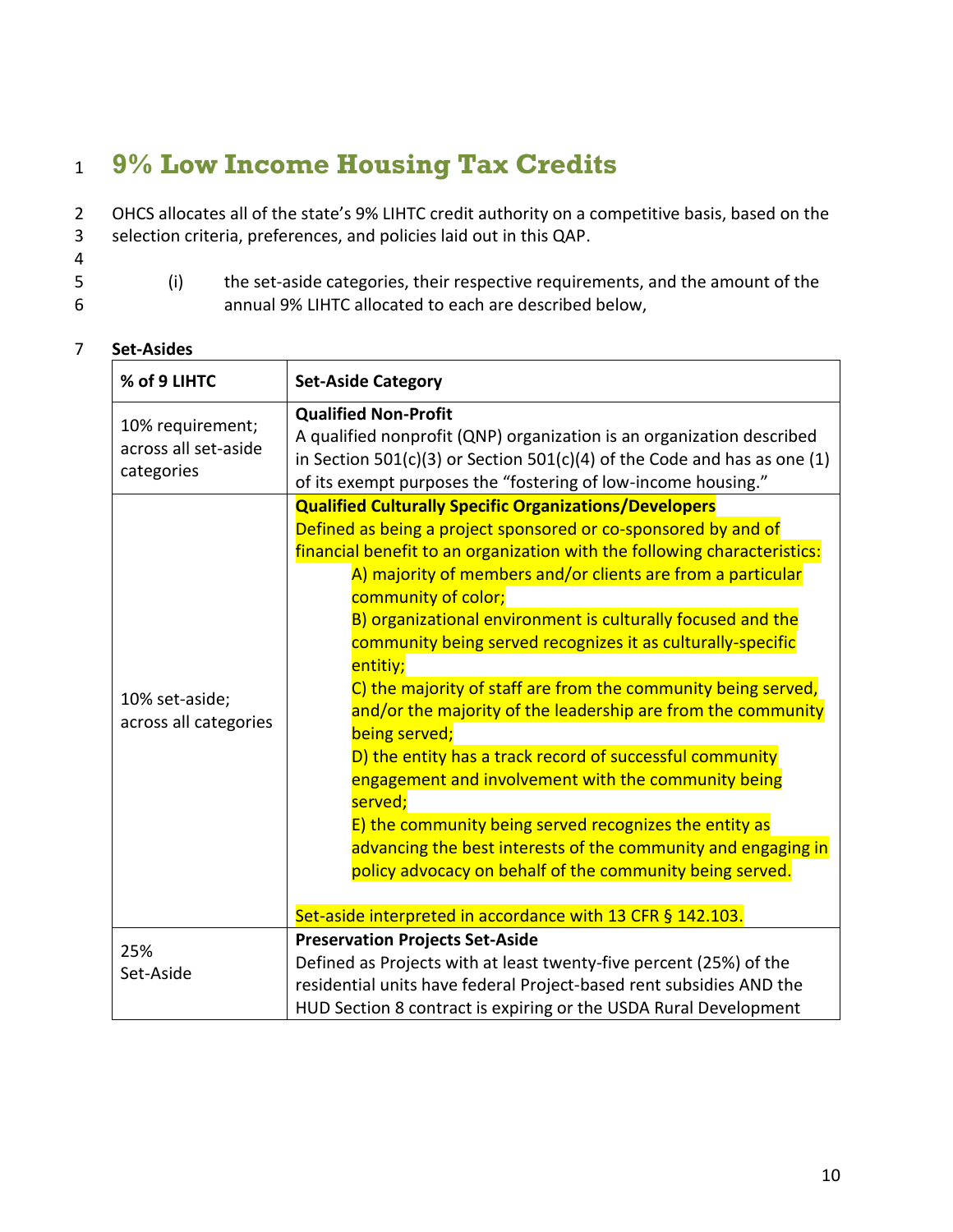|                  | (RD) loan is maturing within 7 years, or RD restrictive use covenants<br>have expired.<br><b>OR</b><br>Projects with public housing units undergoing a preservation<br>transaction involving a comprehensive recapitalization.<br>(note: for scattered site Projects with multiple locations, the 25                                                                                                                                                                                                                                                                                                                                                                                                                                                                                                                                                                                                                                                                         |
|------------------|------------------------------------------------------------------------------------------------------------------------------------------------------------------------------------------------------------------------------------------------------------------------------------------------------------------------------------------------------------------------------------------------------------------------------------------------------------------------------------------------------------------------------------------------------------------------------------------------------------------------------------------------------------------------------------------------------------------------------------------------------------------------------------------------------------------------------------------------------------------------------------------------------------------------------------------------------------------------------|
|                  | percent is calculated from all units in the transaction)                                                                                                                                                                                                                                                                                                                                                                                                                                                                                                                                                                                                                                                                                                                                                                                                                                                                                                                     |
| 10%<br>Set-Aside | <b>Tribal Lands Set-Aside</b><br>Defined as being an application sponsored or co-sponsored and of<br>financial benefit to a tribal government, tribally designated housing<br>entities or tribal corporate entities on tribal trust land.<br>If this set-aside is not fully utilized, the balance of resources will revert<br>to the Preservation Project Set-Aside.                                                                                                                                                                                                                                                                                                                                                                                                                                                                                                                                                                                                         |
| 65%<br>Set-Aside | <b>Regional Pool Set-Aside;</b><br>Allocated by 5 year American Community Survey Data on severe rent<br>burdened households and renter households with a head of<br>household of color; to the following soft-Set-Aside Regions:<br>Portland Metro Counties (HUD HOME Participating<br>Jurisdictions of Clackamas County, Multnomah County, and<br><b>Washington County)</b><br>Non Metro HUD HOME Participating Jurisdictions (the cities of<br>Eugene / Springfield, Salem / Keizer)<br>Balance of State Urban (cities of Albany, Ashland, Bend,<br>Central Point, Dallas, McMinnville, Medford, Newberg,<br>Redmond, and Woodburn)<br>Balance of State non-Urban/Rural (Balance of State)<br>No region to be allocated less than \$1 million in 9% LIHTC; if Balance<br>of State Urban or Balance of State Rural are under-subscribed the<br>remaining resources should first be moved to the other Balance of<br>State region before going to the overall regional pool. |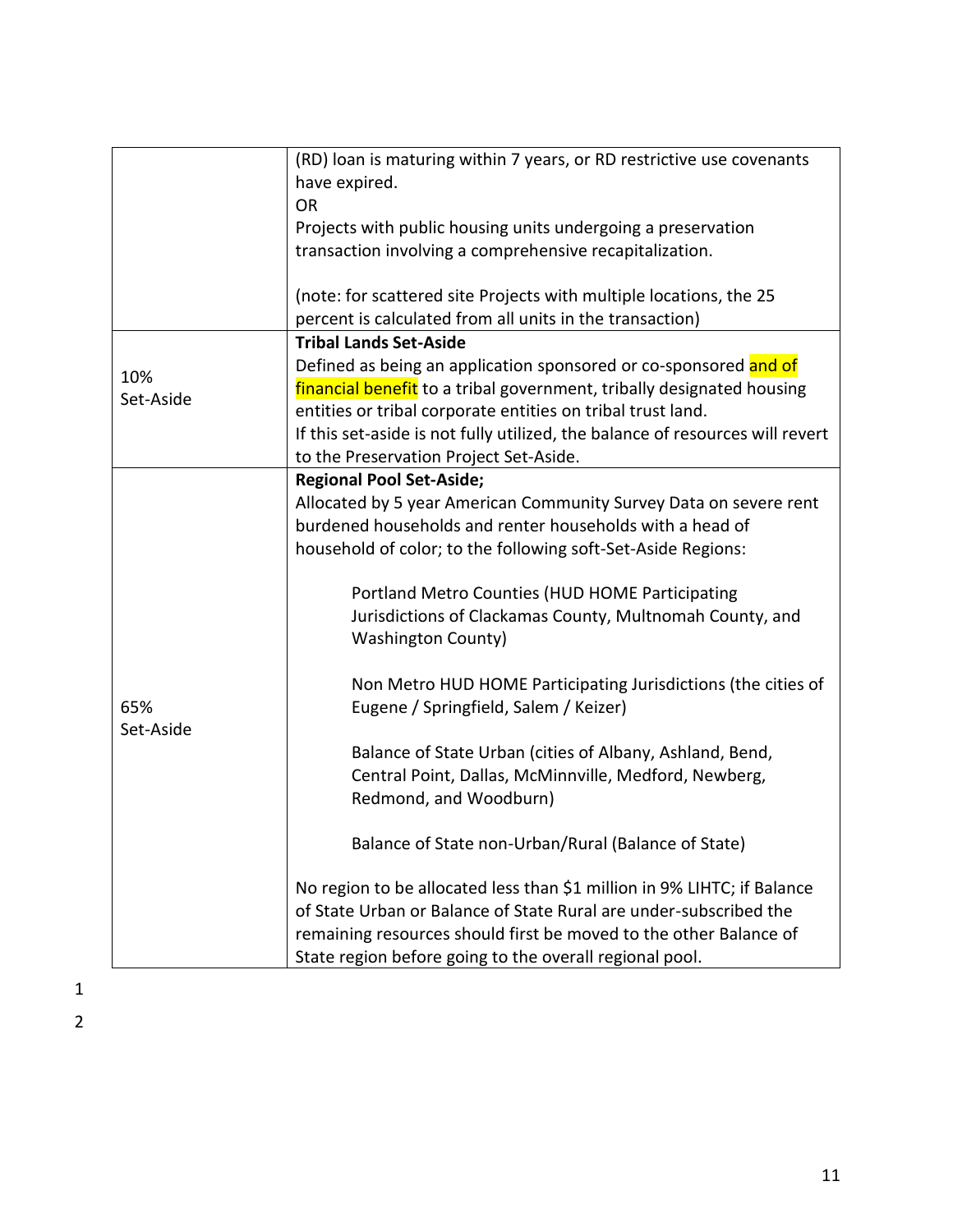## <span id="page-11-0"></span>**Determination of Credit Amount**

- The owner of a low-income housing property must certify to OHCS that the Project meets the minimum requirements of:
- 5 (i)  $20 50$  test under Section  $42(g)(1)(A)$  of the Code,
- 6 (ii)  $40 60$  test under Section  $42(g)(1)(B)$  of the Code, or
- (iii) Income Averaging test under Section 42(g)(1)(C).
- OHCS will make the financial feasibility and viability determination required under Section
- 42(m)(2)(A) for all 4% and 9% LIHTC allocations. The Code requires OHCS to allocate only what
- is necessary for financial feasibility throughout the extended use period. OHCS will evaluate
- each proposed Project taking into account relevant factors, including but not limited to the
- following items:

| 13<br>14 | (i)   | Project cost, including the reasonableness of cost per unit, developer fees and<br>overhead, consultant fees, builder profit and overhead, and syndication costs; |
|----------|-------|-------------------------------------------------------------------------------------------------------------------------------------------------------------------|
| 15       | (ii)  | Sources and uses of funds and the total financing planned for the Project,                                                                                        |
| 16       |       | including the ability of the Project to service debt;                                                                                                             |
| 17       | (iii) | The proceeds or receipts expected to be generated by reason of tax benefits;                                                                                      |
| 18       | (iv)  | The use of federal funds and other assistance; and                                                                                                                |
| 19       | (v)   | Other factors that may be relevant to the economic feasibility of the Project such                                                                                |
| 20       |       | as the area economy or the housing market.                                                                                                                        |

- Based on this evaluation, OHCS will estimate the amount of tax credits to be reserved for the
- Project. This determination is made solely at OHCS' discretion and is in no way a representation
- 23 as to the actual feasibility of the Project. Rather, it will serve as the basis for making
- reservations of tax credits for Projects competing for credit from the federal housing credit
- ceiling, or it will serve as an initial determination of credit amount with respect to a Project
- financed by private activity bonds. The amount of tax credits may change during the allocation
- process due to variations in cost, mortgage amount, tax credit percentage, syndication
- proceeds, etc. The final tax credit determination is made solely at OHCS' discretion at the time
- 29 of final application and prior to the issuance of IRS form 8609, (Low-Income Housing Credit
- Allocaiton and Certification) as detailed in **LIHTC Requirements and Processes** Section of this
- QAP*,* Placed-In-Service Allocation Requirements.
-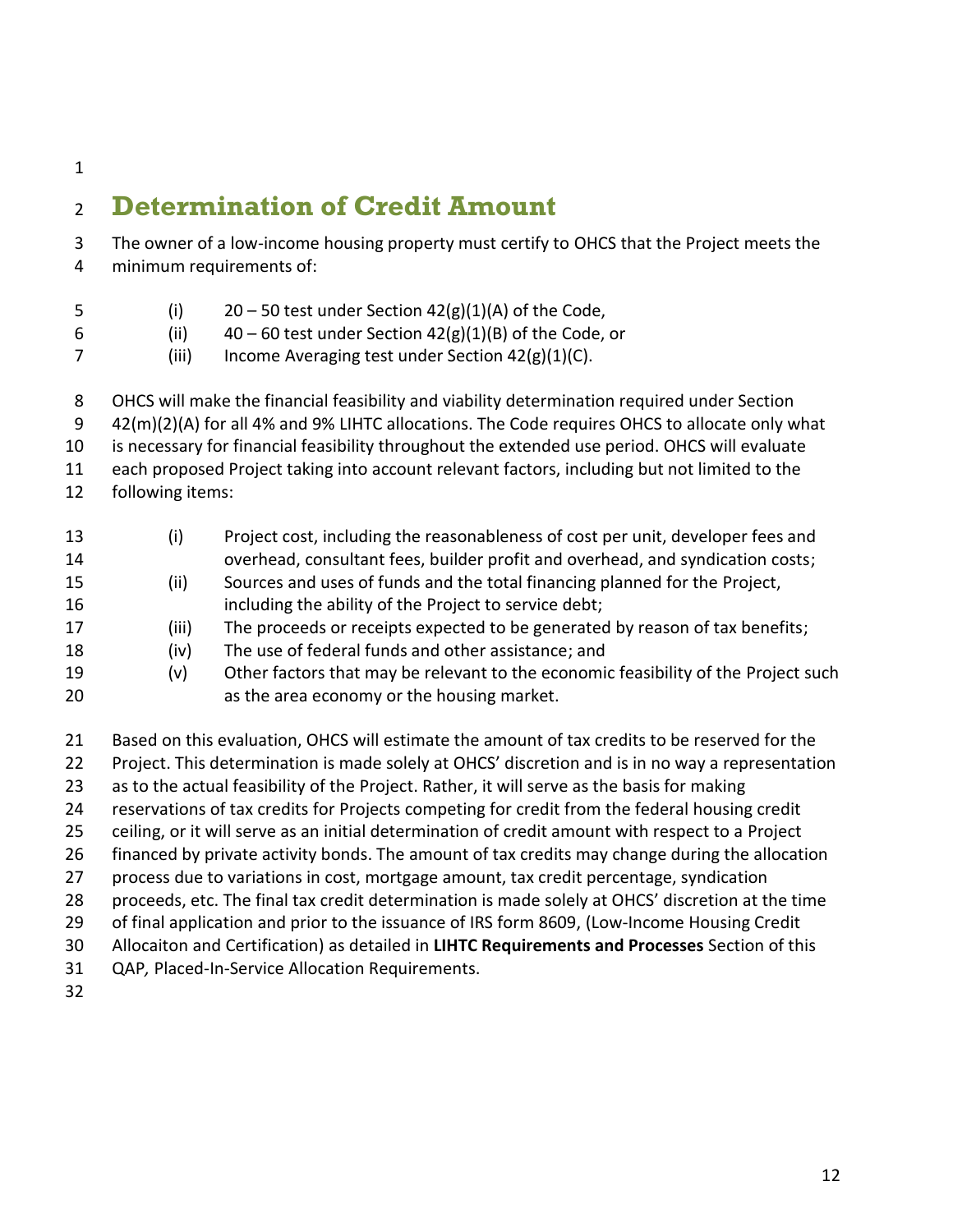- If there is a material increase in LIHTC pricing subsequent to a reservation Tax Credits, OHCS
- reserves the right to adjust the amount of a tax credit award or any other OHCS funding source.
- OHCS may use the following guidelines for avoiding Project over-subsidization. Subject to the
- approval of OHCS, the increase may be used:

| -5<br>-6<br>-8 | (i)<br>(ii)<br>(iii) | To decrease rents.<br>To reduce the permanent loan, sponsor loans, tax credit allocation or other<br>OHCS funding sources as determined by OHCS in consultation with the Owner.<br>A portion of the increase may be used for necessary justifiable cost increases or<br>to reduce deferred developer fee, as allowable per the Code. |
|----------------|----------------------|--------------------------------------------------------------------------------------------------------------------------------------------------------------------------------------------------------------------------------------------------------------------------------------------------------------------------------------|
| 10             |                      | Pursuant to Section 42(m)(1)(A)(iii) of the Code, a comprehensive market study of the housing                                                                                                                                                                                                                                        |

- needs of low-income individuals in the area to be served by the Project is conducted before the
- credit allocation is made and at the developer's expense by a disinterested party who is
- approved by OHCS.
- 
- 

## <span id="page-12-0"></span>**Applying for Credits**

## <span id="page-12-1"></span>**Project Charges**

When applying for or receiving any Program funds, the Applicant must pay applicable charges,

as adopted by the Oregon Housing Stability Council. These charges include, but are not limited

21 to, application charges, recipient charges, reservation fee, and compliance charges. The

Housing Stability Council adopted charges will be posted on any development application

- website.
- 

## <span id="page-12-2"></span>**4% LIHTCs/Conduit Bond Application Timing/**

- **Process**
- 27 When OHCS accepting applications for the 4% LIHTCs / Conduit Bonds, a two-part process has 28 been established to clarify and expedite the processing of those transactions.
- (i) A preliminary assessment application is required to accomplish the following: a. Identify any potential deficiencies within the application early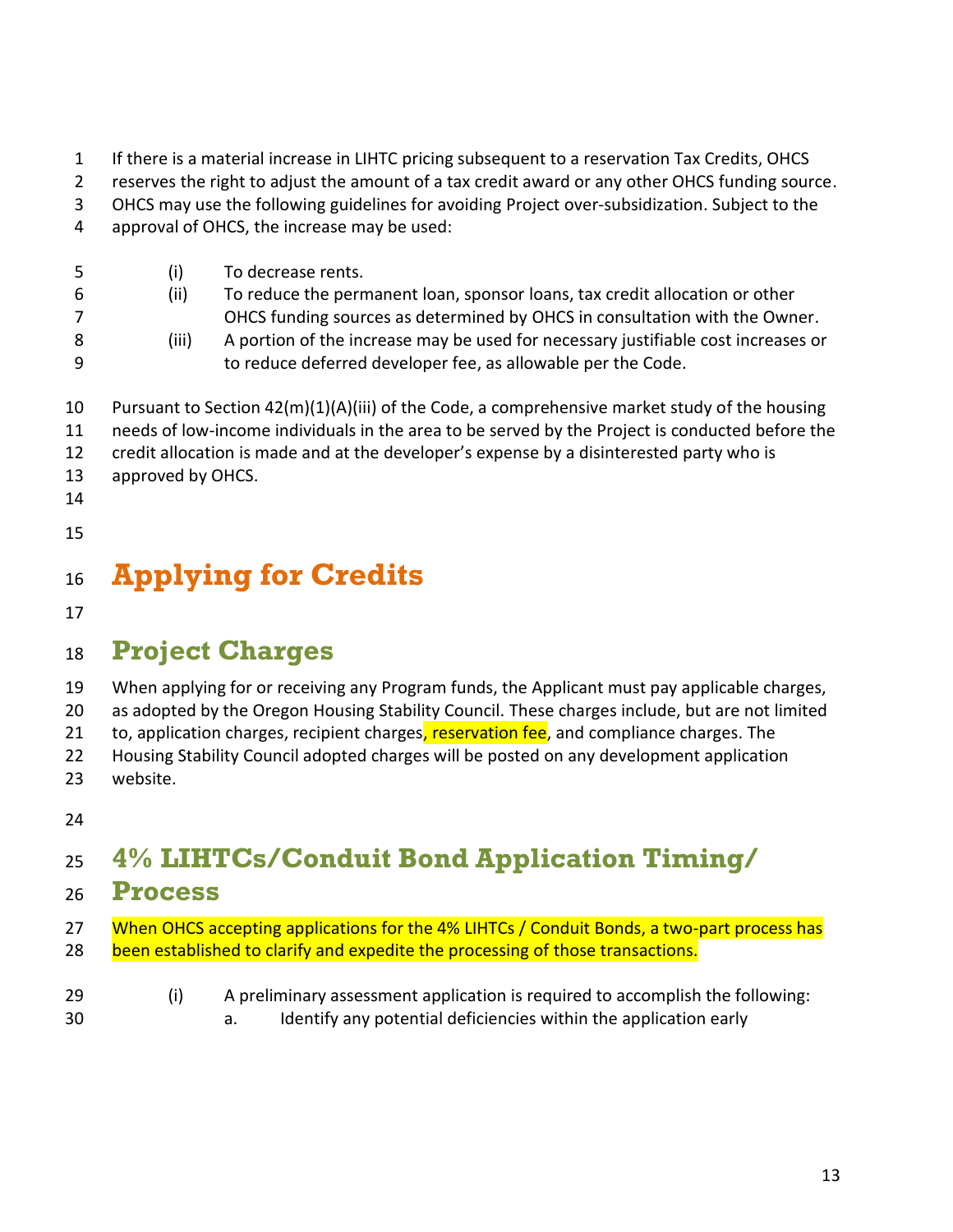<span id="page-13-0"></span>

| $\mathbf{1}$<br>$\overline{2}$<br>3<br>4<br>5<br>6<br>7<br>8<br>9 | (ii)            | b.<br>Set an Intent Resolution (if using OHCS bonds)<br>Determine a specified due diligence need lists to submit along with<br>c.<br>required materials for the part two application<br>Set a due date for the part two submission application materials<br>d.<br>A complete 4% LIHTC application, along with the specified due diligence needs<br>list items identified at the preliminary assessment stage, must be submitted to<br>OHCS prior to approval of the funding request.<br>The Project must close on the construction financing within 180 days of<br>a.<br>the 4% LIHTC application acceptance letter issuance date. |
|-------------------------------------------------------------------|-----------------|------------------------------------------------------------------------------------------------------------------------------------------------------------------------------------------------------------------------------------------------------------------------------------------------------------------------------------------------------------------------------------------------------------------------------------------------------------------------------------------------------------------------------------------------------------------------------------------------------------------------------------|
| 10<br>11<br>12<br>13<br>14                                        | blackout dates. | OHCS reserves the right to waive, change or alter any timelines, processing and other QAP<br>requirements at its sole discretion, to encourage and/or facilitate the financing of tax-exempt<br>and 4% financed projects including, but not limited to: implementing application pauses and                                                                                                                                                                                                                                                                                                                                        |
| 15                                                                |                 | 9% LIHTCs/ Notice of Funding Availability (NOFA)                                                                                                                                                                                                                                                                                                                                                                                                                                                                                                                                                                                   |
| 16                                                                |                 | timing/process                                                                                                                                                                                                                                                                                                                                                                                                                                                                                                                                                                                                                     |
| 17<br>18<br>19                                                    |                 | 9% LIHTCs are offered on a competitive basis structured as a Notice of Funding Availability<br>(NOFA) and is made available one time a year, most often in January. The NOFA reflects the<br>threshold and competitive criteria laid out in this QAP.                                                                                                                                                                                                                                                                                                                                                                              |
| 20<br>21<br>22<br>23                                              | (i)             | Any NOFA will include a pre-application that:<br>Determines eligibility for 9% LIHTC basis boost, and<br>a.<br>Provides Applicants early insight on some portion of established<br>b.<br>competitive scoring criteria.                                                                                                                                                                                                                                                                                                                                                                                                             |
| 24<br>25                                                          |                 | Failure to submit a pre-application by deadline established in NOFA will remove<br>a Project from consideration.                                                                                                                                                                                                                                                                                                                                                                                                                                                                                                                   |
| 26<br>27<br>28<br>29<br>30<br>31                                  |                 | Each Application will be reviewed for timeliness and completeness of the<br>a.<br>NOFA requirements. The following are pass/fail criteria; meaning if the<br>requirement is not met the Project will be disqualified and not<br>considered for funding reservation:<br>i. NOFA Cover sheet submitted by due date and time<br>i-ii. Application and Charge Transmittal form and payment of                                                                                                                                                                                                                                          |
| 32                                                                |                 | application charges.                                                                                                                                                                                                                                                                                                                                                                                                                                                                                                                                                                                                               |
| 33                                                                |                 | ii. Owner/Board of Director's Authorization and Acceptance form;                                                                                                                                                                                                                                                                                                                                                                                                                                                                                                                                                                   |

 $\overline{\phantom{a}}$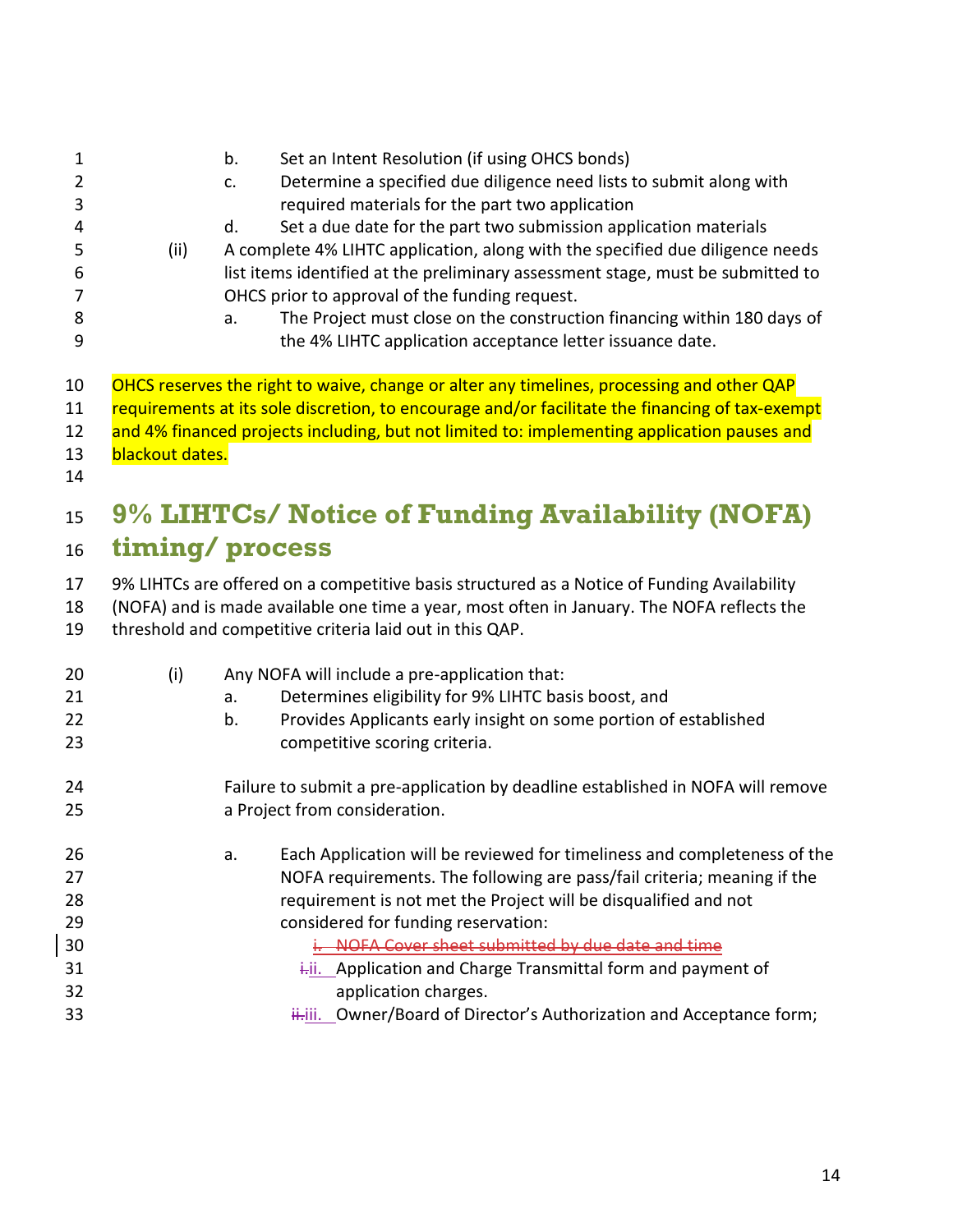| 1<br>2 | iii.jv. Organizational documents;<br>$iv-v$ . Diversity, Equity and Inclusion (DEI) agreement; |
|--------|------------------------------------------------------------------------------------------------|
| 3      | v.vi. Complete NOFA application with required exhibits; and                                    |
| 4      | vi.vii. Certification of Pre-Application submission.                                           |
| 5      |                                                                                                |
| 6      | If OHCS determines an application is substantially complete but a minor                        |
|        | item is missing, incorrect, or needs clarification, the Applicant will have                    |
| 8      | five (5) business days from receipt of written notice from OHCS to submit                      |
| 9      | the required information. At the discretion of OHCS, additional time may                       |
| 10     | be permitted to submit the required information. The written notice will                       |
| 11     | be sent to the address of the contact person identified in the Application.                    |
| 12     | If the Applicant fails to submit the required information within the                           |
| 13     | required time period (including extensions), OHCS may disqualify the                           |
| 14     | Application.                                                                                   |
| 15     |                                                                                                |
| 16     | NOFA applications that pass administrative review will be reviewed for                         |
| 17     | threshold and then competitive scoring elements. They will be ranked                           |
| 18     | within the set-aside groups and prioritized for funding recommendation.                        |

## <span id="page-14-0"></span> **9% LIHTCs/Notice of Funding Availability (NOFA) Ranks and Tie Breaking**

| (i) | Applications are first ranked within each Set-Aside Category. Applications that              |
|-----|----------------------------------------------------------------------------------------------|
|     | have the highest score within each Set-Aside Category will be recommended for                |
|     | funding as allocated resources allow. If Applications within a set-aside do not              |
|     | score well enough to be funded (as prescribed in the applicable Notice of                    |
|     | <b>Funding Availability - NOFA)</b> , or if there are no projects to fund within a set-aside |
|     | category, the set-aside category funds will be put back into the statewide pool,             |
|     | with the exception of the Tribal Set-Aside which will first be directed to the               |
|     | Preservation Set-Aside before returning to statewide availability. Once remaining            |
|     | resources are pooled, Applications will be ranked statewide by overall score, and            |
|     | additional reservations may be issued until the balance of available LIHTCs or               |
|     | other OHCS funding sources are not adequate to support any other Applications.               |
|     | If LIHTCs and/or other OHCS funding sources remain after all reservation                     |
|     | processes are complete, OHCS may choose at its sole discretion, whether or not               |
|     | to award any or part of the remaining LIHTCs/resources.                                      |
|     |                                                                                              |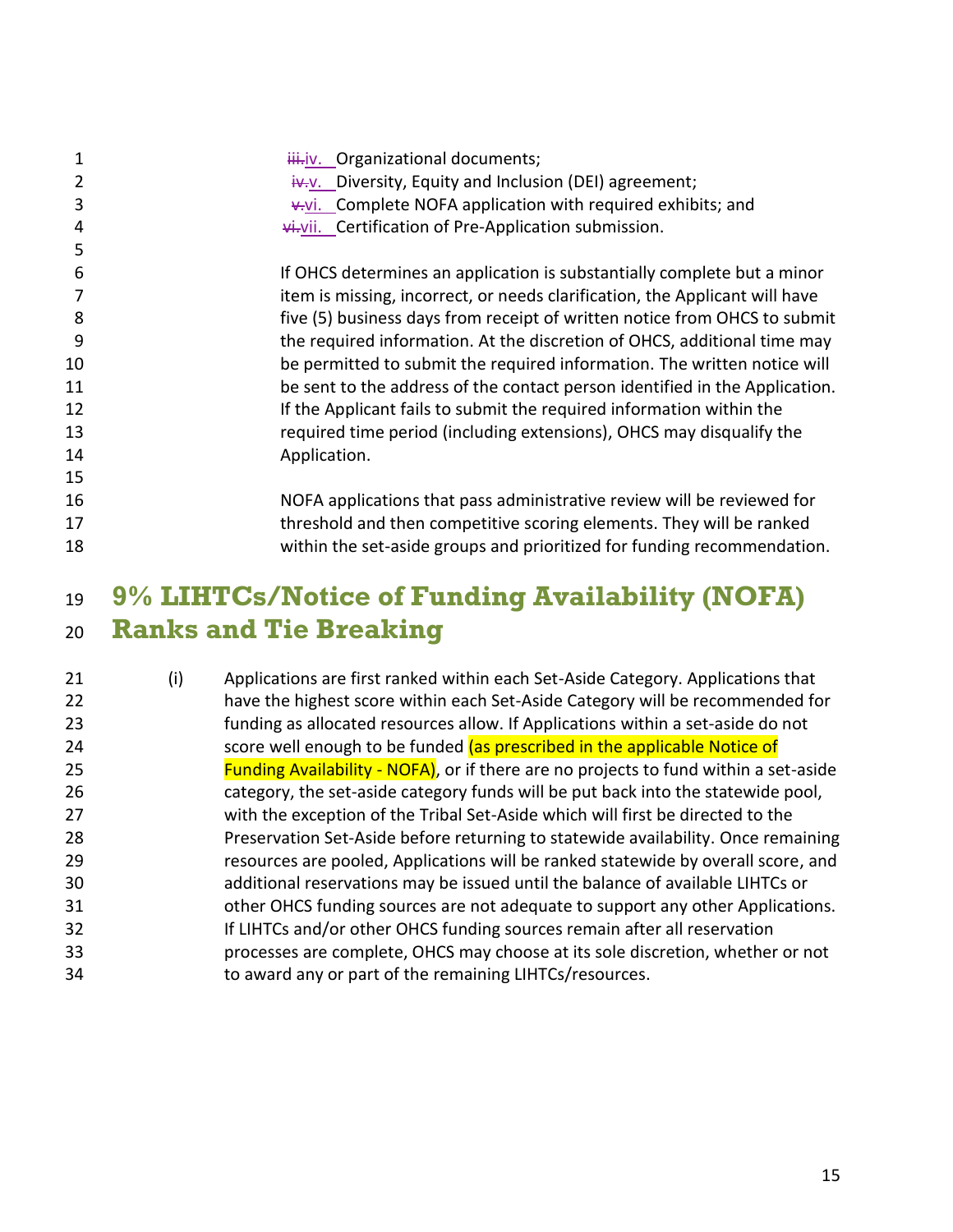|    | (ii) | If the total evaluation scores of two (2) or more Applications result in a tie and |
|----|------|------------------------------------------------------------------------------------|
|    |      | LIHTC allocation availability are insufficient to fund all tied Applications, the  |
|    |      | following criteria will be used to break the tie:                                  |
|    |      | If the tied Projects are in different Set-Aside Categories or Regions and<br>a.    |
|    |      | more than fifty percent (50%) of the remaining funds comes from one of             |
| 6  |      | those Set-Aside Categories; that Project will be funded.                           |
|    |      | If the tied Projects are in the same Set-Aside Category or Region, or from<br>b.   |
| 8  |      | a Set-Aside Category or Region whose allocation contributes less than              |
| 9  |      | fifty percent (50%) of the remaining funds, the Project serving                    |
| 10 |      | households with the lowest Average Median Family Income served will                |
| 11 |      | be funded.                                                                         |
| 12 |      | If the Average Median Family Income is tied, the Project with the lowest<br>C.     |
| 13 |      | LIHTC per bedroom will be funded.                                                  |
|    |      |                                                                                    |

## <span id="page-15-0"></span>**Returned and Unused LIHTC Allocation Authority**

<span id="page-15-1"></span>

| 16 | (i) | <b>Reissuing Returned Awards: If an application being considered</b>             |
|----|-----|----------------------------------------------------------------------------------|
| 17 |     | for a LIHTC Reservation or Allocation withdraws or is cancelled; or available    |
| 18 |     | credits were not originally allocated during the funding cycle or can't make its |
| 19 |     | carryover requirements, or National Pool is awarded above current allocations,   |
| 20 |     | OHCS, may do any of the following:                                               |
| 21 |     | Fund the next highest ranking Application from the current funding cycle<br>a.   |
| 22 |     | that matches, or is closest to, the amount of LIHTCs and other OHCS              |
| 23 |     | funding sources available. The Applicant will be given thirty (30) days to       |
| 24 |     | reevaluate the financial feasibility and determine whether or not the            |
| 25 |     | proposed Project can move forward. Once OHCS has published the                   |
| 26 |     | Application Rankings, they will be used to allocate LIHTCs during the            |
| 27 |     | annual funding cycle until October 1. At that time, funding order will be        |
| 28 |     | relinquished until re-established in a subsequent NOFA. Any returned             |
| 29 |     | credits after Sept. 30 of any year will be treated as if received in the         |
| 30 |     | following year, and will be allocated as part of that future allocation year.    |
| 31 |     |                                                                                  |
| 32 |     | OHCS may issue a Request For Proposals (RFP), or special application<br>b.       |
| 33 |     | process for Projects to compete for the unused LIHTCs.                           |
| 34 |     |                                                                                  |
|    |     |                                                                                  |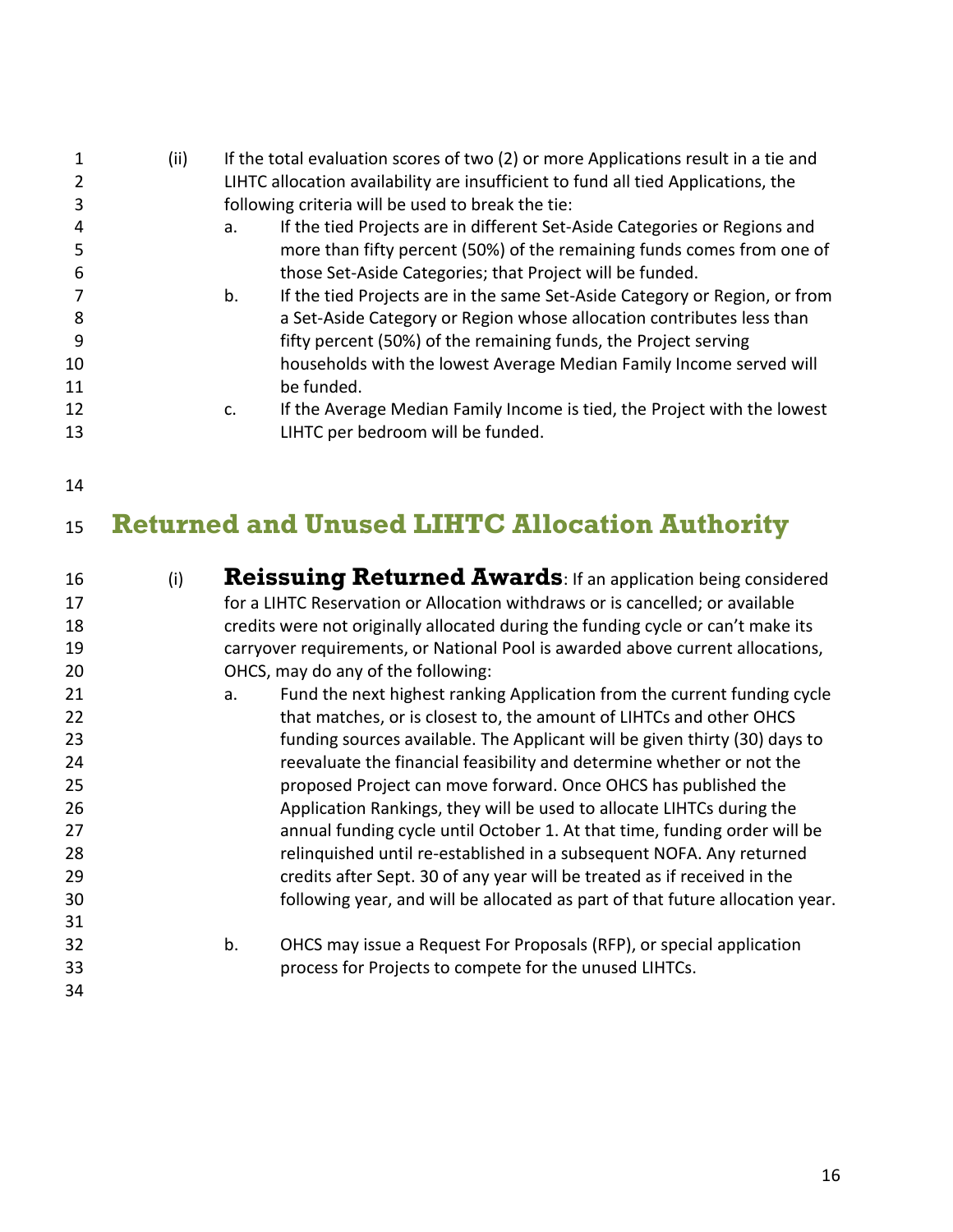<span id="page-16-0"></span>

| 1      |       | Add the returned amount to the total available to the following calendar<br>c.   |
|--------|-------|----------------------------------------------------------------------------------|
| 2<br>3 |       | year's application-award cycle.                                                  |
| 4      |       | To the best of its ability, OHCS will maintain the desired funding split         |
| 5      |       | between Set-Aside Categories. Applications will remain eligible for the          |
| 6      |       | funding cycle under which the application was made for LIHTCs, only if           |
| 7      |       | the Applicant has not applied as a four percent (4% LIHTC Project.               |
| 8      |       |                                                                                  |
| 9      | (ii)  | Re-evaluation of Reservation: The following events will result in                |
| 10     |       | a re-evaluation of a previously issued Reservation:                              |
| 11     |       | Failure to close within two hundred forty (240 days of the Reservation<br>a.     |
| 12     |       | ("Reservation Period").                                                          |
| 13     |       | A material change so that the Project or Applicant no longer meets the<br>b.     |
| 14     |       | Minimum Qualification Threshold or any of the competitively scored               |
| 15     |       | criteria.                                                                        |
| 16     |       | The proposed Project will not be placed in service by the date mutually<br>c.    |
| 17     |       | agreed upon.                                                                     |
| 18     |       | Other material causes at OHCS's reasonable discretion.<br>d.                     |
| 19     |       |                                                                                  |
| 20     | (iii) | Agency authority to use discretion: In the event of a re-                        |
| 21     |       | evaluation of Reservation, OHCS, at its reasonable discretion, may do any of the |
| 22     |       | following:                                                                       |
| 23     |       | Revoke the Reservation.<br>a.                                                    |
| 24     |       | Approve requested changes to the original Reservation or Application as<br>b.    |
| 25     |       | proposed                                                                         |
| 26     |       | Take no action.<br>c.                                                            |
|        |       |                                                                                  |

### <span id="page-16-2"></span><span id="page-16-1"></span> **Minimum Thresholds for Application– 4% and 9% LIHTC**

OHCS has the following Minimum Threshold Requirements (Thresholds) for evaluating

Applications. The Applicant must demonstrate in the Application compliance with all applicable

Thresholds. Failure to pass any of the Thresholds may disqualify the Application from scoring

and therefore from receiving any funding. Additionally, the Applicant must submit a complete,

legible, and executed Application satisfactory to OHCS. The Applicant must submit all required

attachments and the appropriate Application charge by the deadlines, established by OHCS and

must use OHCS's Application forms.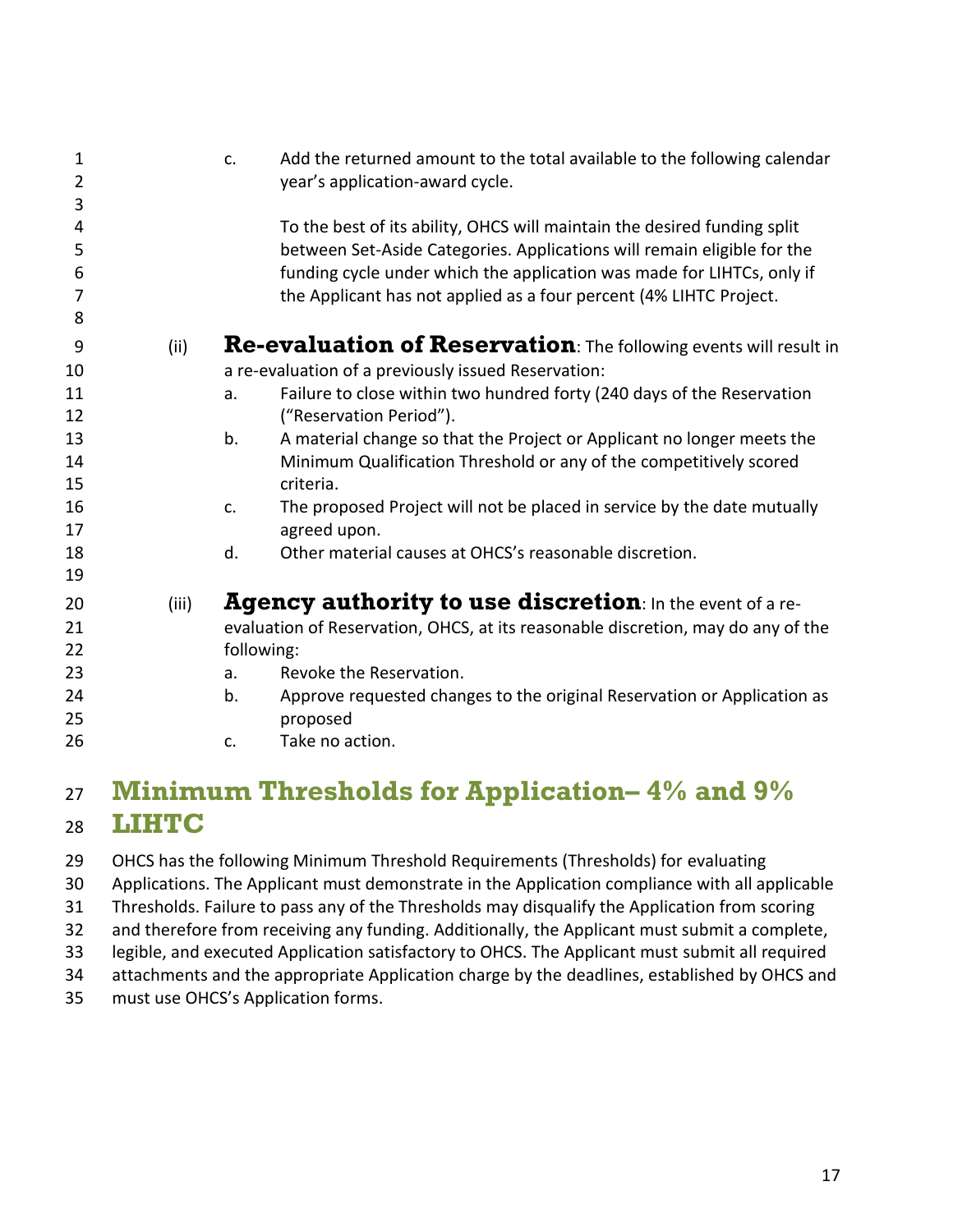- 
- 

<span id="page-17-0"></span> (i) **Long Term Affordability**: All competitively awarded 9% LIHTC housing tax credit Projects must remain affordable for 60 years and 4% LIHTC housing tax credit Projects must remain affordable for 30 years.

<span id="page-17-1"></span> **Violence Against Women Act**: In conformity with the Violence Against Women Act (VAWA) of 2013, an Applicant for or tenant of housing assisted under the LIHTC Program may not be denied admission to, denied assistance under, terminated from participation in or evicted from the housing on the basis that the Applicant or tenant is or has been a victim of domestic violence, dating violence, sexual assault or stalking, if the Applicant or tenant otherwise qualifies for admission, assistance, participation, or occupancy. An **incident of domestic violence, dating violence, sexual assault or stalking shall not**  be considered a lease violation by the victim, nor shall it be considered good cause for an eviction. If a tenant who is a victim requests an early lease termination, lease bifurcation from the abuser, or transfer to another unit because she/he is in danger, a LIHTC owner, manager, or agent thereof shall make every effort to comply with the request and shall not penalize the tenant.

<span id="page-17-2"></span> (ii) **Waiver of Qualified Contract**: By submitting an application for LIHTCs, all LIHTC Applicants waive the right to request a qualified contract under Section 42(h)(6)(E)(i) of the Code. Thus, OHCS required extended use commitment shall not terminate at the end of the compliance period, but is instead a minimum of 60 years for 9% LIHTCs and 30 years for 4% LIHTCs 24 transactions.

#### <span id="page-17-3"></span>**Diversity, Equity, and Inclusion (DEI) Agreement**:

**All applicants are required to enter into an agreement to commit their organizations to doing work and reflection to enhance diversity, equity, and inclusion practices throughout their organizations. The signing of an OHCS**  Diversity, Equity, and Inclusion (DEI) Agreement includes registering with the OHCS Equity, Diversity, and Inclusion Office and an informal discussion to discuss **the approaches to this work.** 

#### <span id="page-17-4"></span>**Minority, Women, and/or Emerging Small**

- **Business (MWESB) Engagement:** All Applicants will be required to identify ways and/or targets they will use to contract with MWESB
- contractors/subcontractors in the construction and operation of the proposed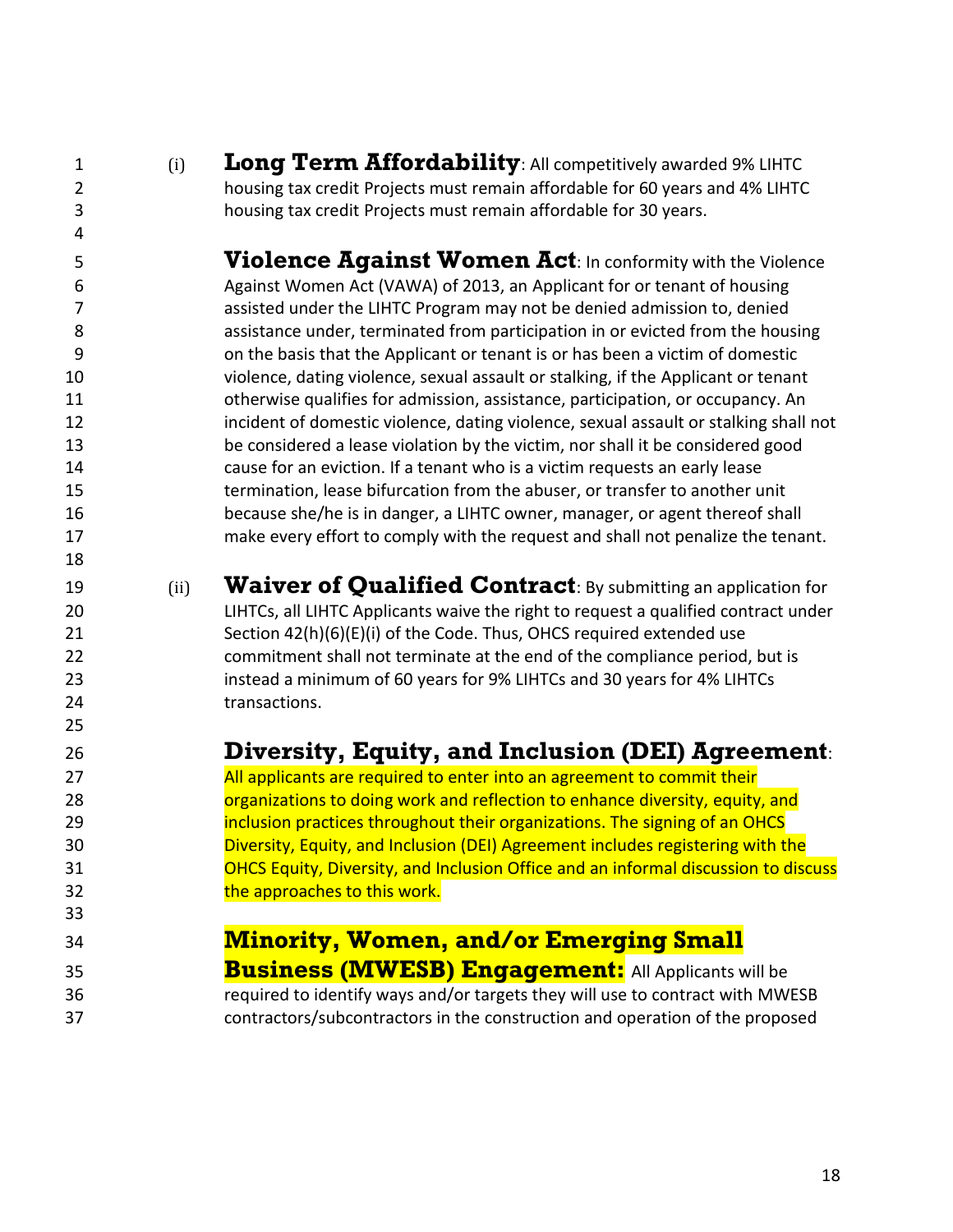<span id="page-18-0"></span>

| $\mathbf{1}$   |       | Project.                                                                          |
|----------------|-------|-----------------------------------------------------------------------------------|
| $\overline{2}$ |       |                                                                                   |
| 3              |       | The OHCS MWESB Manual can be located at:                                          |
| 4              |       | https://www.oregon.gov/ohcs/development/Pages/mwesb-sdvbe-rental-                 |
| 5<br>6         |       | housing.aspx                                                                      |
| $\overline{7}$ |       | Below is a timeline for submission of OHCS MWESB Equity reports for all OHCS      |
| 8              |       | funded projects:                                                                  |
| 9              |       |                                                                                   |
| 10             |       | <b>Reporting:</b>                                                                 |
| 11             |       | • Initial MWESB Equity report (4% LIHTC projects tier two requirement)            |
| 12             |       | • Housing Stability Council Report                                                |
| 13             |       | • MWESB Equity quarterly report                                                   |
| 14             |       | • Final MWESB Equity Report (Final application)                                   |
| 15             |       |                                                                                   |
| 16             |       | Awardees are required to submit a report to OHCS demonstrating outcomes of        |
| 17             |       | their efforts to contract with MWESB contractors/subcontractors, using state      |
| 18             |       | registry, in their final application prior to the issuance of the Form 8609.      |
| 19             |       |                                                                                   |
| 20             |       | Minority, Women, and / or Emerging Small Businesses (MWESB) contractors are       |
| 21             |       | those registered with the State.                                                  |
| 22             |       | (http://www.oregon4biz.com/How-We-Can-Help/OMWESB/)                               |
| 23             |       |                                                                                   |
| 24             | (iii) | <b>Asset Management Compliance and Project</b>                                    |
| 25             |       | <b>Monitoring</b> : As the authorized allocating agency for the State of Oregon,  |
| 26             |       | OHCS is responsible for monitoring the Project for compliance with Section 42 of  |
| 27             |       | the Code, corresponding Treasury regulations, and any other applicable IRS        |
| 28             |       | guidance (rulings, procedures, decisions, notices, and any other applicable IRS   |
| 29             |       | guidance), the Fair Housing Act, State laws, local codes, OHCS loan or regulatory |
| 30             |       | documentation, and any other legal requirements as determined to apply by the     |
| 31             |       | Department in its sole discretion. OHCS may, at any time, adopt and revise        |
| 32             |       | standards, policies, procedures, and other requirements in administering the      |
| 33             |       | LIHTC Program. Owners must comply with all such requirements if implemented       |
| 34             |       | after the QAP is approved.                                                        |
| 35             |       |                                                                                   |
| 36             |       | OHCS is responsible for establishing compliance, monitoring procedures, and is    |
| 37             |       | required by law to report noncompliance to the IRS. Monitoring each Project is    |
| 38             |       | an ongoing activity that extends throughout the affordability and through the     |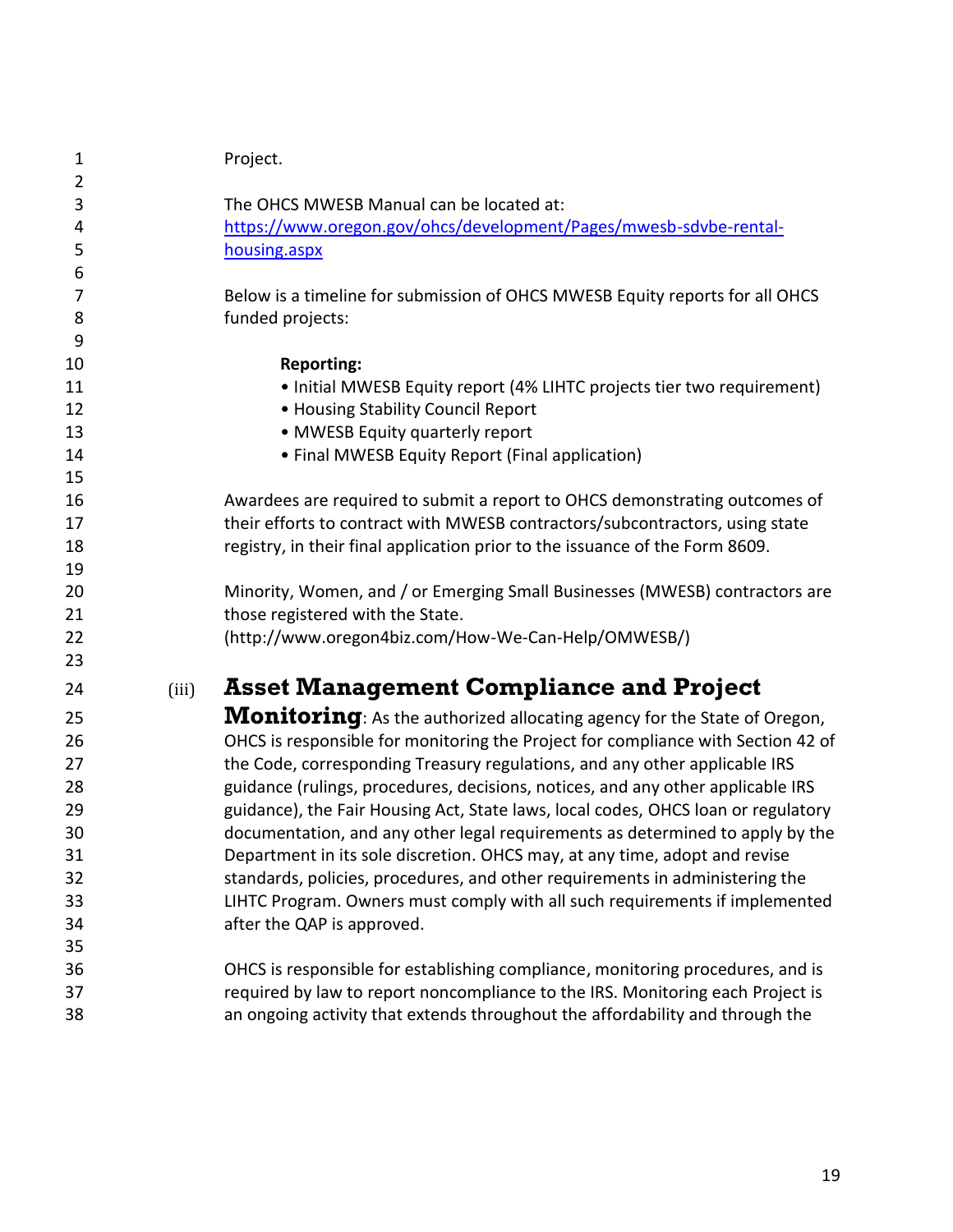<span id="page-19-2"></span><span id="page-19-1"></span><span id="page-19-0"></span> extended use period (a minimum of 30 years). Projects with funding sources obtained from OHCS, in addition to the credits, will be monitored for the most restrictive requirements of all combined Programs. Owners must be aware of the differences in Program regulations. OHCS's LIHTC Compliance Manual is incorporated via reference and may be found at <http://www.oregon.gov/ohcs/Pages/compliance-monitoring-manual-lihtc.aspx> OHCS may perform an on-site review of any building in the Project, interview residents, review residents' applications and financial information, and review an Owner's books and records relating to the Project consistent with law as it determines to be appropriate. A Project must provide OHCS reasonable access to the Project and its books and records, and reasonably cooperate in all such compliance monitoring. In connection with its obligation, an Owner must take all reasonably necessary action to allow OHCS to inspect housing units occupied by residents. (iv) **Program Compliance:** All Projects must satisfy the Program Requirements for all applicable OHCS funding sources requested. Each OHCS funding source has separate requirements, which can be found in supplemental Program manuals.  $(v)$  **Relocation Plan**: If any relocation or displacement of existing tenants might occur because of an Allocation, the Application must contain a relocation plan satisfactory to OHCS and include, among other things, a complete survey of existing tenants. OHCS's LIHTC Compliance Manual is incorporated via reference and may be found at <http://www.oregon.gov/ohcs/Pages/compliance-monitoring-manual-lihtc.aspx> This survey must use the format provided by OHCS, be augmented to include third party income verification, and be completed and approved by OHCS prior to the Equity Closing. (vi) **Ownership Integrity**: OHCS may reject an Application where the Applicant or any member, officer, or principal within the Project ownership, management, or development team: i. Is currently under investigation by a public body, has a pending claim, indictment, suit, action, or other proceeding against them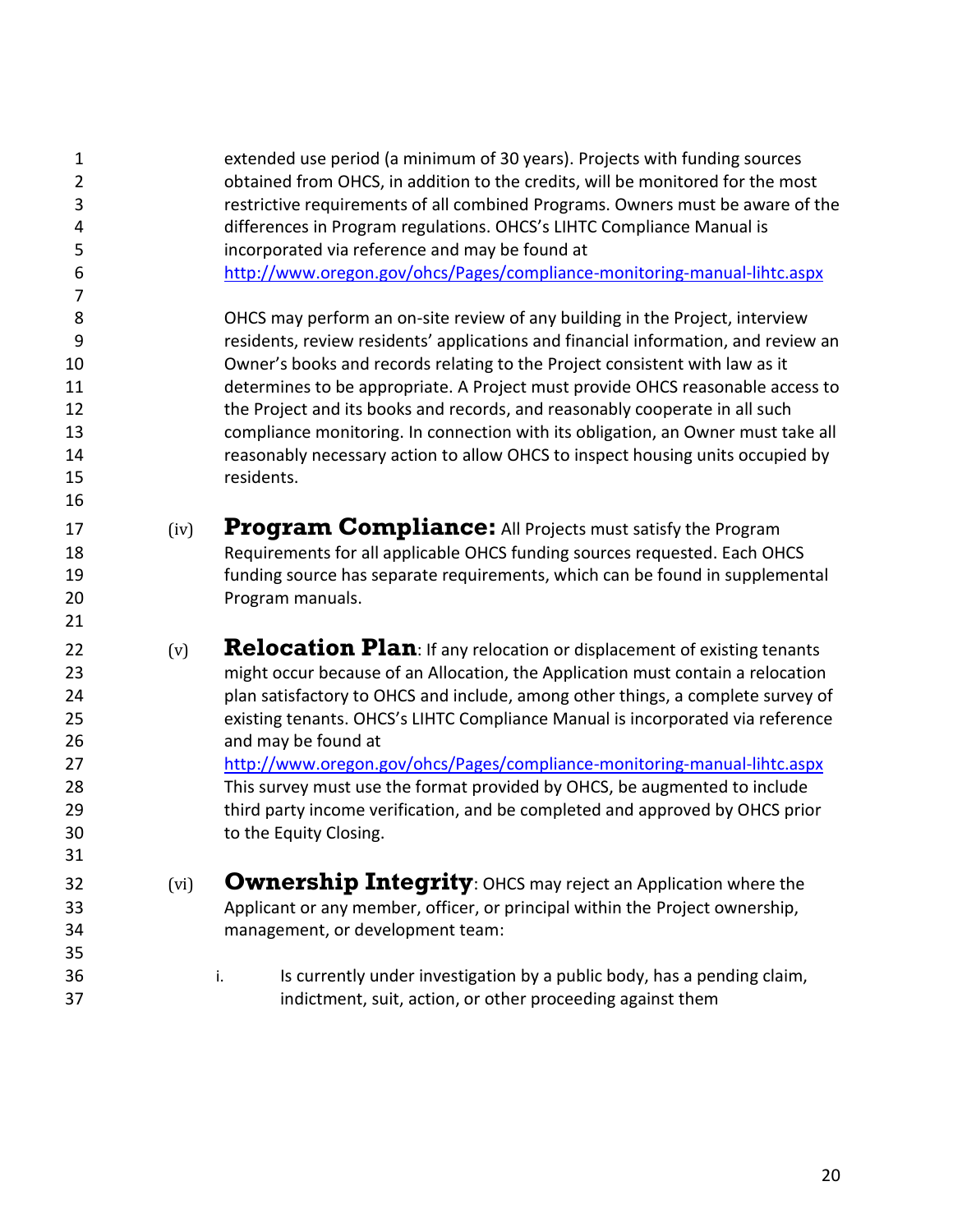<span id="page-20-2"></span><span id="page-20-1"></span><span id="page-20-0"></span>

| $\mathbf 1$<br>$\overline{2}$<br>3<br>4<br>5<br>6<br>7<br>8<br>9           | ii.<br>iii.<br>iv. | Has been convicted of or been determined by an administrative or<br>judicial (whether criminal or civil) order or judgment to have committed<br>fraud, misrepresentation, theft, embezzlement, or any other act of moral<br>turpitude (including, but not limited to any felony or malicious behavior)<br>within the previous ten 10 years<br>Has been involved in a bankruptcy proceeding within the previous five (5)<br>years<br>Has been debarred or otherwise sanctioned by OHCS                                                                                                                                                                                                                                                                                                                                                                                             |
|----------------------------------------------------------------------------|--------------------|-----------------------------------------------------------------------------------------------------------------------------------------------------------------------------------------------------------------------------------------------------------------------------------------------------------------------------------------------------------------------------------------------------------------------------------------------------------------------------------------------------------------------------------------------------------------------------------------------------------------------------------------------------------------------------------------------------------------------------------------------------------------------------------------------------------------------------------------------------------------------------------|
| 10<br>11<br>12<br>13<br>14                                                 | (vii)              | <b>Single-Asset Ownership:</b> OHCS requires that the Project will be<br>owned by a single-asset entity duly organized under the laws of the State of<br>Oregon, or if allowed, duly authorized to conduct business in the State of<br>Oregon.                                                                                                                                                                                                                                                                                                                                                                                                                                                                                                                                                                                                                                    |
| 15<br>16<br>17<br>18<br>19<br>20<br>21<br>22<br>23<br>24<br>25             | (viii)             | <b>Extended Use Agreement (REUA)</b> : Applicants that receive<br>OHCS Allocations must enter into a Reservation and Extended Use Agreement<br>(REUA), satisfactory to OHCS, which includes executing and recording, at the<br>Applicant's expense, a follow-on declaration of restrictive covenants and<br>executing and recording other documents about the Project satisfactory to<br>OHCS. The provisions of the REUA, including the declaration of restrictive<br>covenants, will apply throughout the applicable "Affordability Period," which<br>includes the initial fifteen (15) year compliance period, and an additional<br>"extended low-income use period" as referenced in the project's restrictive use<br>agreements.                                                                                                                                             |
| 26<br>27<br>28<br>29<br>30<br>31<br>32<br>33<br>34<br>35<br>36<br>37<br>38 | (x <sub>i</sub> )  | Right of First Refusal (ROFR): OHCS hereby reserves the right<br>to require any and/or all the following with respect to applications:<br>(i) provisions to be included in the Applicant's organizational documents limiting<br>transfers of partnership or member interests or other actions detrimental to the<br>continued provision of affordable housing.<br>(ii) a letter of intent from a tax credit investor that clearly grants to a qualified<br>not-for-profit organization a right of first refusal to purchase the project for a<br>below-market purchase price (the "ROFR Purchase Price"), following the<br>expiration of the tax credit compliance period, in accordance with Section<br>42(i)(7) of the Code (the "ROFR")<br>(iii) terms in the extended use agreement requiring notice and approval by OHCS<br>of transfers of partnership or member interests. |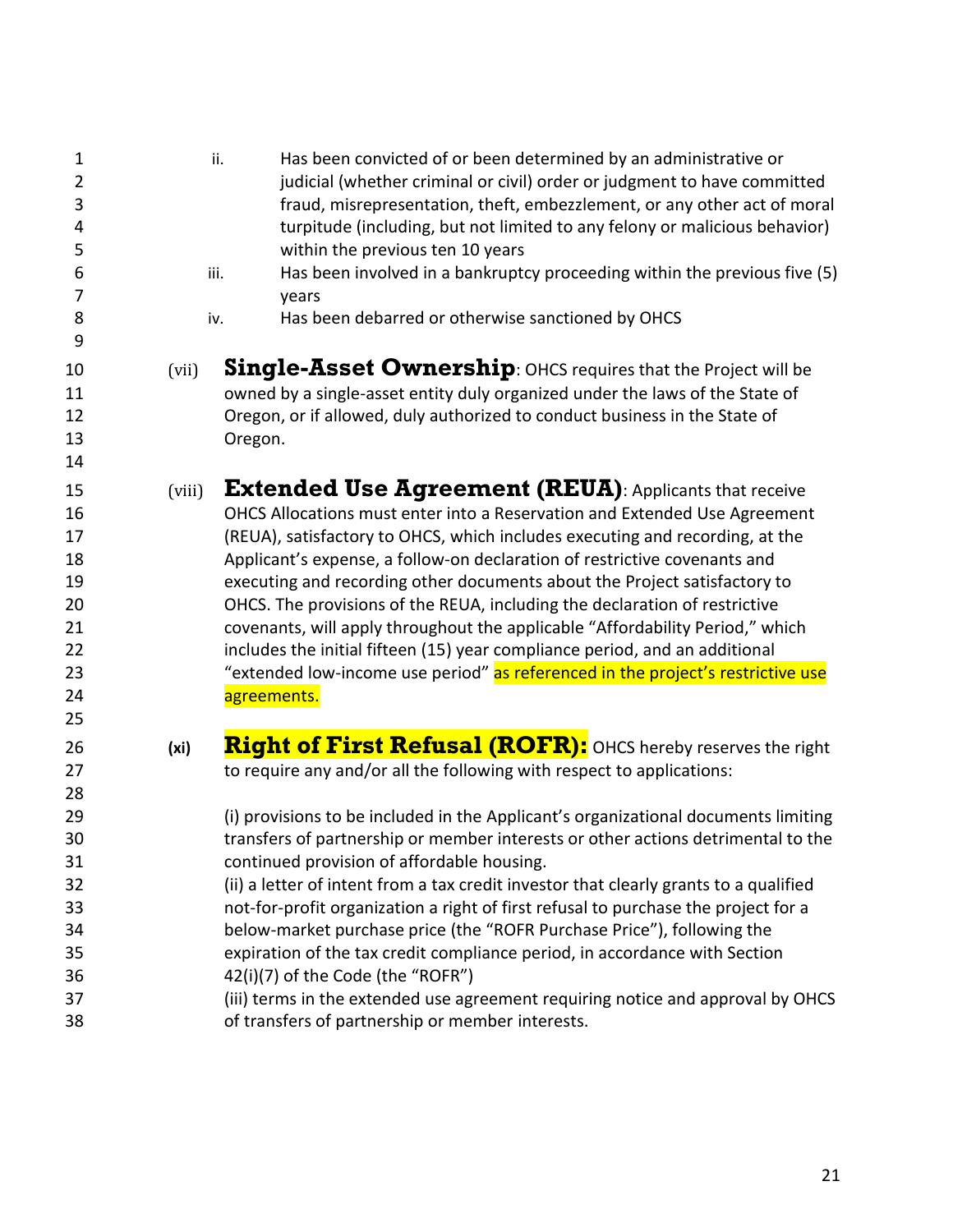<span id="page-21-0"></span> (v) debarment from the program of project sponsors, investors, syndicators, or lenders having demonstrated a history of conduct detrimental to long-term compliance with extended use agreements, whether in Oregon or another state, and the provision of affordable tax credit units; and (vi) provisions to implement any amendment to the IRC or implementation of any future federal or state legislation, regulations, or administrative guidance. The decision whether to institute, and the terms of, any such requirements shall be made by the department as reasonably determined to be necessary or appropriate to achieve the goals stated in this paragraph and in the best interest 11 of the plan. 13 (ix) **Placed-In-Service Allocation Requirements: All LIHTC**  Applicants are required to complete a Final Application containing required documentation. Any changes from the Equity Closing are subject to OHCS review and approval prior to the issuance of IRS Form 8609. Projects with excess funds will return those funds to one or more of the public funders upon Project completion. Other OHCS resources will have a priority for return upon the determination of excess funds for the Project. OHCS will accept and process Final Application documents and issue IRS Form 8609(s) throughout the year. Commercial costs should be separated from the Cost certification in an individual column or deducted from the total Residential costs. In either circumstance, the uses pages should identify both components of cost separately. However, a Project Owner must submit a complete application with all Placed-In-Service documentation, including the independent Certified Public Accountants Report (Cost Certification) and the certificates of occupancy for each building in the Project at least sixty (60 days prior to when the Owner expects to receive the IRS Form 8609(s). Upon completion of the Project, for 4% LIHTC Projects, the Borrower will provide to OHCS an analysis of the breakdown of the bond-funded costs for the Project, to meet the federal tax requirements described in the Project's Tax Certificate and Agreement (or other similar document) in a form certified by an authorized representative of the Borrower (commonly referred to as a "Good Costs Certificate"), together with more detailed backup information as requested by OHCS and/or Bond Counsel.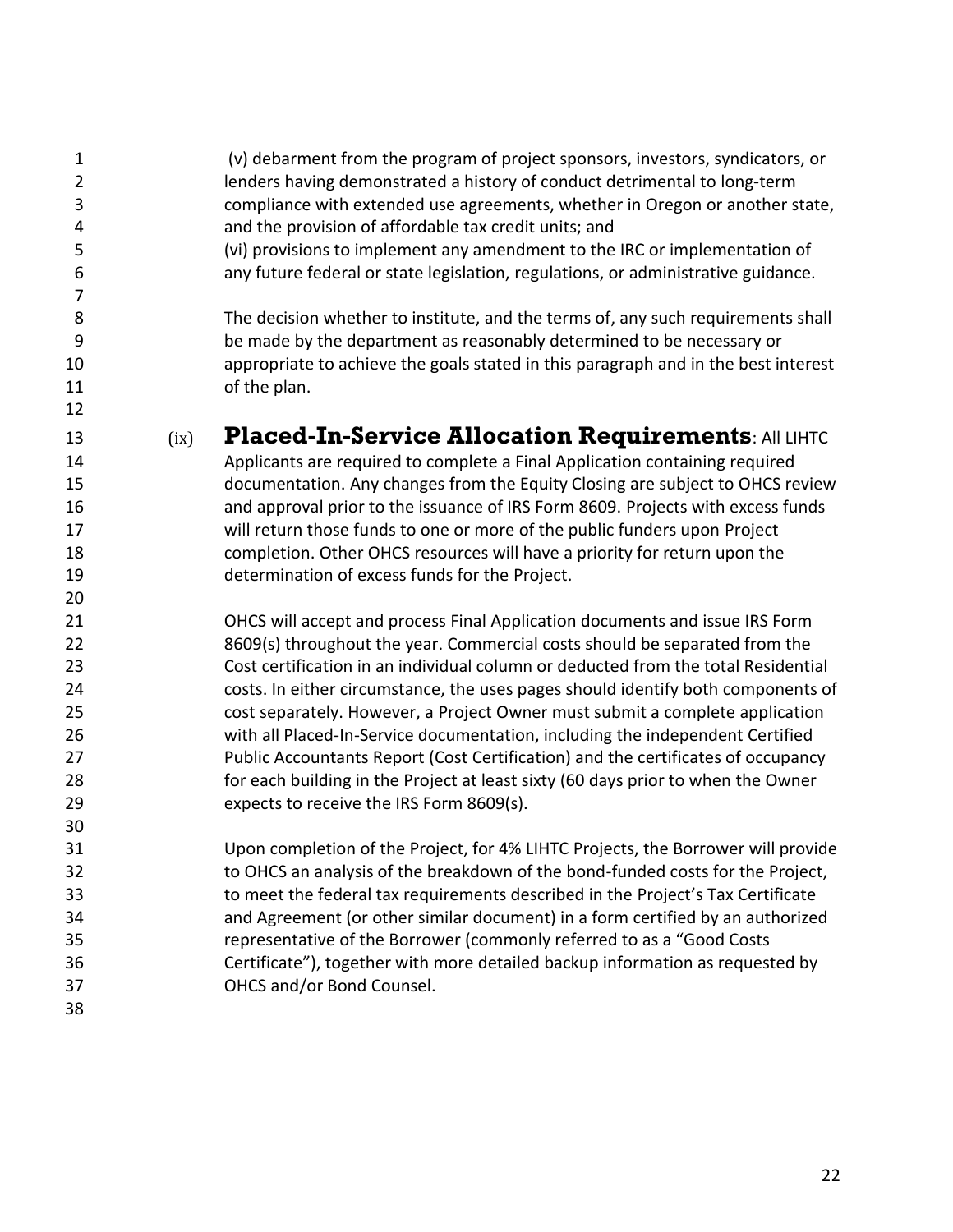<span id="page-22-2"></span><span id="page-22-1"></span><span id="page-22-0"></span>

| 1              | (x)   | Project Changes: An Applicant must notify OHCS in writing of, and                                                                               |
|----------------|-------|-------------------------------------------------------------------------------------------------------------------------------------------------|
| $\overline{2}$ |       | obtain its written consent to, any material changes in a Project. An Applicant                                                                  |
| 3              |       | must notify OHCS when a material change is first identified. OHCS will endeavor                                                                 |
| 4              |       | to respond within thirty (30) days after notice of a material change with respect                                                               |
| 5              |       | to its requested consent. OHCS may give or withhold its consent, or condition                                                                   |
| 6<br>7         |       | same, subject to its reasonable discretion. A "material change" includes, but is<br>not limited to, a change in:                                |
| 8              |       | The number of buildings or units.                                                                                                               |
| 9              |       | The Project contact person.                                                                                                                     |
| 10             |       | The Identity of Interest disclosure.                                                                                                            |
| 11             |       | The Development Team.                                                                                                                           |
| 12             |       |                                                                                                                                                 |
|                |       | The Project's Total Project Costs.                                                                                                              |
| 13             |       | A financing source (whether debt or equity).                                                                                                    |
| 14             |       | Operating revenue or expenses for the Project of more than ten percent                                                                          |
| 15             |       | $(10\%).$                                                                                                                                       |
| 16             |       | Anything that would result in a change in the standards OHCS uses to                                                                            |
| 17             |       | competitively rank Projects.                                                                                                                    |
| 18             |       | OHCS will determine whether a change in a Project is material. OHCS's                                                                           |
| 19             |       | materiality determination is final.                                                                                                             |
| 20             |       |                                                                                                                                                 |
| 21             |       | The written request for approval of a material change in a Project must include a                                                               |
| 22             |       | narrative description and other supporting documentation, plus the applicable                                                                   |
| 23             |       | revised pages of the Application. If OHCS grants the request, including as                                                                      |
| 24             |       | modified or conditioned, it may adjust the amount of the funding allocation to                                                                  |
| 25             |       | assure the sources and uses of the Project remain in balance.                                                                                   |
| 26             |       |                                                                                                                                                 |
|                |       |                                                                                                                                                 |
| 27<br>28       | (xi)  | Cost Savings Clause: Construction contracts that include any<br>provision for cost savings that are to be retained by the general contractor or |
| 29             |       | split with the Project Applicant are not permitted.                                                                                             |
| 30             |       |                                                                                                                                                 |
| 31             | (xii) | <b>Project Transfer or Assignment Requiring OHCS</b>                                                                                            |
| 32             |       | <b>Consent</b> : A Project transfer or assignment requiring OHCS consent includes                                                               |
| 33             |       | any direct or indirect sale, contribution, assignment, lease, exchange, or transfer,                                                            |
| 34             |       | or other change in:                                                                                                                             |
|                |       |                                                                                                                                                 |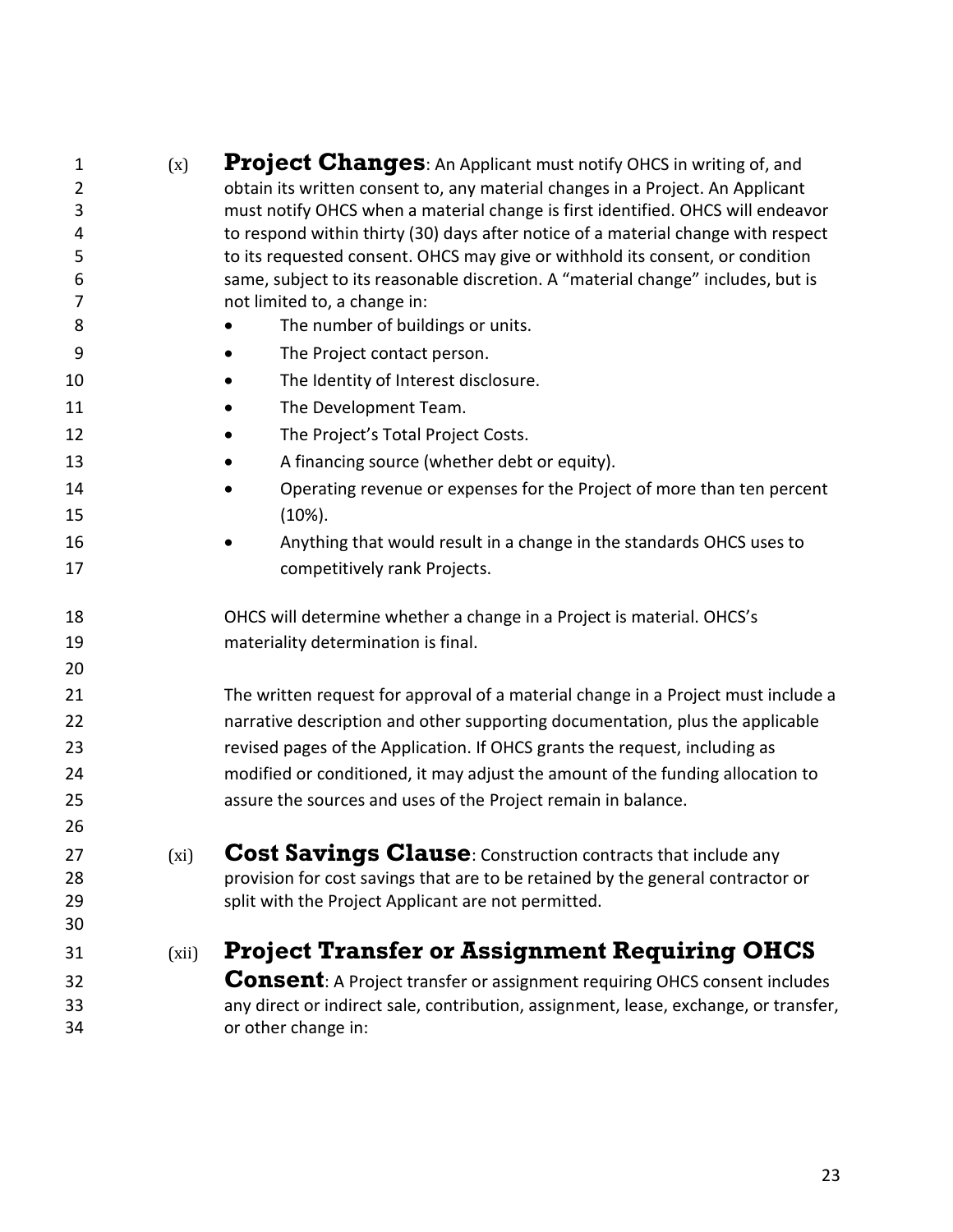<span id="page-23-1"></span><span id="page-23-0"></span>

| $\mathbf 1$ |        | An interest in the land, the Project, or any building.                                                                                             |
|-------------|--------|----------------------------------------------------------------------------------------------------------------------------------------------------|
| 2           |        | An Ownership interest in the entity that is the Applicant or Project                                                                               |
| 3           |        | Owner.                                                                                                                                             |
| 4           |        | The rights, title, or interest of the Applicant or Project Owner in any                                                                            |
| 5           |        | agreement in which OHCS and the Applicant or Project Owner are                                                                                     |
| 6           |        | parties.                                                                                                                                           |
| 7           |        |                                                                                                                                                    |
| 8           |        | The following transfers or assignments do not require the prior written consent                                                                    |
| 9           |        | of OHCS:                                                                                                                                           |
| 10          |        | The grant of a security interest or lien junior to the interest of OHCS; or<br>п                                                                   |
| 11          |        | The issuance, redemption, or transfer of stock or shares of a corporation<br>п                                                                     |
| 12<br>13    |        | that is not a closely held corporation.                                                                                                            |
| 14          | (xiii) | <b>Process and Requirements for Obtaining OHCS's</b>                                                                                               |
| 15          |        | <b>Consent:</b> The first step in obtaining OHCS's written consent is to advise                                                                    |
| 16          |        | OHCS in writing of the proposed Project transfer or assignment. At a minimum                                                                       |
| 17          |        | the Applicant should describe:                                                                                                                     |
| 18          |        | The name of the Project.                                                                                                                           |
| 19          |        | The names of the Applicant and/or the Owner, the proposed transferor                                                                               |
| 20          |        | and transferee, and all other relevant parties.                                                                                                    |
| 21          |        | A complete description of the proposed transfer or assignment, including                                                                           |
| 22          |        | the proposed effective date; and                                                                                                                   |
| 23          |        | Special circumstances related to the proposed transfer or assignment.                                                                              |
| 24          |        | After receiving the written request, the Applicant will be advised of OHCS's                                                                       |
| 25          |        | requirements and conditions that must be satisfied to obtain consent, including                                                                    |
| 26          |        | payment of document preparation charges and applicable legal fees. If the                                                                          |
| 27          |        | Applicant made a commitment to participate under the set-aside category for                                                                        |
| 28          |        | Qualified Non-Profit, any transfer or assignment must be such that the Project                                                                     |
| 29          |        | continues to qualify for applicable set-aside.                                                                                                     |
| 30          |        |                                                                                                                                                    |
| 31<br>32    | (xiv)  | <b>Construction Closing: For 9% LIHTC transactions, the Applicant</b><br>must give OHCS at least thirty (30) days' written notice of the scheduled |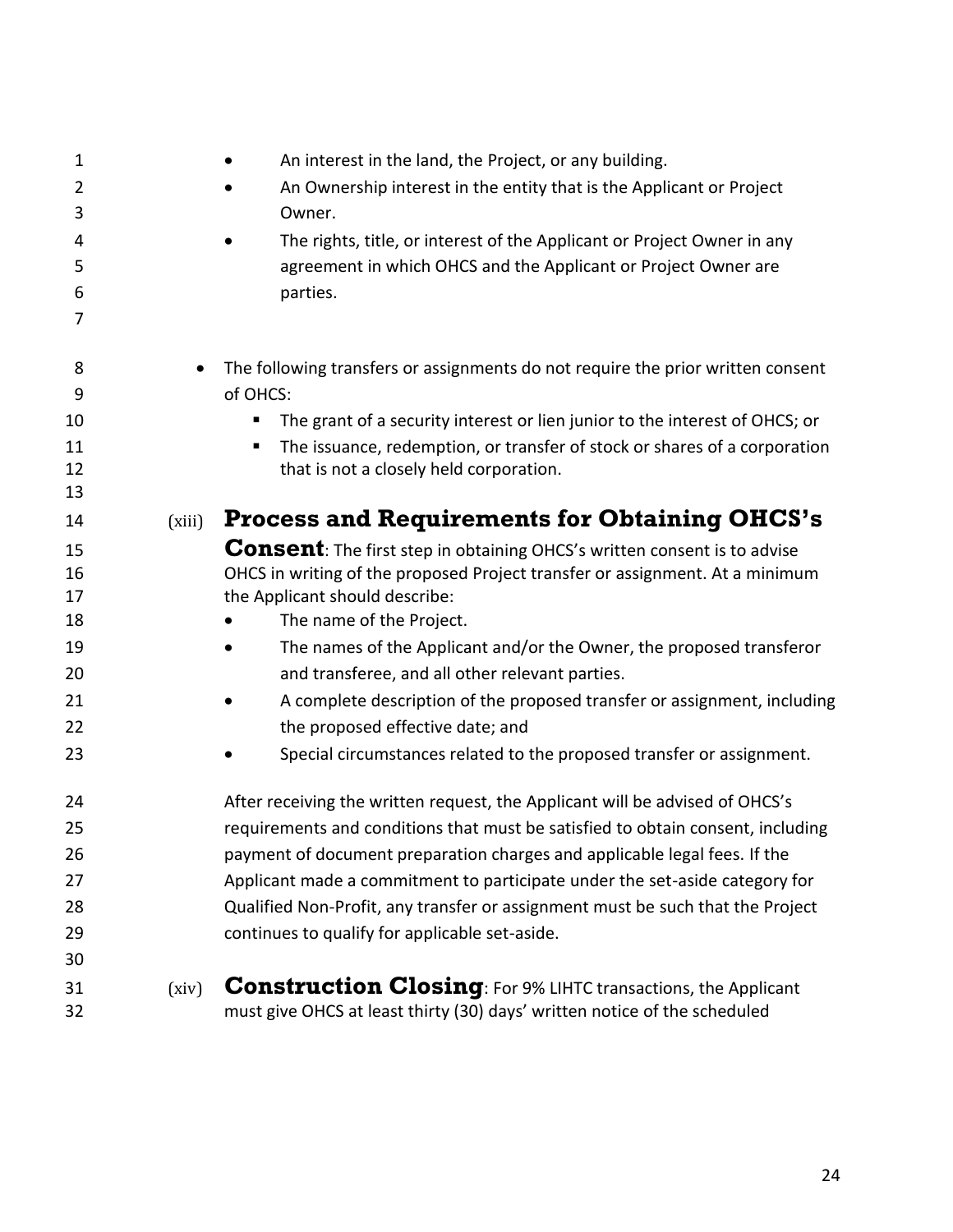<span id="page-24-2"></span><span id="page-24-1"></span><span id="page-24-0"></span>

| 1<br>$\overline{2}$<br>3<br>4<br>5                             |        | Construction Closing. At least ten (10) days prior to the Construction Closing, but<br>after the general contractor bids have been received, the Applicant must submit<br>to OHCS the Project's final development budget, final sources of funds, and<br>documentation to substantiate the final budget.                                                                                                                                                                                                                                                                                                                                                                                                                        |
|----------------------------------------------------------------|--------|---------------------------------------------------------------------------------------------------------------------------------------------------------------------------------------------------------------------------------------------------------------------------------------------------------------------------------------------------------------------------------------------------------------------------------------------------------------------------------------------------------------------------------------------------------------------------------------------------------------------------------------------------------------------------------------------------------------------------------|
| 6<br>7<br>8<br>9<br>10                                         |        | For 4% LIHTC transactions, the Applicant must give OHCS the Project's final<br>development budget, final sources of funds, and documentation to substantiate<br>the final budget items ten (10) days prior to submission to OHCS Finance<br>Committee for approval.                                                                                                                                                                                                                                                                                                                                                                                                                                                             |
| 11<br>12<br>13<br>14<br>15<br>16<br>17<br>18                   | (xv)   | Market Study: Applicants must submit a complete market analysis prior<br>to receiving a 9% LIHTC or 4% LIHTC allocation. The deadline for submission will<br>be published within each NOFA or application. Applicants should read and refer<br>to the LIHTC Market Analysis Guidelines for a full description of Department<br>policies and guidelines. The Market Analysis Guidelines can be found at<br>https://www.oregon.gov/ohcs/HD/HRS/CFCApp/Market Analysis Guidelines.pd                                                                                                                                                                                                                                               |
| 19<br>20<br>21<br>22<br>23<br>24<br>25<br>26<br>27<br>28<br>29 | (xvi)  | <b>OHCS Sustainable Development Standards: All Projects</b><br>receiving funding via Department administered Programs must demonstrate a<br>commitment to sustainable design and construction practices. In addition to the<br>Baseline Project Requirements defined in Core Development Manual (CDM),<br>OHCS requires funded Projects to comply with the three OHCS Sustainable<br>Development Standards (SDS) listed below:<br>Modules: SDS Module 1: OHCS Approved Sustainable Building Path.<br>SDS Module 2: OHCS Solar-Ready Requirement.<br>SDS Module 3: OHCS Electric Vehicle (EV)-Ready Requirement.<br>Applicants should read and refer to the CDM for a full description of<br>Department policies and guidelines. |
| 30<br>31<br>32<br>33<br>34                                     | (xvii) | The CDM can be found at:<br>https://www.oregon.gov/ohcs/development/Documents/Core-Development-<br>Manual/CDM-Version-3-1.pdf<br><b>Identity of Interest:</b> Applicants must disclose and describe to OHCS all                                                                                                                                                                                                                                                                                                                                                                                                                                                                                                                 |
| 35<br>36                                                       |        | specific Identity of Interest. Identity of Interest is defined as a financial, familial,<br>business, or similar relationships that permits less than arms' length transactions                                                                                                                                                                                                                                                                                                                                                                                                                                                                                                                                                 |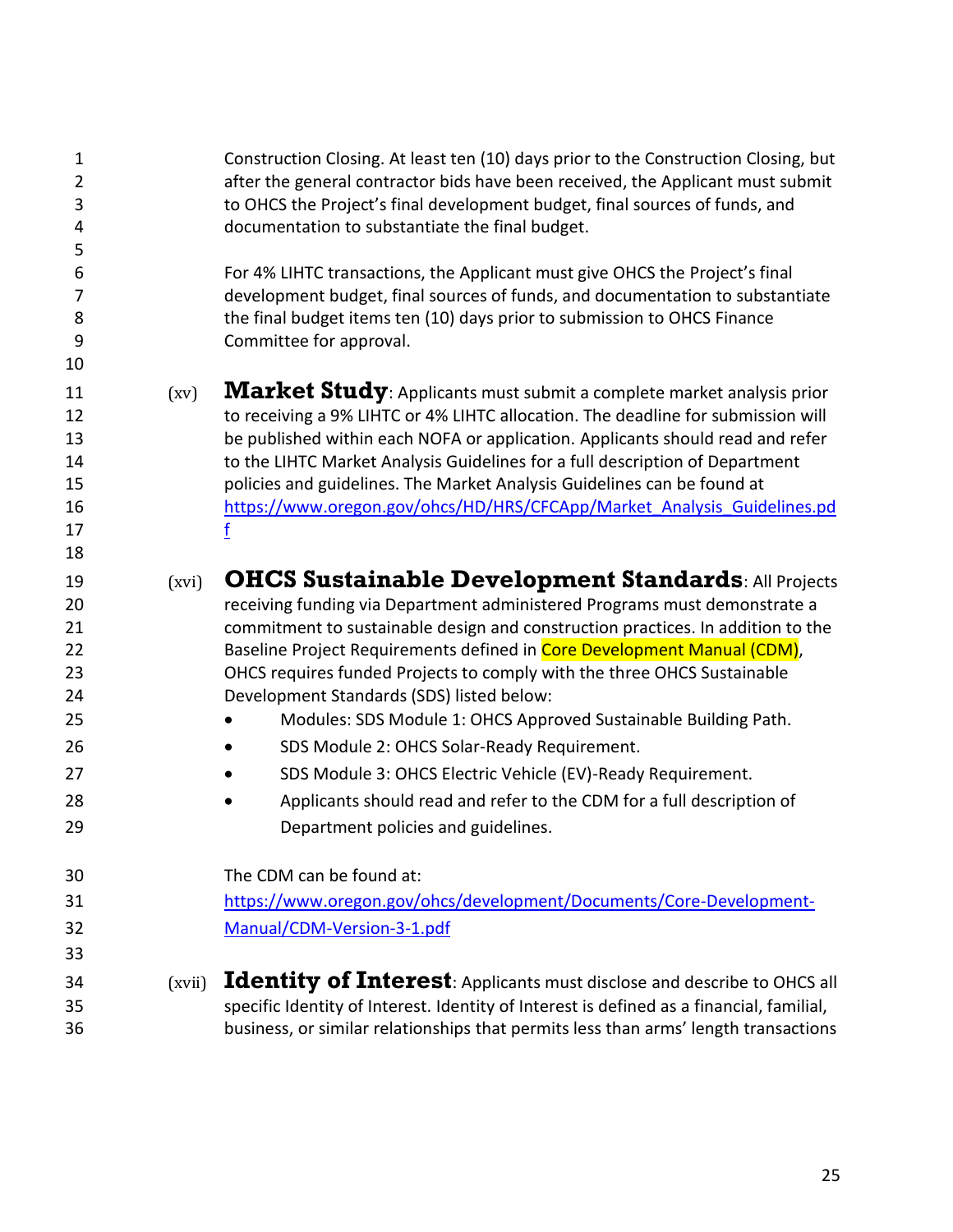<span id="page-25-0"></span>

|    | among the parties participating in the development or operation of the Project<br>(i.e., whether an "Identity of Interest" exists). Such disclosures shall be made |
|----|--------------------------------------------------------------------------------------------------------------------------------------------------------------------|
|    | when Requests are filed and at such other times during the development and                                                                                         |
|    | operation of Projects and processing of Requests as requested by OHCS.                                                                                             |
|    |                                                                                                                                                                    |
| 6  | $(xviii)$ <b>Misrepresentation and Fraud</b> : OHCS may disqualify an                                                                                              |
|    | Applicant, Project, or cancel a funding, if the Applicant, a Principal, or any                                                                                     |
| 8  | representative of either makes a material misstatement, omission, or                                                                                               |
| 9  | misrepresentation to OHCS, is under investigation, or has been convicted of or is                                                                                  |
| 10 | currently indicted for fraud, theft, or other criminal activity involving the                                                                                      |
| 11 | misappropriation of funds, false certifications, financial improprieties, or the like.                                                                             |
| 12 | OHCS, in its sole discretion, may also exercise any and all other remedies                                                                                         |
| 13 | available under the Program Requirement, or otherwise available to it by law.                                                                                      |
|    |                                                                                                                                                                    |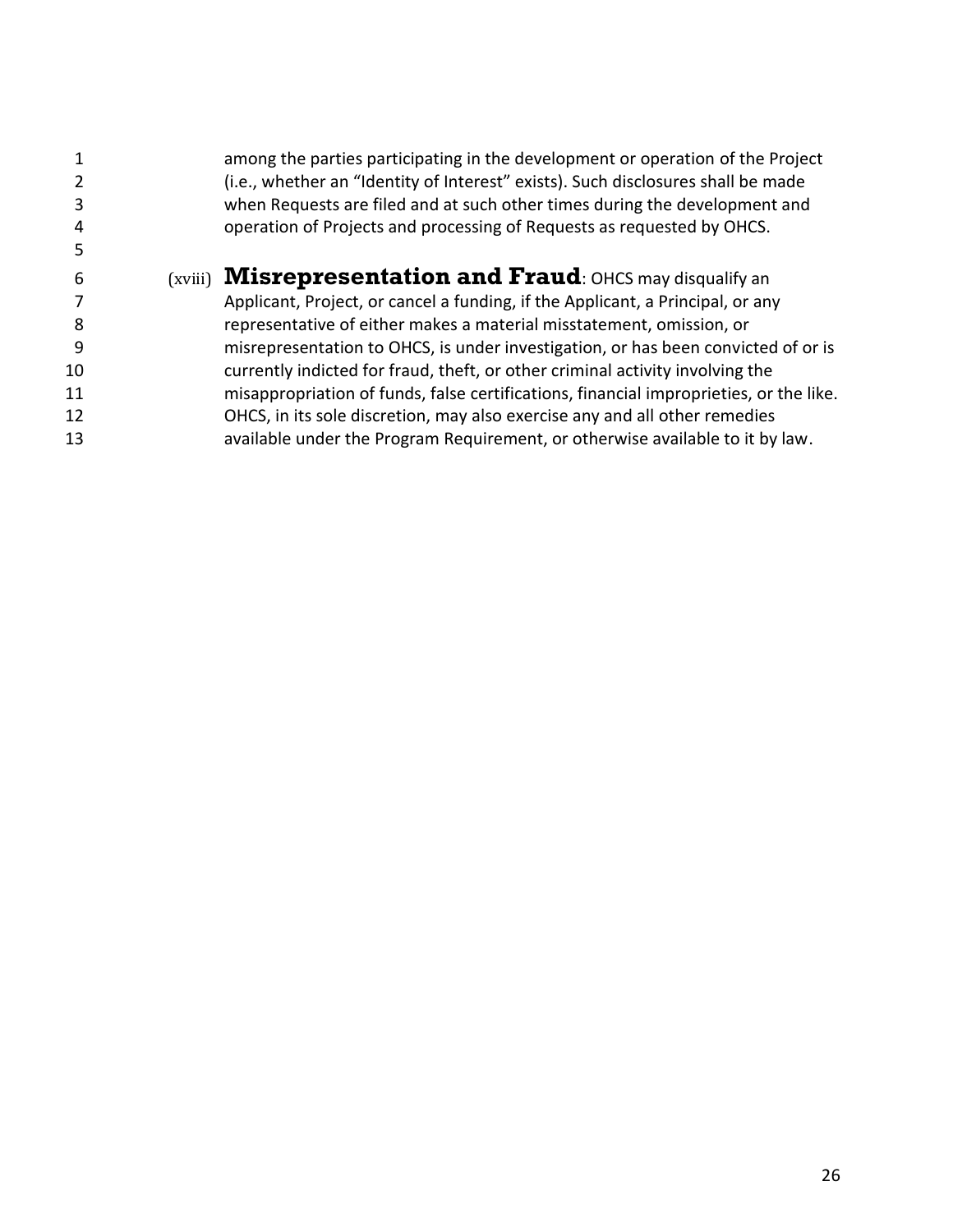#### <span id="page-26-4"></span><span id="page-26-3"></span><span id="page-26-2"></span><span id="page-26-1"></span><span id="page-26-0"></span> **9% LIHTC – Criteria Elements General Criteria** (i) **9% LIHTC Project Cap**: No Applicant may receive more than 20 percent of any annual tax credit allocation. If additional Projects have been submitted and score such that they are eligible for funding and are in excess of 20 percent of the total LIHTC funds available, the lower scoring Project(s) will not be funded. No Applicant may receive more than an average of 15 percent of annual tax credits over any two sequential year's allocations. For example, if an Applicant receives 20 percent of funds in year one, they would only be eligible for 10 percent in year two. OR, if a Applicant receives 15 percent of funds in year one, they would only be eligible for 15 percent in year two. If additional Projects have been submitted and score such that they are eligible for funding and are in excess of the percentage of the LIHTC available, the lower scoring Project(s) will not be funded. Removal of the "Requests over 10% 9% LIHTC Verbage (ii) **9% LIHTC Restriction**: Projects that have been funded with 9% LIHTC in 2019 or thereafter are not eligible to apply for additional 4% or 9% LIHTC within 20 years of the Project's Placed-In-Service date. Exceptions may be granted at the sole discretion of OHCS in cases where it determines there is a risk of physical, affordability, or other loss. 27 (iii) **HUD 811**: All Applicants for 9% LIHTC may be required, at the discretion of OHCS, to implement a Housing and Urban Development (HUD) 811 Demonstration, including the use of HUD's Tenant Rental Assistance Certification System (TRACS) to submit tenant certifications and electronic vouchers for payment. More information can be found at the HUD 811 Demonstration website: [https://www.hud.gov/Program\\_offices/housing/mfh/progdesc/disab811.](https://www.hud.gov/program_offices/housing/mfh/progdesc/disab811)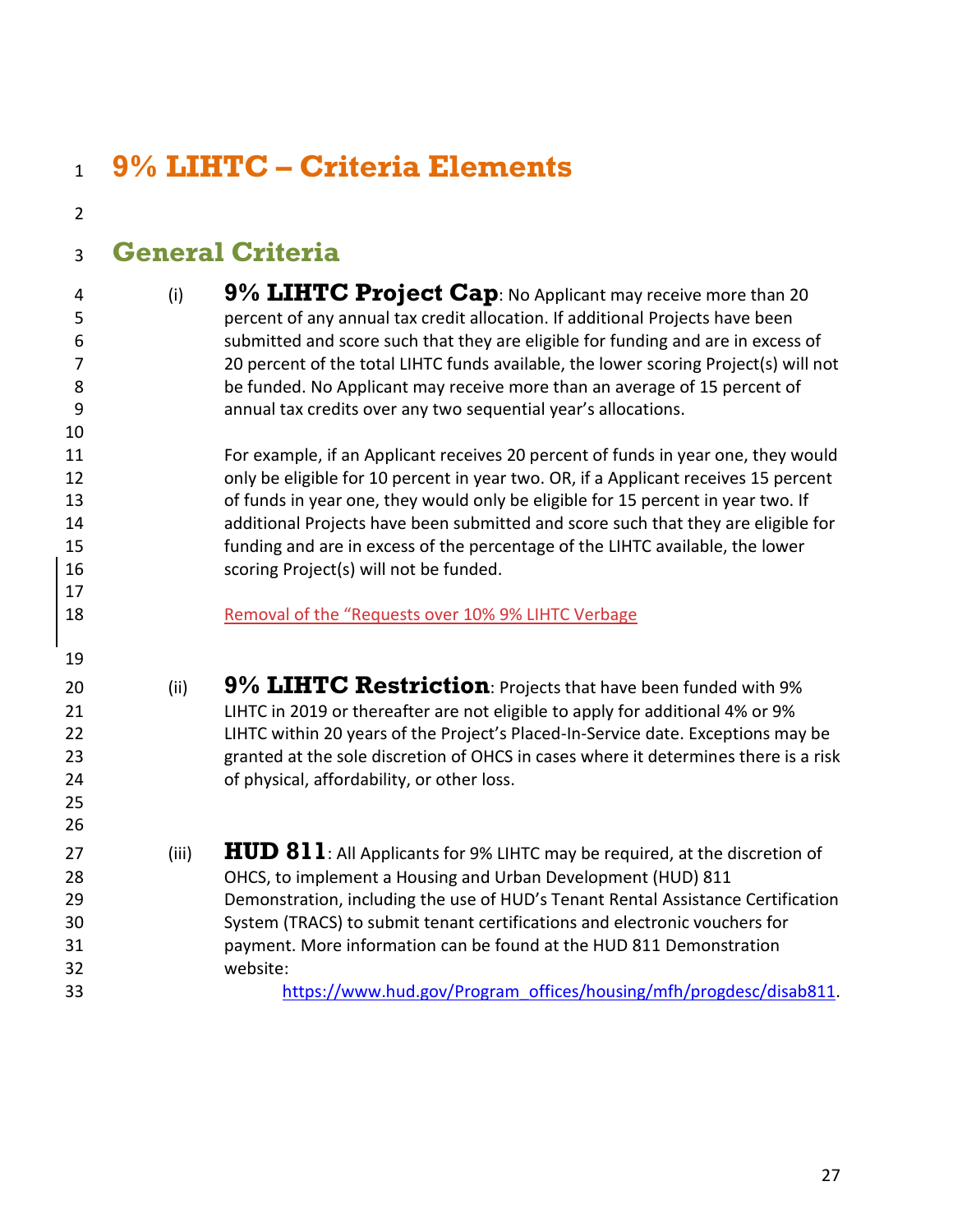<span id="page-27-1"></span><span id="page-27-0"></span>

| 1              |      |                                                                                                                                               |
|----------------|------|-----------------------------------------------------------------------------------------------------------------------------------------------|
| $\overline{2}$ |      |                                                                                                                                               |
| 3              | (iv) | <b>Housing and Economic Recovery Act of 2008</b>                                                                                              |
| 4              |      | <b>(HERA) Basis Boost:</b> Pursuant to HERA and subject to update should                                                                      |
| 5              |      | federal regulation permit, OHCS has the authority to increase the eligible basis                                                              |
| 6              |      | for 9% LIHTC Project buildings to 130 percent of the eligible basis, for 9% LIHTC                                                             |
| 7              |      | Projects, when OHCS determines that the financial feasibility of the building                                                                 |
| 8<br>9         |      | requires it. OHCS has determined that the financial feasibility of Project buildings                                                          |
| 10             |      | meeting the criteria below may require a basis boost of up to 130 percent.<br>Rural Projects defined as communities with population of 15,000 |
| 11             |      | or less, outside of the Portland Urban Growth Boundary, in                                                                                    |
| 12             |      | counties within Metropolitan Statistical Areas (Benton,                                                                                       |
| 13             |      | Clackamas, Columbia, Deschutes, Jackson, Marion, Multnomah,                                                                                   |
| 14             |      |                                                                                                                                               |
| 15             |      | Polk, Washington, and Yamhill Counties) and in Communities with                                                                               |
|                |      | population of 40,000 or less in the balance of the state.                                                                                     |
| 16             |      | Preservation Projects.                                                                                                                        |
| 17             |      | Projects serving permanent supportive housing goals.                                                                                          |
| 18             |      | Projects sited on tribal lands.                                                                                                               |
| 19             |      | Projects with at least twenty percent(20%) of the units restricted                                                                            |
| 20             |      | to LIHTC Extremely Low (30%) rents and income limits.                                                                                         |
| 21             |      | Projects that are located in Transit Oriented Districts (TOD's) as                                                                            |
| 22             |      | designated by local governments                                                                                                               |
| 23             |      | Projects that result in the de-concentration of poverty by locating                                                                           |
| 24             |      | low-income housing in low poverty areas, which are Census Tracts                                                                              |
| 25             |      | where 10 percent or less of the population lives below the                                                                                    |
| 26             |      | poverty level.                                                                                                                                |
| 27             |      |                                                                                                                                               |
| 28             | (v)  | Resident Services: The Applicant is required to provide a Resident                                                                            |
| 29             |      | Services Description at the time of Application in accordance with the goals and                                                              |
| 30             |      | guidelines in the OHCS LIHTC Compliance Manual:                                                                                               |
| 31             |      | https://www.oregon.gov/ohcs/Pages/compliance-monitoring-manual-lihtc.aspx.                                                                    |
| 32             |      |                                                                                                                                               |
| 33             |      |                                                                                                                                               |
| 34             |      |                                                                                                                                               |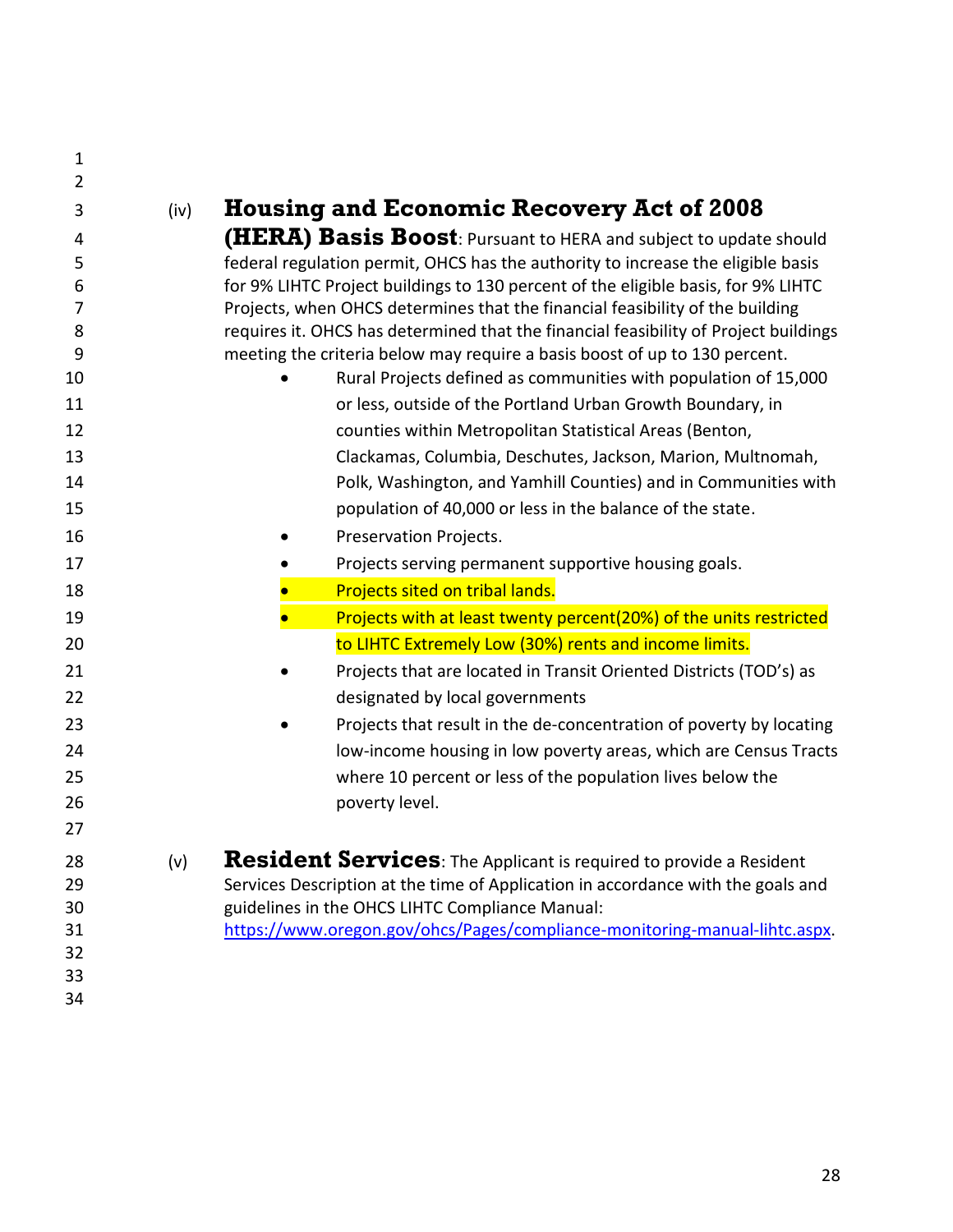<span id="page-28-4"></span><span id="page-28-3"></span><span id="page-28-2"></span><span id="page-28-1"></span><span id="page-28-0"></span>

| $\overline{2}$                                         |       |                                                                                                                                                                                                                                                                                                                                                                                                                                                                                                                                                                                       |
|--------------------------------------------------------|-------|---------------------------------------------------------------------------------------------------------------------------------------------------------------------------------------------------------------------------------------------------------------------------------------------------------------------------------------------------------------------------------------------------------------------------------------------------------------------------------------------------------------------------------------------------------------------------------------|
| 3                                                      |       | <b>Readiness to Proceed</b>                                                                                                                                                                                                                                                                                                                                                                                                                                                                                                                                                           |
| 4<br>5<br>6<br>7                                       | (i)   | Zoning: The Project must be properly zoned for the type of intended Project.<br>The Applicant must provide the Certification of Zoning executed by the<br>appropriate zoning authority to verify this.                                                                                                                                                                                                                                                                                                                                                                                |
| 8<br>9<br>10<br>11<br>12<br>13<br>14<br>15<br>16<br>17 | (ii)  | <b>Site Control</b> : Applicant must have control of the land and other real<br>property necessary for the Project by Application deadline as evidenced by one<br>(1) of the following:<br>Recorded deed or conveyance showing the Applicant has Ownership,<br>a.<br>Valid purchase and sale agreement,<br>b.<br>Valid option to purchase,<br>c.<br>d.<br>Valid option for a long-term lease (lease must be approved by Oregon<br>DOJ),<br>Any other evidence satisfactory to OHCS.<br>е.                                                                                             |
| 18<br>19<br>20<br>21<br>22<br>23<br>24<br>25<br>26     | (iii) | Federal Resources Status: If the Applicant has identified<br>additional federal resources, such as rental or capital assistance from HUD, RD,<br>or the Veteran's Administration (VA, as part of the funding structure, the<br>Applicant must provide evidence satisfactory to OHCS that an application for<br>these resources has been submitted and remains active. For RD this would mean<br>a pre-Application Consultation Letter that includes a summary of the contact and<br>understanding established to-date as well as expectations about the next steps<br>in the process. |
| 27<br>28<br>29<br>30<br>31<br>32<br>33<br>34<br>35     | (iv)  | <b>Development Schedule</b> : Within the development schedule<br>provided, the Applicant must be able to meet the required deadlines for<br>applicable LIHTC, HOME, Gap, and OAHTC. The Applicant's development<br>schedule must clearly demonstrate that funds will be invested and the Project<br>will be constructed, leased and stabilized within all required Program time<br>frames. These deadlines are published in the appropriate OHCS Program<br>manuals.                                                                                                                  |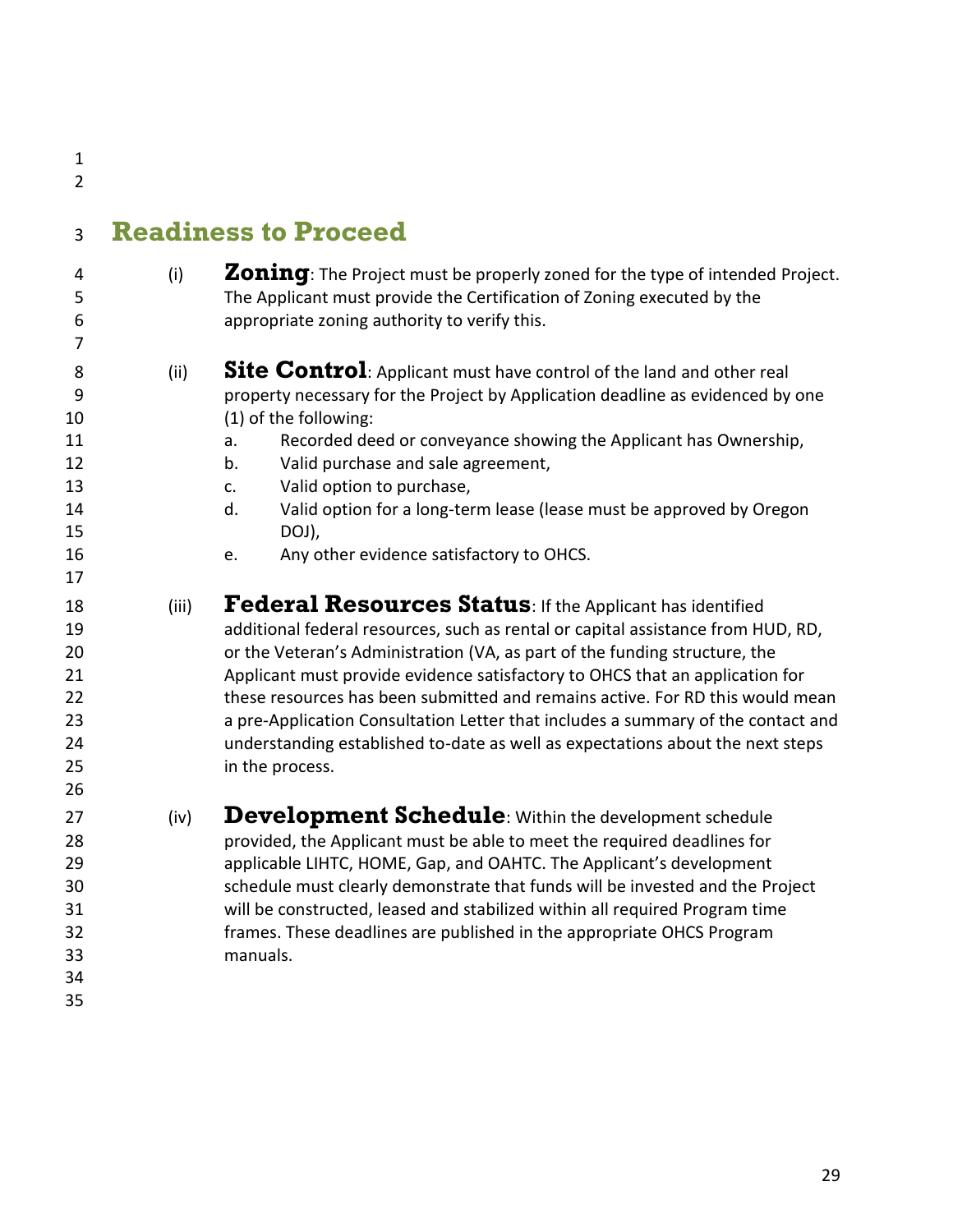<span id="page-29-1"></span><span id="page-29-0"></span>

| $\mathbf{1}$   | (v)  | <b>Environmental Site Checklist:</b> Applicants must have identified                 |
|----------------|------|--------------------------------------------------------------------------------------|
| $\overline{2}$ |      | if there is any adverse environmental or site information indicated on the Project   |
| 3              |      | Site Checklist revealed during the OHCS Representative visit to the site or          |
| 4              |      | otherwise. The deadline for scheduling the site visit will be announced, and the     |
| 5              |      | Project Site Checklist published at least 90 days in advance of the deadline for     |
| 6              |      | submission. If you did not contact an OHCS Representative before the deadline        |
| 7              |      | for submission, the application will be considered non-responsive and will fail      |
| 8              |      | Threshold Review.                                                                    |
| 9              |      |                                                                                      |
| 10             | (vi) | <b>Development Team Capacity:</b> In order to meet the threshold                     |
| 11             |      | for development team capacity, the Applicants must demonstrate that the              |
| 12             |      | Applicant, the developer, the Project management consultant, the general             |
| 13             |      | contractor, the developmetn consultant under contract and/or other persons or        |
| 14             |      | organizations materially involved in the Project as:                                 |
| 15             |      |                                                                                      |
| 16             |      | a. Successfully completed a multi-family housing project of a comparable number      |
| 17             |      | of housing units, of similar complexity, and for a similar tareget populaiton as the |
| 18             |      | proposed project.                                                                    |
| 19             |      | b. The necessary level of staffing and financial capacity to succesfully manage      |
| 20             |      | development and operations of its current Project portflolio including, but not      |
| 21             |      | limited to, all current and pending Proejcts and Applications.                       |
| 22             |      | c. Successfully completed previous Projects for which a similar Program allcoation   |
| 23             |      | was received in Oregon or other states.                                              |
| 24             |      |                                                                                      |
|                |      |                                                                                      |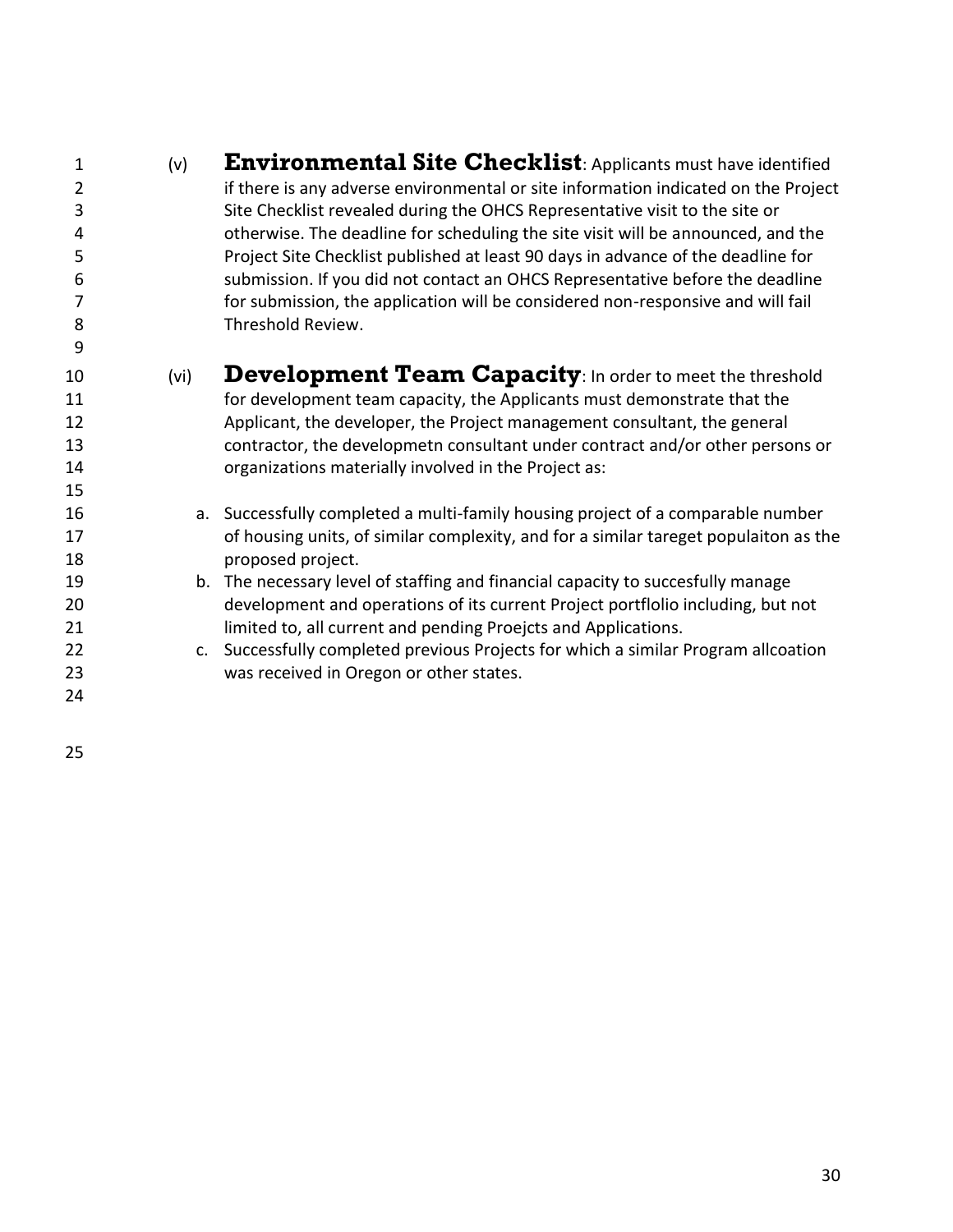## <span id="page-30-0"></span><sup>1</sup> **9% LIHTC – Scoring Selection Criteria**

- 2 This section applies to 9% LIHTC competitive applications only.
- 3

### <span id="page-30-1"></span><sup>4</sup> **New Construction and Acquisition / Rehabilitation**

#### <sup>5</sup> **Scoring:**

|                | <b>Scoring topic</b>                                   | <b>Scoring Criteria: New Construction / Acq/Rehab</b>                                                                                                                                                               |
|----------------|--------------------------------------------------------|---------------------------------------------------------------------------------------------------------------------------------------------------------------------------------------------------------------------|
|                | Either<br><b>Permanent Supportive</b><br>Housing (PSH) | Up to 2 points for including PSH units in the Project (minimum<br>5 units, incentive up to 25% of total affordable units)                                                                                           |
|                |                                                        | 1 point for having participated in OHCS provided PSH training<br>and technical assistance                                                                                                                           |
|                |                                                        | 1 point for commitment of supportive tenancy service<br>resources.                                                                                                                                                  |
|                |                                                        | 1 point for demonstrated experience in owning PSH<br>affordable housing; managing PSH affordable housing;<br>providing services in PSH affordable housing                                                           |
|                | <b>PSH total</b>                                       | 5 points                                                                                                                                                                                                            |
| State Priority | <b>OR</b>                                              | up to 3 points for the inclusion of units with 3 or more<br>bedrooms (minimum 5 units, incentive up to 15% of total<br>affordable units)                                                                            |
|                | <b>Family Sized Units</b>                              | up to 2 points for the inclusion of units with 2 or more<br>bedrooms (minimum 12 units, incentive up to 45% of total<br>affordable units)                                                                           |
|                | <b>Family Sized Units</b>                              | 5 points                                                                                                                                                                                                            |
|                | <b>Special Needs Target</b><br>Populations             | up to 4 points for including targeting of special needs<br>populations (broadly defined) in 10 -25% or more of the total<br>affordable units                                                                        |
|                | <b>Special Needs Target</b><br><b>Populations</b>      | 4 points                                                                                                                                                                                                            |
|                | <b>Federally Declared</b><br><b>Disaster Areas</b>     | In consultation with the Oregon Housing Stability Council, up<br>to 5 points may be allocated to projects located in Federally<br>Declared Disaster Areas that have had a wide-ranging impact<br>on housing supply. |
|                | <b>Federal Disaster Areas</b>                          | 5 points                                                                                                                                                                                                            |
|                | <b>State Priority Total</b>                            | 14 points                                                                                                                                                                                                           |
|                |                                                        |                                                                                                                                                                                                                     |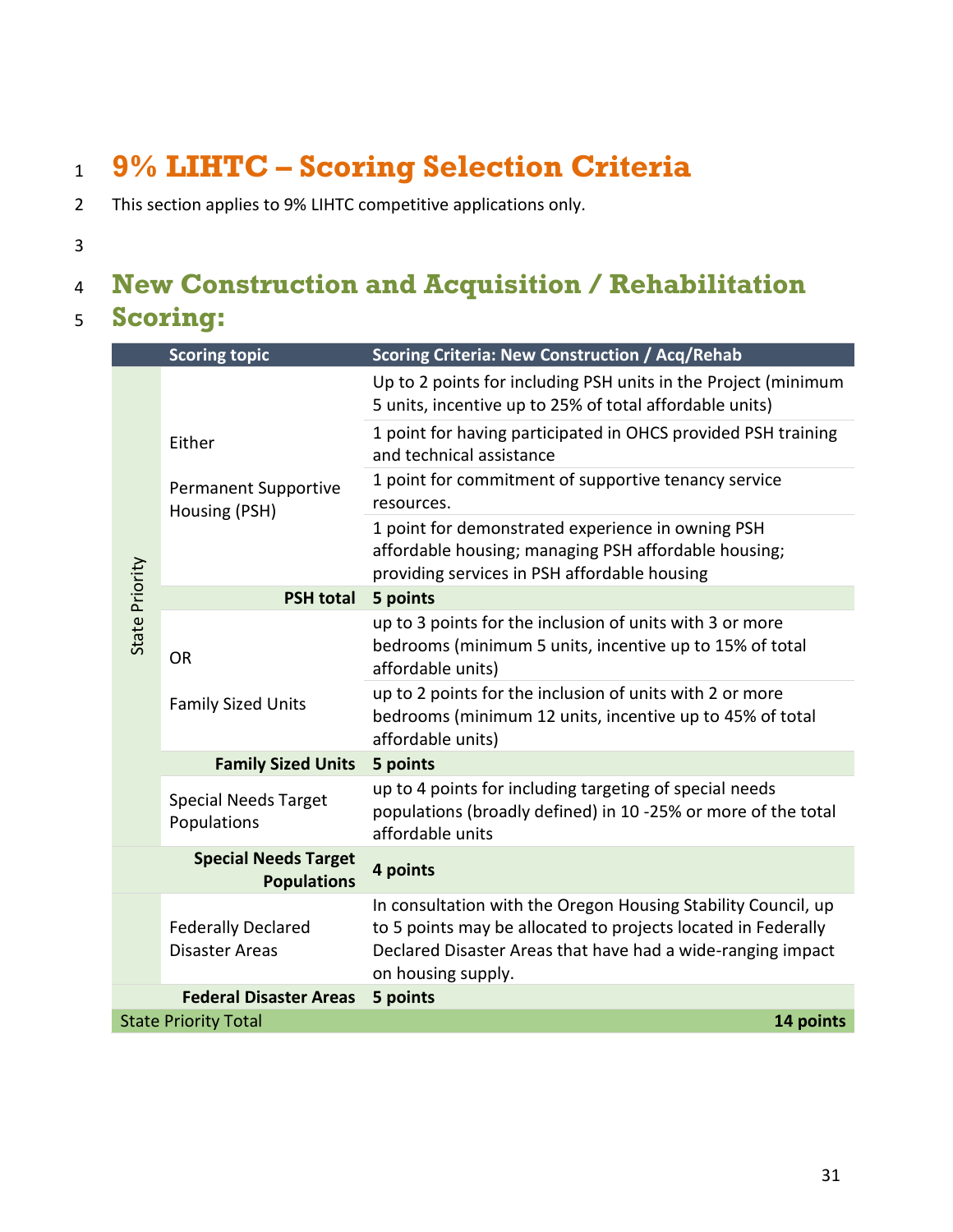|                                         | 1 point if Severe Rent Burden higher than state/region                                                                                                                                       |
|-----------------------------------------|----------------------------------------------------------------------------------------------------------------------------------------------------------------------------------------------|
|                                         | 1 point if there is a higher percentage of low-income renters<br>than available low-income housing stock available in<br>geography compared to state/region.                                 |
| <b>Location Need</b>                    | 1 point for location in a Qualified Census Tract with a                                                                                                                                      |
| <b>Severity Data</b>                    | Concerted Revitalization Plan; demonstrated through                                                                                                                                          |
|                                         | investment of public resources into capital improvements of<br>residential, commercial, or infrastructure.                                                                                   |
|                                         | 1 point for ratio of Affordable Housing Inventory To 60% AMI<br>Households                                                                                                                   |
| <b>Location Need</b><br><b>Severity</b> | 4 points                                                                                                                                                                                     |
|                                         |                                                                                                                                                                                              |
|                                         | 1 point if not in a USDA food desert                                                                                                                                                         |
|                                         | 1 point if has access to Parks & Public Space                                                                                                                                                |
|                                         | 1 point if a project is in a census tract where 50% or more of                                                                                                                               |
|                                         | households earned more than 100% of the area median                                                                                                                                          |
|                                         | income in the last three consecutive years for which data is                                                                                                                                 |
|                                         | available, and the poverty rate is less than or equal to 20%                                                                                                                                 |
|                                         | during the same period.<br>1 point for access to School / Education / Library / Workforce                                                                                                    |
|                                         | <b>Training</b>                                                                                                                                                                              |
|                                         | 1 point in Urban Areas for being in a TOD or being within 0.25                                                                                                                               |
| <b>Location Opportunity &amp;</b>       | miles of fixed transit stop.                                                                                                                                                                 |
| <b>Environmental Factors</b>            | 1 point in Rural Areas for access to transit options                                                                                                                                         |
|                                         | Max -2 points for Projects sited in Balance of State - Urban<br>and Rural that are in tracts with greater health risks due to<br>environmental factors compared to the rest of the state, as |
|                                         | defined by the Environmental Protection Agency's                                                                                                                                             |
|                                         | <b>Environmental Justice Screening and Mapping Tool</b>                                                                                                                                      |
|                                         | Max -3 points for projects sited in Metro and Non-Metro<br>HOME PJs that are in tracts with greater health risks due to<br>environmental factors compared to the rest of the state, as       |
|                                         | defined by the Environmental Protection Agency's                                                                                                                                             |
| <b>Location Opportunity &amp;</b>       | <b>Environmental Justice Screening and Mapping Tool</b>                                                                                                                                      |
| <b>Environmental Factors</b>            | 5 points                                                                                                                                                                                     |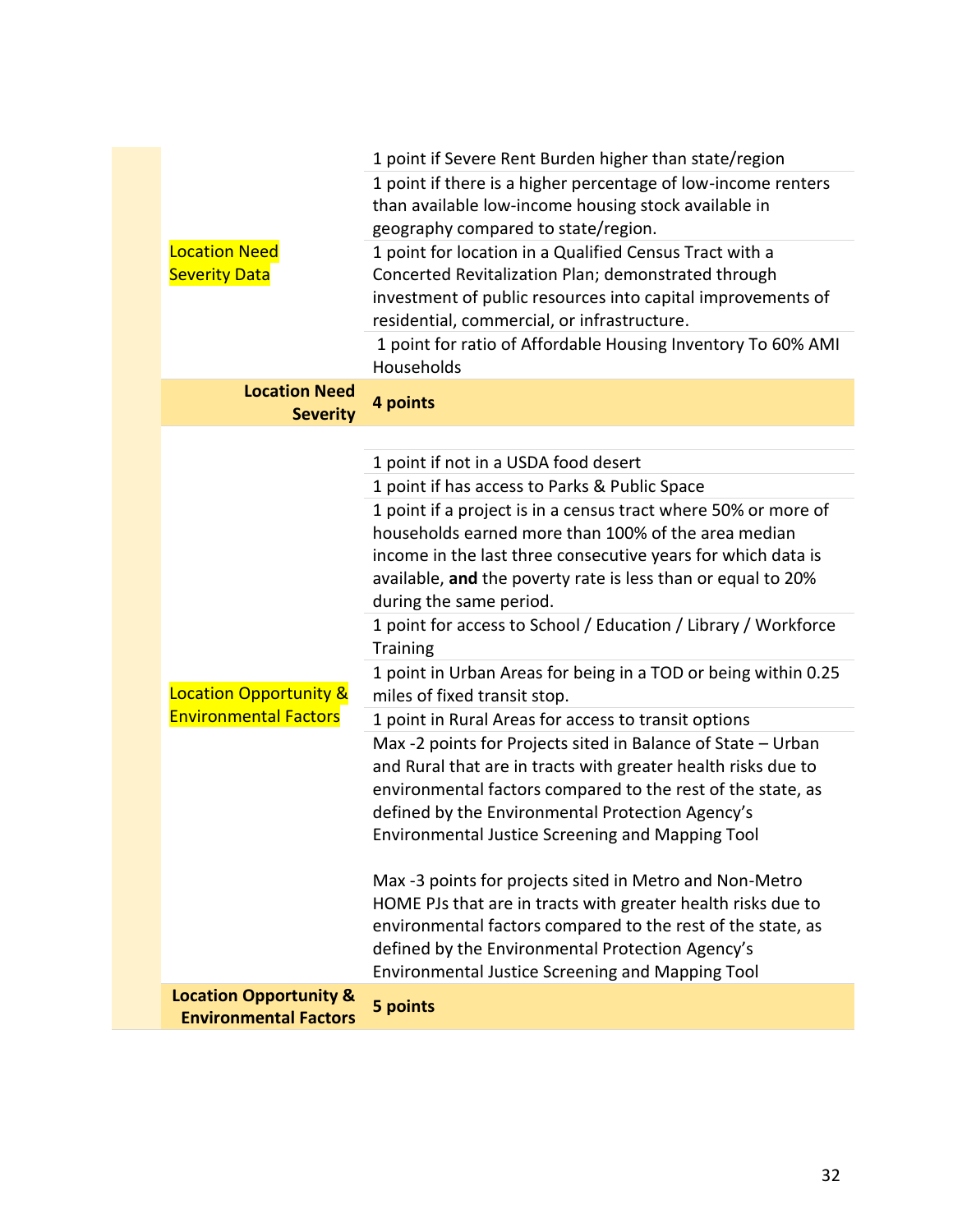|  |                                                 | This scoring will compile data considering various aspects of a<br>neighborhood including its income profile, vulnerable people,<br>precarious housing location, housing market activity, and<br>neighborhood demographic change. Through these factors we<br>can arrive at a neighborhood gentrification typology. This<br>typology will be the basis of an assigned score. |
|--|-------------------------------------------------|------------------------------------------------------------------------------------------------------------------------------------------------------------------------------------------------------------------------------------------------------------------------------------------------------------------------------------------------------------------------------|
|  |                                                 | Data Considered for Income: Low Income Households and<br>Household Income                                                                                                                                                                                                                                                                                                    |
|  | Vulnerable<br><b>Gentrification Areas</b>       | Data Considered for Vulnerable People: BIPOC<br>demographics, Limited language proficiency figures, persons<br>with disabilities, female-headed households, individuals 65<br>years and older.                                                                                                                                                                               |
|  |                                                 | Data Considered for Housing: Multifamily Units, Housing built<br>before the 1970s, Median Rent, Rent Change, Median Home<br>Values, Home Value Change                                                                                                                                                                                                                        |
|  |                                                 | Data Considered for Neighborhood Demographic Change:<br>Change in BIPOC, change in educational attainment, change in<br>homeownership, change in household income                                                                                                                                                                                                            |
|  | <b>Vulnerable</b><br><b>Gentrification Area</b> | 8 points                                                                                                                                                                                                                                                                                                                                                                     |
|  | <b>Location Related Total</b>                   | 17 points                                                                                                                                                                                                                                                                                                                                                                    |
|  |                                                 | 1 point in Urban Areas and up to 2 points in Rural Areas for<br>including analysis of underserved population demographics in<br>determining outreach strategies                                                                                                                                                                                                              |
|  |                                                 | 1 point for including partnership with local service / referral<br>agencies in reaching underserved populations to build the<br>Project wait list.                                                                                                                                                                                                                           |
|  | <b>Affirmative Fair Housing</b><br>Marketing    | Up to 2 points for using two or more referral and advertising<br>methods.                                                                                                                                                                                                                                                                                                    |
|  |                                                 | Up to 2 points in Urban Areas and 1 point in Rural Areas<br>where Referral and outreach organization partner is culturally<br>responsive                                                                                                                                                                                                                                     |
|  |                                                 | Up to 1 point for implementing low-barrier tenant screening                                                                                                                                                                                                                                                                                                                  |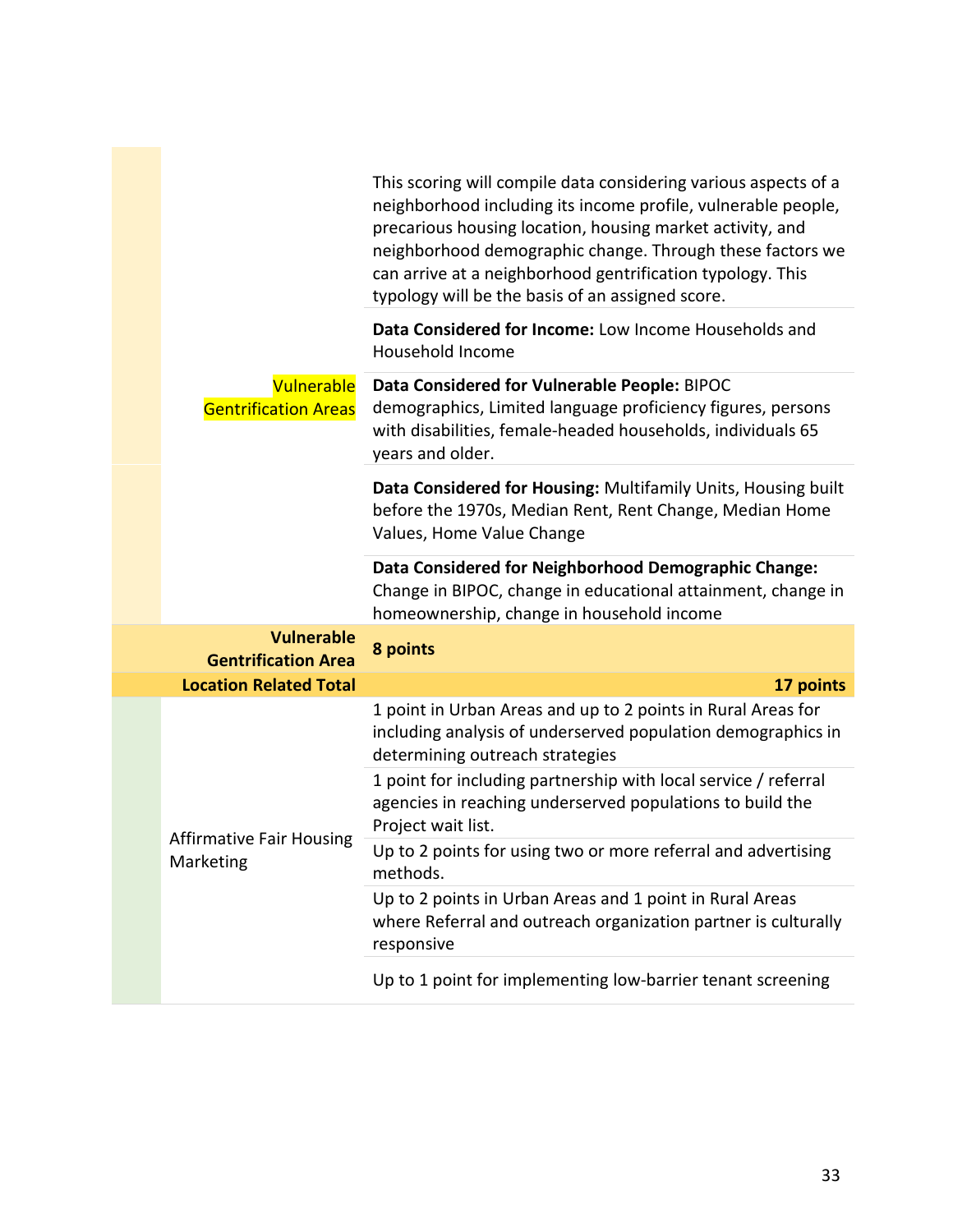|  | <b>Affirmative Fair</b><br><b>Housing Marketing</b> | 7 points                                                                                                                                                                                                                                                    |
|--|-----------------------------------------------------|-------------------------------------------------------------------------------------------------------------------------------------------------------------------------------------------------------------------------------------------------------------|
|  | <b>Resident Services</b>                            | 1 point in Urban Areas and up to 2 points in Rural Areas for<br>comprehensive Resident Services Plan submitted; scaled<br>needs to the target population                                                                                                    |
|  |                                                     | 1 point for incorporating asset building strategies into service<br>delivery; including but not limited to IDA Program and<br>financial planning where appropriate for target population or<br>workforce training and eviction prevention where appropriate |
|  |                                                     | 1 point for funding resident services staff or resources for<br>referral agency                                                                                                                                                                             |
|  |                                                     | 1 point for including performance tracking and reporting of<br>data                                                                                                                                                                                         |
|  |                                                     | Up to 3 points in Urban Areas and up to 2 points in Rural<br>Areas where Service provider is culturally responsive                                                                                                                                          |
|  | <b>Resident Services</b>                            | 7 points                                                                                                                                                                                                                                                    |
|  | <b>Partnerships Total</b>                           | 14 points                                                                                                                                                                                                                                                   |
|  | Rents: Serving Lowest<br>Income - AGMI              | Up to 5 points for Rents serving the lowest AMI; scaled                                                                                                                                                                                                     |
|  | <b>Serving Lowest Income</b><br>- AGMI              | 5 points                                                                                                                                                                                                                                                    |
|  | Serving Lowest Income -<br><b>RA</b>                | Up to 3 points for having Project based rental assistance;<br>scaled                                                                                                                                                                                        |
|  | <b>Serving Lowest Income</b><br>$-RA$               | 3 points                                                                                                                                                                                                                                                    |
|  | General<br><b>IRS Section 42</b><br>Requirements    | 1 point for: Intended for eventual tenant ownership.<br>1 point for: Projects that demonstrate comprehensive<br>deployment of energy efficient beyond the element required<br>by the Core Development Manual (CDM).                                         |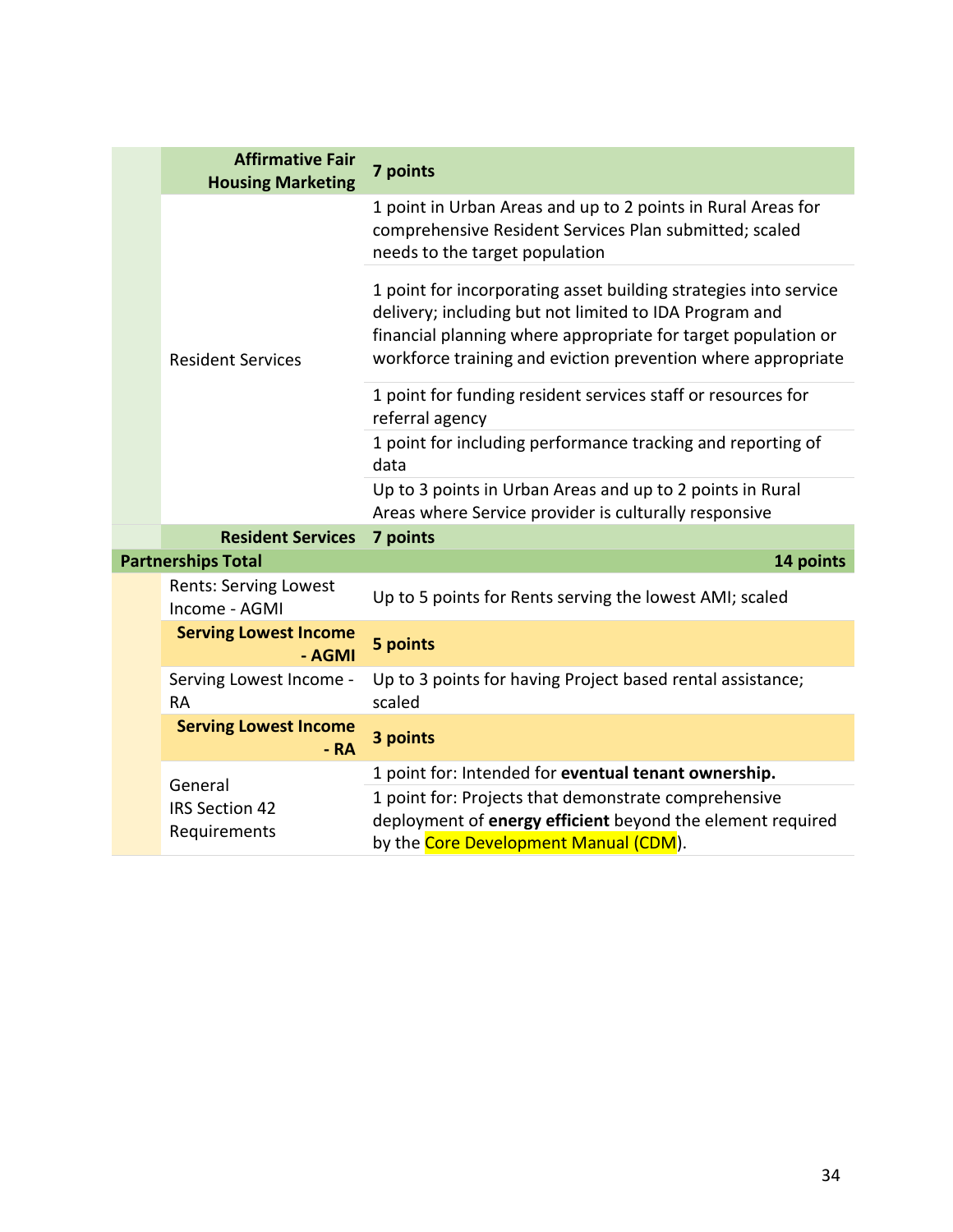|                                              | 1 point for: Application for Projects that demonstrates<br>evidence of historic value for the community, including<br>Projects using the federal Historic Tax Credit (HTC) as part of<br>the Project financing, and are; Listed, or have been<br>determined eligible for listing, in the National Register of<br>Historic Places administered by the U.S. Department of the<br>Interior in accordance with the National Historic Preservation<br>Act of 1996; or Located in a registered historic district and<br>certified by the Secretary of the U.S. Department of the<br>Interior as being of historic significance to that district. |
|----------------------------------------------|--------------------------------------------------------------------------------------------------------------------------------------------------------------------------------------------------------------------------------------------------------------------------------------------------------------------------------------------------------------------------------------------------------------------------------------------------------------------------------------------------------------------------------------------------------------------------------------------------------------------------------------------|
|                                              | 1 point for: Projects with supporting documentation from a<br>local Housing Authority that an establish commitment to<br>market the unit to their wait list is in place at the time of the<br>application due date.                                                                                                                                                                                                                                                                                                                                                                                                                        |
| <b>General Federal</b><br><b>Preferences</b> | 4 points                                                                                                                                                                                                                                                                                                                                                                                                                                                                                                                                                                                                                                   |
| <b>Federal Preferences</b>                   | 12 points                                                                                                                                                                                                                                                                                                                                                                                                                                                                                                                                                                                                                                  |
| <b>Federal Subsidy</b><br>Leverage           | Up to 2 points: Committed leverage of HOME and/or CDBG<br>Funds; in Balance of State Projects with the acceptance of<br>HOME as gap funding source is included in application for<br>funds; this also includes those Projects in Participating<br>Jurisdictions that also award Tax Increment Financing (or<br>another OHCS approved place-based economic development<br>funds) that are awarded by Participating Jurisdictions in lieu<br>of HOME for gap funding sources.                                                                                                                                                                |
|                                              | Up to 2 points: Use of National Housing Trust Funds to fund<br>30% AMI                                                                                                                                                                                                                                                                                                                                                                                                                                                                                                                                                                     |
| <b>Federal Subsidy</b><br><b>Leverage</b>    | 4 points                                                                                                                                                                                                                                                                                                                                                                                                                                                                                                                                                                                                                                   |
| <b>Cost Effectiveness</b>                    | Up to 1 point: Total Development Cost, excluding acquisition<br>costs, per bedroom that are in the lowest half of the<br>applicants in the set-aside or regional pool.<br>Projects competing in the same allocation round region will<br>be grouped together based on building type to determine the<br>average per bedroom total cost per unit basis and tax credit<br>per bedroom (only counting bedrooms in Program assisted<br>units according to following).                                                                                                                                                                          |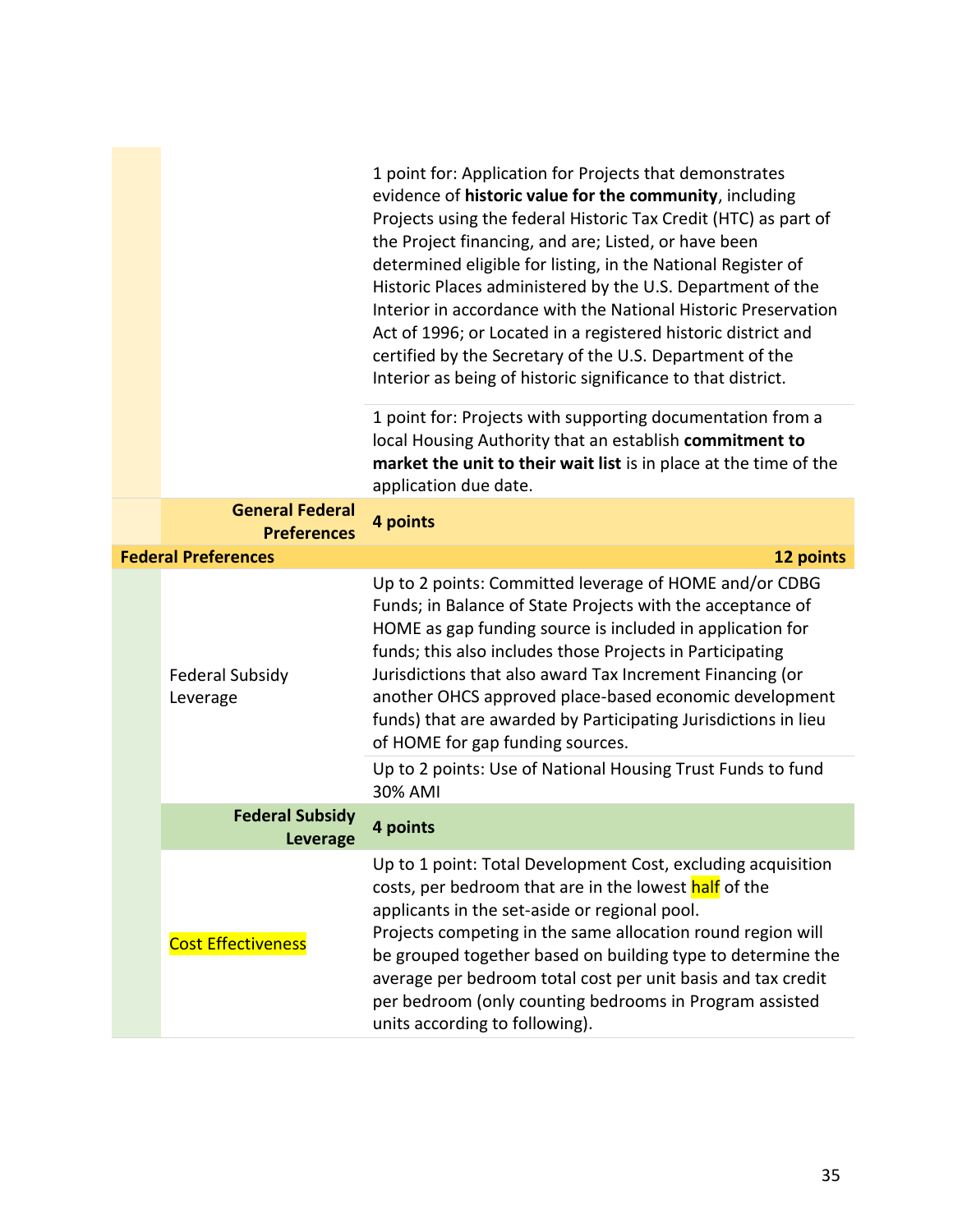| <b>Cost Effectiveness</b>       | 1 point                                                                                                                                                                                                                                                                                                                                                                                                                                                                                                                                                                                                                                                                                                                                                                                                                                                                                               |
|---------------------------------|-------------------------------------------------------------------------------------------------------------------------------------------------------------------------------------------------------------------------------------------------------------------------------------------------------------------------------------------------------------------------------------------------------------------------------------------------------------------------------------------------------------------------------------------------------------------------------------------------------------------------------------------------------------------------------------------------------------------------------------------------------------------------------------------------------------------------------------------------------------------------------------------------------|
| <b>LIHTC Effectiveness</b>      | Up to 3 points: Total LIHTC requested per bedroom. Projects<br>competing in the same allocation region or set-aside and<br>building type will be grouped together to determine the<br>average per bedroom total cost per unit basis and tax credit<br>per bedroom (only counting bedrooms in Program assisted<br>units); points will be attributed based on relative LIHTC<br>subsidy per bedroom.                                                                                                                                                                                                                                                                                                                                                                                                                                                                                                    |
| <b>LIHTC Effectiveness</b>      | 3 points                                                                                                                                                                                                                                                                                                                                                                                                                                                                                                                                                                                                                                                                                                                                                                                                                                                                                              |
| <b>Funding Efficiency Total</b> | 8 points                                                                                                                                                                                                                                                                                                                                                                                                                                                                                                                                                                                                                                                                                                                                                                                                                                                                                              |
| <b>Financial Viability</b>      | up to 5 points: Development pro forma review<br>a. Pro forma includes only realistic and available resources on<br>the Sources of Funding. Capital fundraising campaigns are not<br>considered realistic and available resources. Any inclusion of<br>resources that are unrealistic or unavailable will result in a<br>score of minus five (-5) points in this category.<br>b. Explanation of how the development budget will still be<br>valid at the start of construction.<br>c. Relocation Plan completed if warranted and aligns to<br>development budget.<br>d. Developer Fee is within the OHCS maximum allowable.<br>e. If Uniform Relocation Act (URA), the budget line item<br>accurately reflects the Project cost based on the sufficient<br>Relocation Plan.<br>f. If Commercial Real Estate is included in the Project, Sources<br>and Uses are provided on a separate pro forma page. |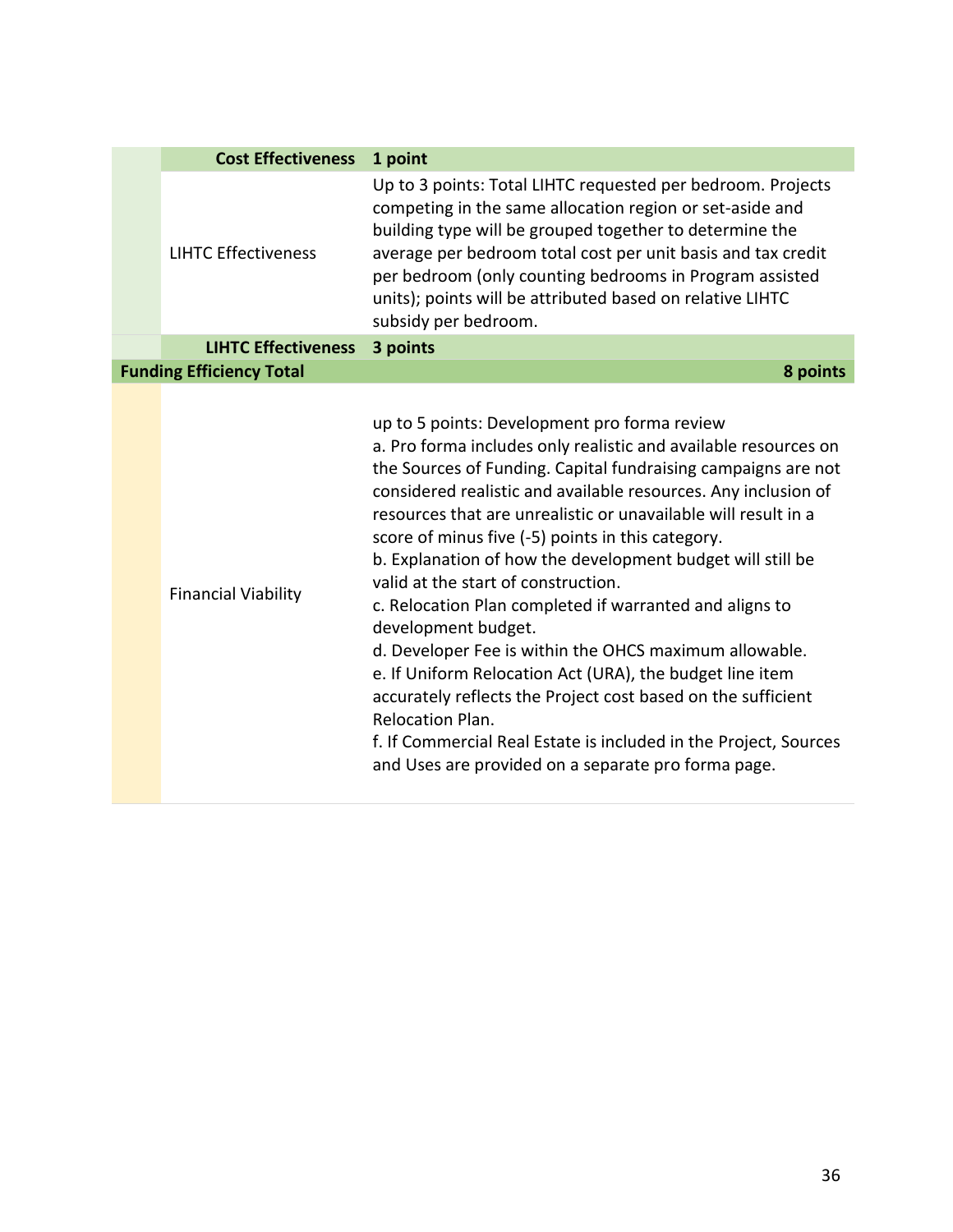Up to 5 points: Operating pro forma review a. Affordable rents at least ten percent (10% below estimated market rents. b. Debt coverage ratio is a minimum of 1.15:1 for hard amortizing debt or as adequately explained. When utilizing OAHTC funds, the minimum debt coverage ratio is required to be met after the OAHTC pass through is applied. c. Cash flow within OHCS guidelines or adequately explained (1.30 or below, unless adequately explained or declining cash flows require a higher debt coverage). d. Vacancy rate at seven percent (7%) or adequately explained if different. e. Submitted reserves for replacement analysis and included adequate amount for replacement items in pro forma. f. Income inflation factor is less than expenses inflation factor. g. In a mixed-use Project, no commercial income may be used to support the low-income residential Project

| <b>Financial Viability</b>                  | 10 points                                                                                                                                                                                              |  |
|---------------------------------------------|--------------------------------------------------------------------------------------------------------------------------------------------------------------------------------------------------------|--|
|                                             | Up to 2 points: Funding commitment for planned Project<br>funds.                                                                                                                                       |  |
| Readiness to Proceed                        | 1 point: If funding commitment is pending (aside from Rural<br>Development); explanation of when other sources of funds<br>will be available to the Project if not already committed is<br>reasonable. |  |
|                                             | 1 point: Demonstrated ability to begin construction within 12<br>months.                                                                                                                               |  |
|                                             | 1 point: Proposed Project schedule appears adequate and<br>reasonable.                                                                                                                                 |  |
|                                             | 1 point: Explanation of why Project must be funded now as<br>opposed to future NOFAs is reasonable.                                                                                                    |  |
| <b>Readiness to Proceed</b>                 | 6 points                                                                                                                                                                                               |  |
| <b>Project Readiness Total</b><br>16 points |                                                                                                                                                                                                        |  |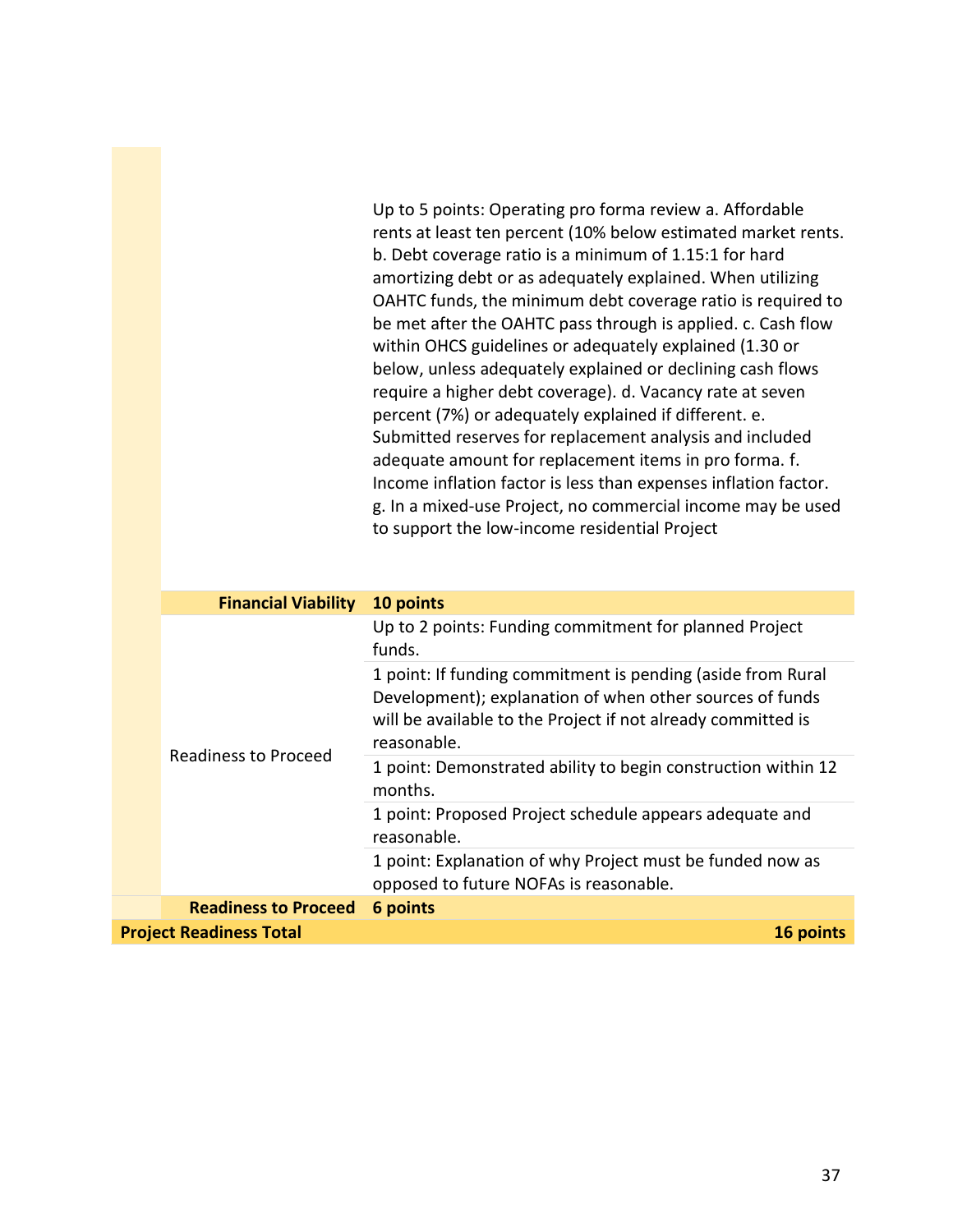| <b>MWESB Capacity</b>                      | Up to 4 points: Plans to engage MWESB * All Applicants will<br>be required to identify ways and/or targets that they will<br>utilize to contract with MWESB contractors/subcontractors in<br>the construction and operation of the proposed Project.<br>Awardees will be required to submit a report to OHCS<br>demonstrating outcomes of their efforts to contract with<br>MWESB contractors/subcontractors, using state registry, in<br>their final application prior to the issuance of the Form 8609. |
|--------------------------------------------|-----------------------------------------------------------------------------------------------------------------------------------------------------------------------------------------------------------------------------------------------------------------------------------------------------------------------------------------------------------------------------------------------------------------------------------------------------------------------------------------------------------|
| <b>MWESB Capacity</b>                      | 4 points                                                                                                                                                                                                                                                                                                                                                                                                                                                                                                  |
|                                            | Up to 2 points: General Partner or Development Consultant<br>with successful LIHTC Projects that have received 8609s<br>within the last 10 years on at least 2 Projects.                                                                                                                                                                                                                                                                                                                                  |
| Development Team<br>Experience             | 1 point: General Partner with successful LIHTC Projects that<br>have received 8609s within the last 10 years on 3 or more<br>Projects.                                                                                                                                                                                                                                                                                                                                                                    |
|                                            | negative 1 point: General Partner that has been removed<br>from a partnership or faced foreclosure proceedings.                                                                                                                                                                                                                                                                                                                                                                                           |
| <b>Development Team</b><br><b>Capacity</b> | 3 points                                                                                                                                                                                                                                                                                                                                                                                                                                                                                                  |
|                                            |                                                                                                                                                                                                                                                                                                                                                                                                                                                                                                           |
| Performance                                | Up to 2 points: OHCS Portfolio Compliance Criteria<br>i. Most recent Real Estate Assessment Center (REAC) score.<br>ii. Most recent Physical Review.<br>iii. Most recent File Review.<br>iv. Most recent Resident Services Review.<br>v. Most recent Response Review.<br>vi. Certification of Continuing Program Compliance (CCPC)<br>submission received for current year shows compliance;<br>vii. Ongoing compliance issues.                                                                           |
|                                            | Up to 3 points: OHCS Portfolio Viability Criteria<br>i. Financial submission as requested.<br>ii. Most recent financial audit is closed.<br>iii. Most recent audited financials Debt Coverage Ratio.<br>iv. Asset management community evaluation completed<br>satisfactorily.                                                                                                                                                                                                                            |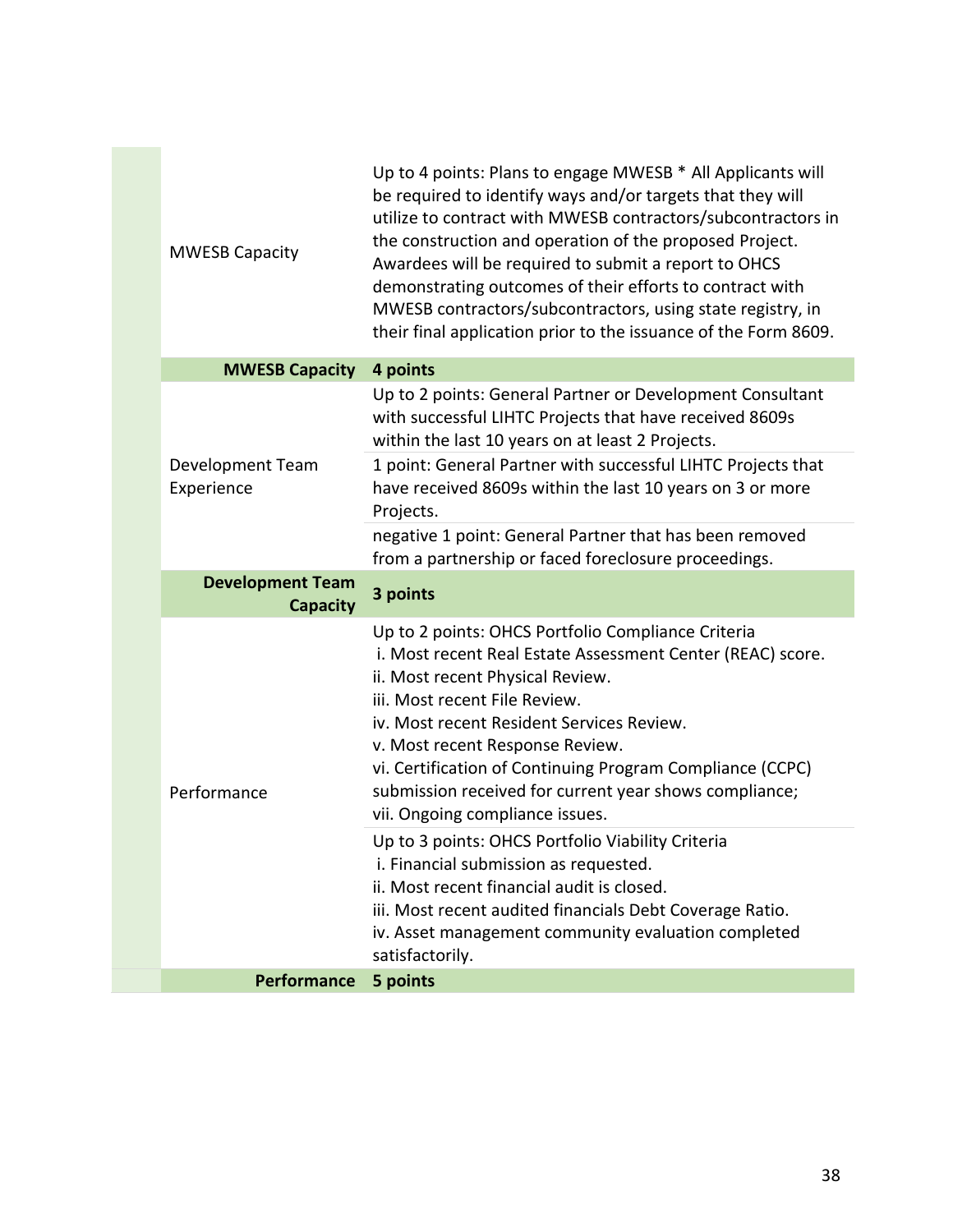|                                                  | Development History           | negative 5 points: Prior poor development performance;<br>negative points to development teams that have had<br>documented material changes from Project application that<br>received a funding reservation to placed in service. |
|--------------------------------------------------|-------------------------------|-----------------------------------------------------------------------------------------------------------------------------------------------------------------------------------------------------------------------------------|
| <b>Development Team Capacity</b><br><b>Total</b> |                               | 12 points                                                                                                                                                                                                                         |
|                                                  |                               |                                                                                                                                                                                                                                   |
|                                                  | <b>Total Points Available</b> | 93 points                                                                                                                                                                                                                         |
|                                                  |                               |                                                                                                                                                                                                                                   |

- 1 2 3
- 4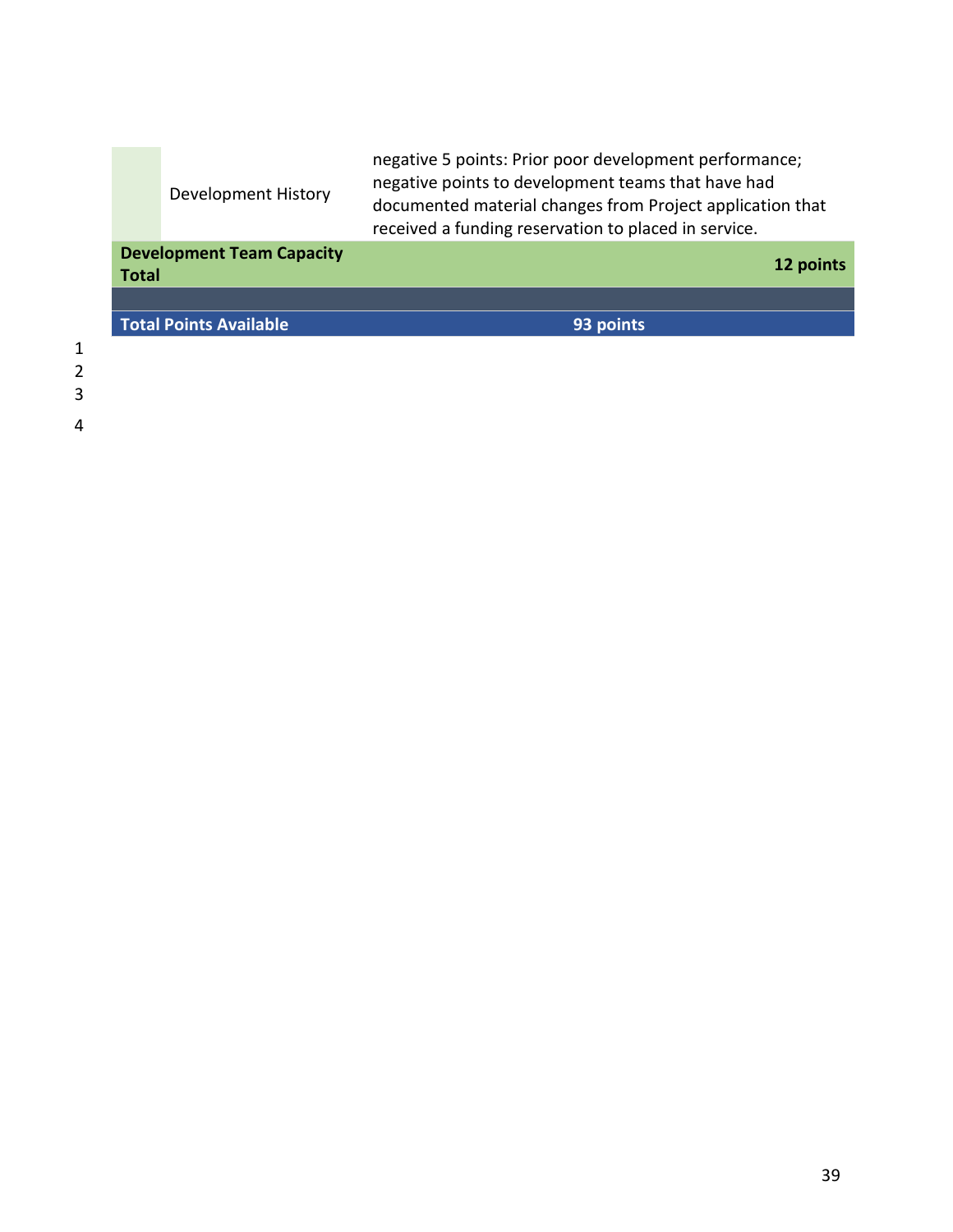## <span id="page-39-0"></span><sup>1</sup> **Preservation Scoring:**

| <b>Scoring topic</b>                            |                                                    | <b>Scoring Criteria: Preservation</b>                                                                                                                                                                                                                                                                                                                                                                             |
|-------------------------------------------------|----------------------------------------------------|-------------------------------------------------------------------------------------------------------------------------------------------------------------------------------------------------------------------------------------------------------------------------------------------------------------------------------------------------------------------------------------------------------------------|
|                                                 | <b>Expiration date</b>                             | up to 20 points for Projects preserving rental subsidies in<br>rural and urban areas due to expire, or have RD<br>mortgages mature, within 36 months from the due date<br>of application. Applicants must submit supporting<br>documentation that clearly demonstrates the rent<br>assistance loss within 36 months. Up to 10 points for<br>Projects with expirations, or mortgage maturity, within<br>60 months. |
|                                                 | <b>Risk of Expiration Total</b>                    | 20 points                                                                                                                                                                                                                                                                                                                                                                                                         |
| <b>Vulnerable Tenant</b><br><b>Displacement</b> |                                                    | up to 5 points, scaled scoring, for the percentage of the<br>Project occupied by vulnerable population (frail elderly,<br>disabled, large families, special needs populations,<br>service dependent) who would face hardships from<br>relocation                                                                                                                                                                  |
|                                                 | <b>Extremely Low Income</b>                        | up to 5 points, scaled scoring, for the percentage of the<br>Project occupied by households earning 30% AMI or less                                                                                                                                                                                                                                                                                               |
|                                                 | <b>Percentage of Rent</b><br><b>Assisted Units</b> | up to 5 points, scaled scoring, for the percentage of the<br>Project with Project based rent assistance                                                                                                                                                                                                                                                                                                           |
|                                                 | <b>Tenant Protections</b>                          | up to 3 points: If federal rent subsidy expires, change of<br>use requires relocation. Enhanced Vouchers issued only<br>for the residents under the Section 8 contract - no EVs<br>for HUD maturing mortgages. Limited vouchers issued<br>for RD prepayments.                                                                                                                                                     |
|                                                 | <b>Voucher Utilization</b>                         | up to 3 points: High voucher turn back, porting rate or<br>likelihood of relocating more than 20 miles.                                                                                                                                                                                                                                                                                                           |
|                                                 | <b>Tenant Impact Total</b>                         | 21 points                                                                                                                                                                                                                                                                                                                                                                                                         |
|                                                 | <b>Severe Rent Burden</b>                          | Up to 2 points if Severe Rent Burden higher than<br>state/region                                                                                                                                                                                                                                                                                                                                                  |
|                                                 | <b>Mismatch Housing</b><br><b>Stock</b>            | 1 point if there is a higher percentage of low-income<br>renters than available low-income housing stock<br>available in geography compared state/region.                                                                                                                                                                                                                                                         |
| <b>Location Need Severity</b>                   |                                                    | 3 points                                                                                                                                                                                                                                                                                                                                                                                                          |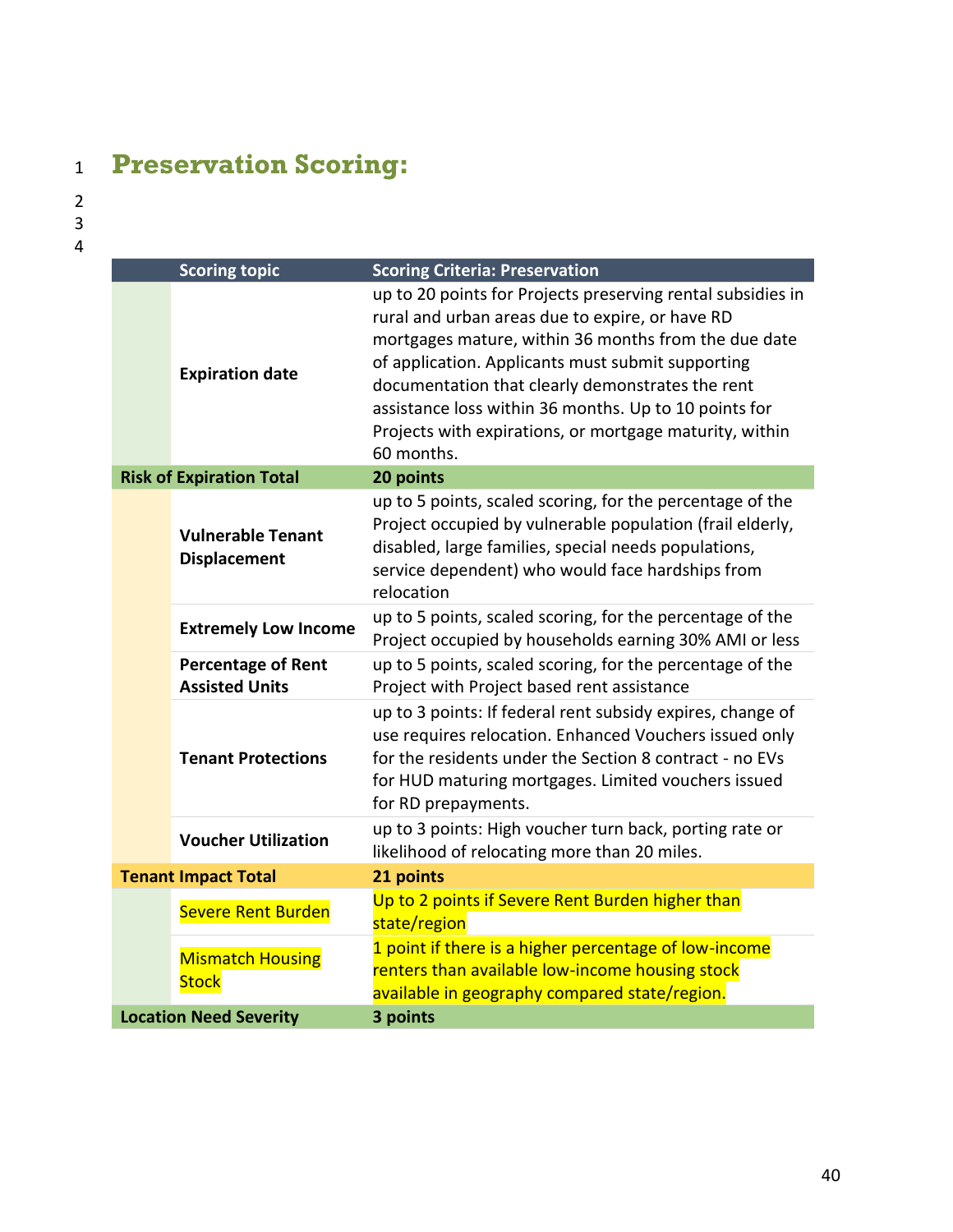|                            |                                                | up to 1 point in Urban Areas and 2 points in Rural Areas:<br>Comprehensive Resident Services Plan submitted; scaled<br>needs to the target population                                                                                                                                                                                                                                                                                                                                                                                                                                                                                     |
|----------------------------|------------------------------------------------|-------------------------------------------------------------------------------------------------------------------------------------------------------------------------------------------------------------------------------------------------------------------------------------------------------------------------------------------------------------------------------------------------------------------------------------------------------------------------------------------------------------------------------------------------------------------------------------------------------------------------------------------|
|                            | <b>Resident Services</b>                       | 1 point: Includes resident surveys for ongoing<br>monitoring of needs                                                                                                                                                                                                                                                                                                                                                                                                                                                                                                                                                                     |
|                            |                                                | 1 point: Includes funded resident service staff or<br>resources for referral agency                                                                                                                                                                                                                                                                                                                                                                                                                                                                                                                                                       |
|                            |                                                | 1 point: Includes performance tracking and reporting of<br>data                                                                                                                                                                                                                                                                                                                                                                                                                                                                                                                                                                           |
|                            |                                                | up to 3 points in Urban Areas and 2 points in Rural<br>Areas: Service provider is culturally responsive                                                                                                                                                                                                                                                                                                                                                                                                                                                                                                                                   |
| <b>Partnerships</b>        |                                                | 7 points                                                                                                                                                                                                                                                                                                                                                                                                                                                                                                                                                                                                                                  |
|                            | Serving Lowest Income                          | Up to 5 points for Average Gross Median Income of<br>tenants; scaled scoring                                                                                                                                                                                                                                                                                                                                                                                                                                                                                                                                                              |
|                            | General: Tenant<br>Ownership                   | 1 point: Intended for eventual tenant ownership.                                                                                                                                                                                                                                                                                                                                                                                                                                                                                                                                                                                          |
|                            | General: Energy<br>Efficiency                  | 1 point: Projects that demonstrate comprehensive<br>deployment of energy efficiency beyond the element<br>required by the Core Development Manual (CDM).                                                                                                                                                                                                                                                                                                                                                                                                                                                                                  |
|                            | General: Historic<br>Investments               | 1 point: Application for Projects that demonstrates<br>evidence of historic value for the community, including<br>Projects using the federal Historic Tax Credit (HTC) as<br>part of the Project financing, and are; Listed, or have<br>been determined eligible for listing, in the National<br>Register of Historic Places administered by the U.S.<br>Department of the Interior in accordance with the<br>National Historic Preservation Act of 1996; or Located in<br>a registered historic district and certified by the<br>Secretary of the U.S. Department of the Interior as being<br>of historic significance to that district. |
|                            | General: Marketing to<br><b>Public Housing</b> | 1 point: Projects with supporting documentation from a<br>local Housing Authority that establish a commitment to<br>market the unit to their wait list is in place at the time<br>of the application due date.                                                                                                                                                                                                                                                                                                                                                                                                                            |
| <b>Federal Preferences</b> |                                                | 9 points                                                                                                                                                                                                                                                                                                                                                                                                                                                                                                                                                                                                                                  |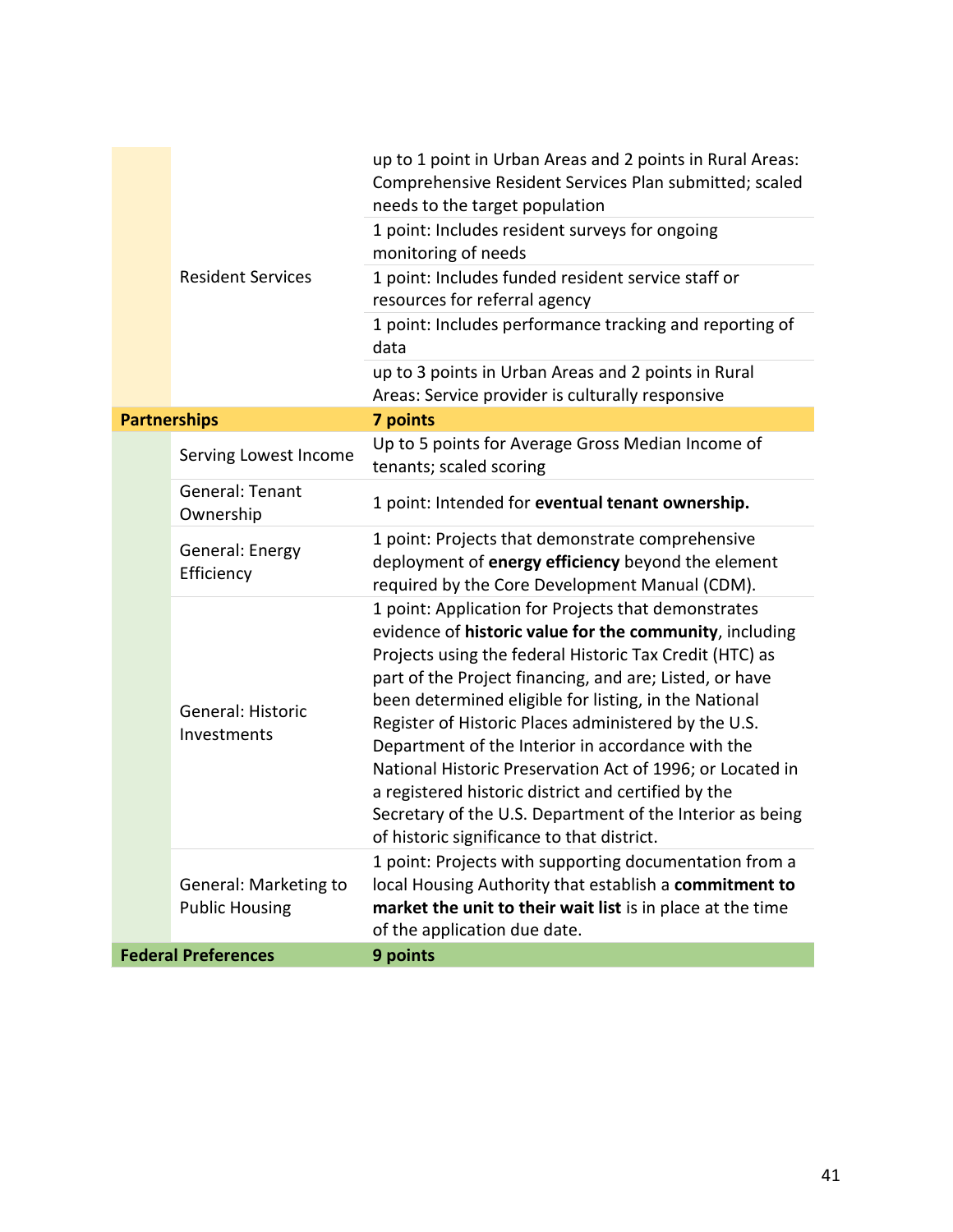|                                 | <b>Federal Subsidy</b><br>Leverage | Up to 2 points: Committed leverage of HOME<br>and/or CDBG Funds; in Balance of State Projects with<br>the acceptance of HOME as gap funding source is<br>included in application for funds; this also<br>includes those Projects in Participating Jurisdictions that<br>also award Tax Increment Financing (or another OHCS<br>approved place-based economic development funds)<br>that are awarded by Participating Jurisdictions in lieu of<br>HOME for gap funding sources. |
|---------------------------------|------------------------------------|--------------------------------------------------------------------------------------------------------------------------------------------------------------------------------------------------------------------------------------------------------------------------------------------------------------------------------------------------------------------------------------------------------------------------------------------------------------------------------|
|                                 | <b>Federal Subsidy</b><br>Leverage | Up to 2 points: Use of National Housing Trust Funds to<br>fund 30% AMI; or the addition of new federal rent<br>assisted units                                                                                                                                                                                                                                                                                                                                                  |
|                                 | <b>Cost Effectiveness</b>          | Up to 1 point: Total Development Cost, excluding<br>acquisition costs, per bedroom that are in the lowest<br>half of the applicants in the set-aside or regional pool.<br>Projects competing in the same allocation round region<br>will be grouped together based on building type to<br>determine the average per bedroom total cost per unit<br>basis and tax credit per bedroom (only counting<br>bedrooms in Program assisted units according to<br>following).           |
|                                 | <b>LIHTC Effectiveness</b>         | Up to 3 points: Total LIHTC requested per bedroom.<br>Projects competing in the same allocation region or set-<br>aside and building type will be grouped together to<br>determine the average per bedroom total cost per unit<br>basis and tax credit per bedroom (only counting<br>bedrooms in Program assisted units); points will be<br>attributed based on relative LIHTC subsidy per bedroom.                                                                            |
| <b>Funding Efficiency Total</b> |                                    | 8 points                                                                                                                                                                                                                                                                                                                                                                                                                                                                       |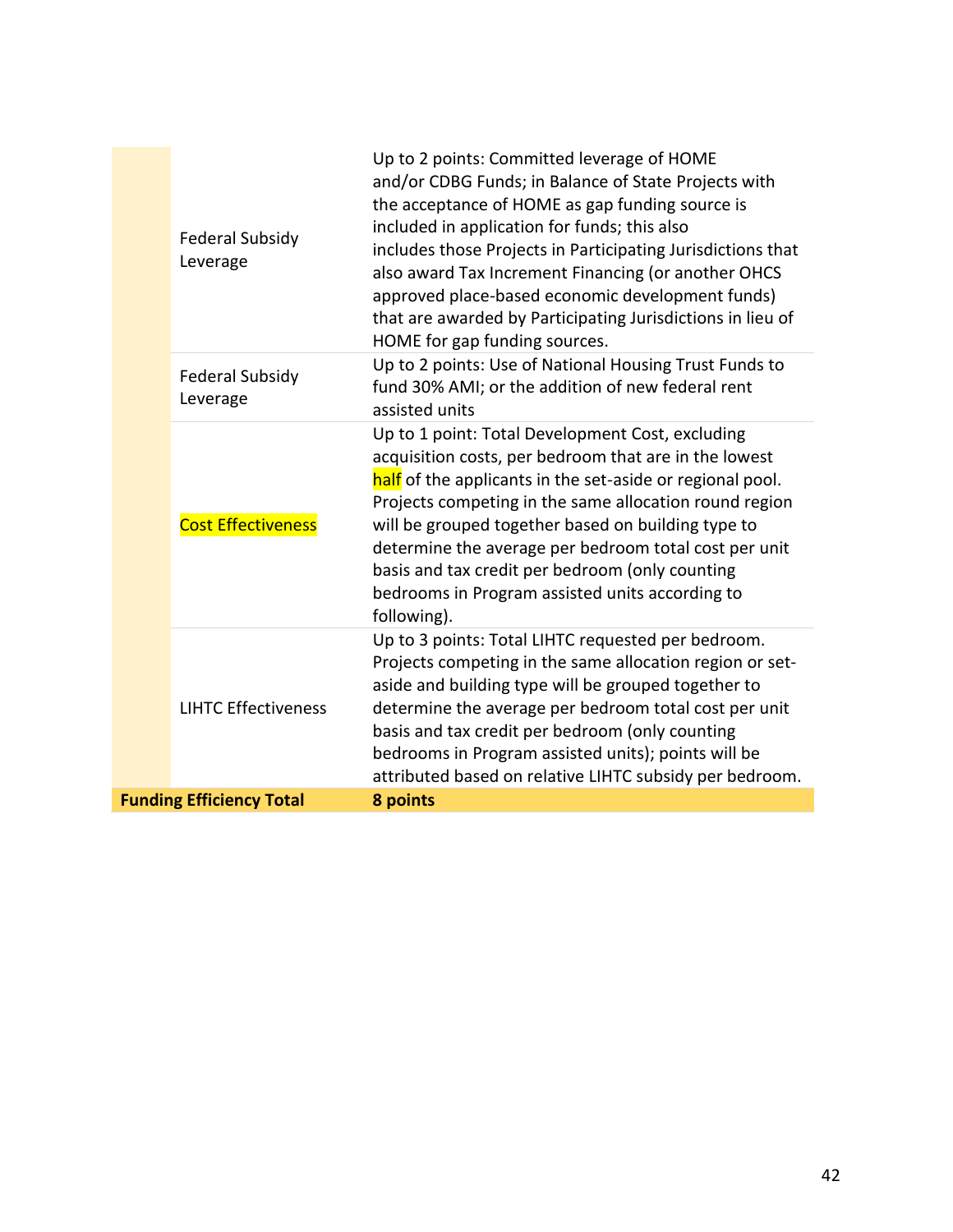|                            | up to 5 points: Development pro forma review a. Pro<br>forma includes only realistic and available resources on<br>the Sources of Funding. Capital fundraising campaigns<br>are not considered realistic and available resources. Any<br>inclusion of resources that are unrealistic or unavailable<br>will result in a score of minus five (-5) points in this<br>category. b. Explanation of how the development budget<br>will still be valid at the start of construction. c.<br>Relocation Plan completed if warranted and aligns to<br>development budget. d. Developer Fee is within the<br>OHCS maximum allowable. e. If Uniform Relocation Act<br>(URA), the budget line item accurately reflects the<br>Project cost based on the sufficient Relocation Plan. f. If<br>Commercial Real Estate is included in the Project,<br>Sources and Uses are provided on a separate pro forma<br>page. |
|----------------------------|-------------------------------------------------------------------------------------------------------------------------------------------------------------------------------------------------------------------------------------------------------------------------------------------------------------------------------------------------------------------------------------------------------------------------------------------------------------------------------------------------------------------------------------------------------------------------------------------------------------------------------------------------------------------------------------------------------------------------------------------------------------------------------------------------------------------------------------------------------------------------------------------------------|
| <b>Financial Viability</b> | up to 5 points: Operating pro forma review<br>a. Affordable rents at least ten percent (10%) below<br>estimated market rents.<br>b. Debt coverage ratio is a minimum of 1.15:1 for hard<br>amortizing debt, or as adequately explained. When<br>utilizing OAHTC funds, the minimum debt coverage ratio<br>is required to be met after the OAHTC pass through is<br>applied.<br>c. Cash flow within OHCS guidelines or adequately<br>explained (1.30 or below, unless adequately explained or<br>declining cash flows require a higher debt coverage).<br>d. Vacancy rate at seven percent (7%) or adequately<br>explained if different.<br>e. Submitted reserves for replacement analysis and<br>included adequate amount for replacement items in pro<br>forma.<br>f. Income inflation factor is less than expenses inflation<br>factor.<br>g. In a mixed-use Project, no commercial income may be   |
|                            | used to support the low-income residential Project                                                                                                                                                                                                                                                                                                                                                                                                                                                                                                                                                                                                                                                                                                                                                                                                                                                    |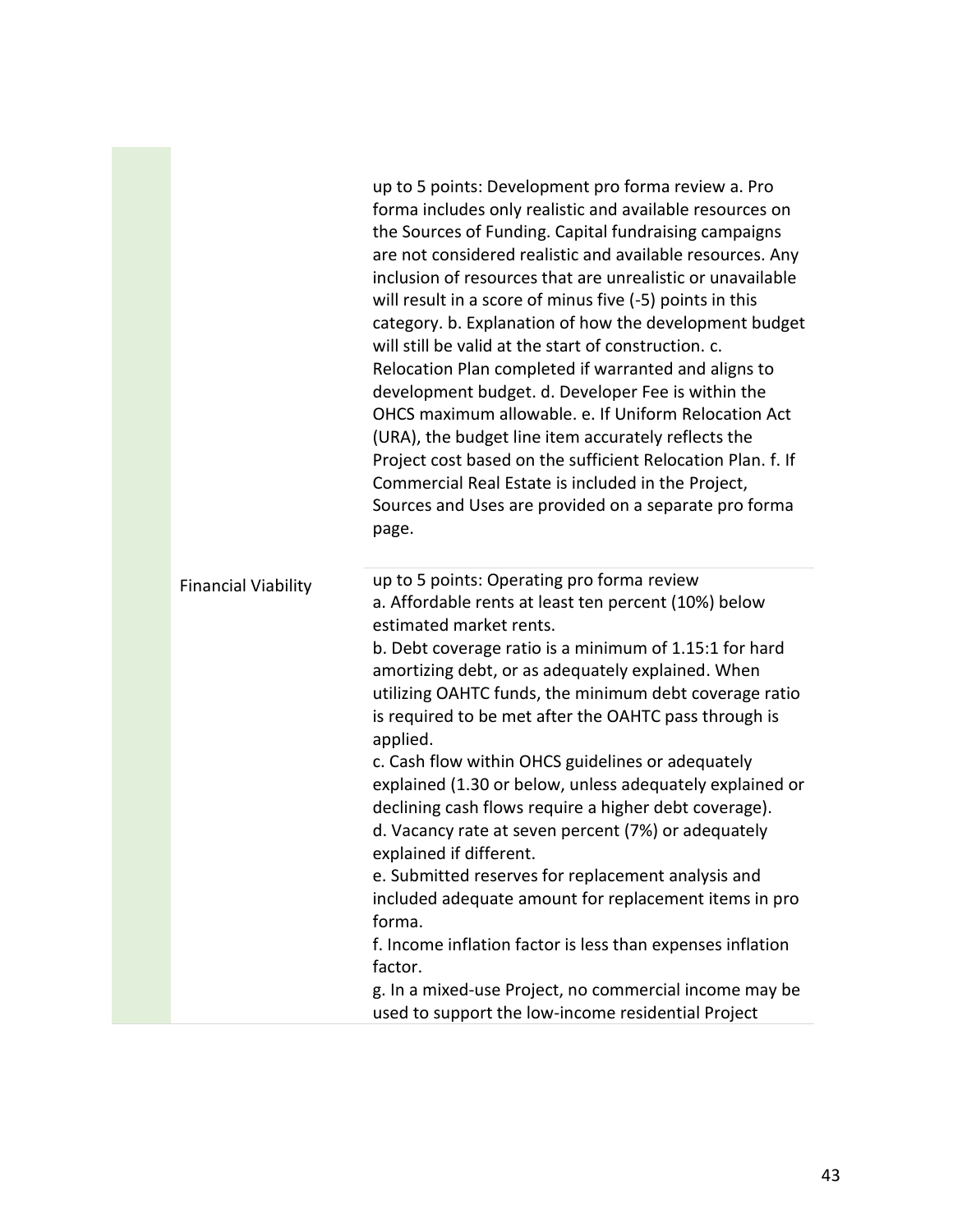|  |                                | up to 2 points: Funding commitment for planned Project<br>funds.                                                                                                                                                                                                                                                                                                                                                                                                                                                        |
|--|--------------------------------|-------------------------------------------------------------------------------------------------------------------------------------------------------------------------------------------------------------------------------------------------------------------------------------------------------------------------------------------------------------------------------------------------------------------------------------------------------------------------------------------------------------------------|
|  |                                | 1 point: If funding commitment is pending (aside from<br>Rural Development); explanation of when other sources<br>of funds will be available to the Project if not already<br>committed is reasonable.                                                                                                                                                                                                                                                                                                                  |
|  | <b>Readiness to Proceed</b>    | 1 point: Demonstrated ability to begin construction<br>within 12 months.                                                                                                                                                                                                                                                                                                                                                                                                                                                |
|  |                                | 1 point: Proposed Project schedule appears adequate<br>and reasonable.                                                                                                                                                                                                                                                                                                                                                                                                                                                  |
|  |                                | 1 point: Explanation of why Project must be funded now<br>as opposed to future NOFAs is reasonable.                                                                                                                                                                                                                                                                                                                                                                                                                     |
|  | <b>Project Readiness Total</b> | 16 points                                                                                                                                                                                                                                                                                                                                                                                                                                                                                                               |
|  | <b>MWESB Capacity</b>          | up to 4 points, scaled: Plans to engage MWESB *<br>All<br>Applicants will be required to identify ways and/or<br>targets that they will utilize to contract with MWESB<br>contractors/subcontractors in the construction and<br>operation of the proposed Project. Awardees will be<br>required to submit a report to OHCS demonstrating<br>outcomes of their efforts to contract with MWESB<br>contractors/subcontractors, using state registry, in their<br>final application prior to the issuance of the Form 8609. |
|  | Development Team<br>Experience | up to 3 points: General Partner or Development<br>Consultant with successful LIHTC Projects that have<br>received 8609s within the last 10 years on 1-2 Projects.                                                                                                                                                                                                                                                                                                                                                       |
|  |                                | up to 2 points: General Partner with successful LIHTC<br>Projects that have received 8609s within the last 10<br>years on 3 or more Projects.                                                                                                                                                                                                                                                                                                                                                                           |
|  |                                | negative 1 point: General Partner that has been<br>removed from a partnership or faced foreclosure<br>proceedings.                                                                                                                                                                                                                                                                                                                                                                                                      |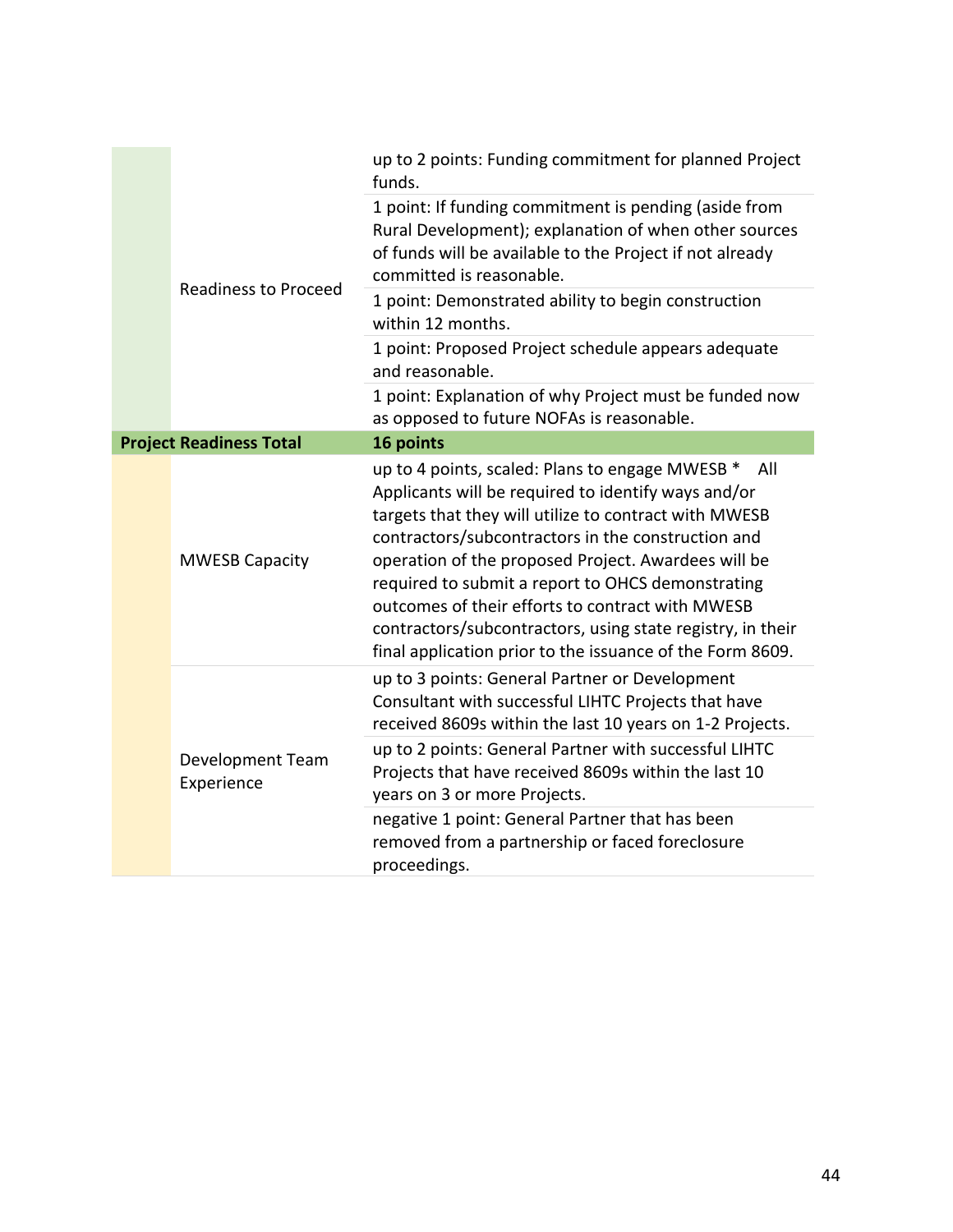| Performance                                      |                                                    | up to 2 points: OHCS Portfolio Compliance Criteria i.<br>Most recent Real Estate Assessment Center (REAC)<br>score. ii. Most recent Physical Review. iii. Most recent<br>File Review. iv. Most recent Resident Services Review.<br>v. Most recent Response Review. vi. Certification of<br>Continuing Program Compliance (CCPC) submission<br>received for current year shows compliance; vii.<br>Ongoing compliance issues.<br>up to 3 points: OHCS Portfolio Viability Criteria<br>i. Financial submission as requested.<br>ii. Most recent financial audit is closed.<br>iii. Most recent audited financials Debt Coverage Ratio.<br>iv. Asset management community evaluation completed<br>satisfactorily. |  |
|--------------------------------------------------|----------------------------------------------------|----------------------------------------------------------------------------------------------------------------------------------------------------------------------------------------------------------------------------------------------------------------------------------------------------------------------------------------------------------------------------------------------------------------------------------------------------------------------------------------------------------------------------------------------------------------------------------------------------------------------------------------------------------------------------------------------------------------|--|
| <b>Development Team Capacity</b><br><b>Total</b> |                                                    | 14 points                                                                                                                                                                                                                                                                                                                                                                                                                                                                                                                                                                                                                                                                                                      |  |
|                                                  | Development History                                | negative 5 points: Prior poor development performance;<br>negative points to development teams that have had<br>documented material changes from Project application<br>that received a funding reservation to placed in service.                                                                                                                                                                                                                                                                                                                                                                                                                                                                              |  |
|                                                  | <b>Federally Declared</b><br><b>Disaster Areas</b> | In consultation with the Oregon Housing Stability<br>Council, up to 5 points may be allocated to projects<br>located in Federally Declared Disaster Areas that have<br>had a wide-ranging impact on housing supply.                                                                                                                                                                                                                                                                                                                                                                                                                                                                                            |  |
|                                                  |                                                    |                                                                                                                                                                                                                                                                                                                                                                                                                                                                                                                                                                                                                                                                                                                |  |
|                                                  | <b>Total Points Available</b>                      | 103 points                                                                                                                                                                                                                                                                                                                                                                                                                                                                                                                                                                                                                                                                                                     |  |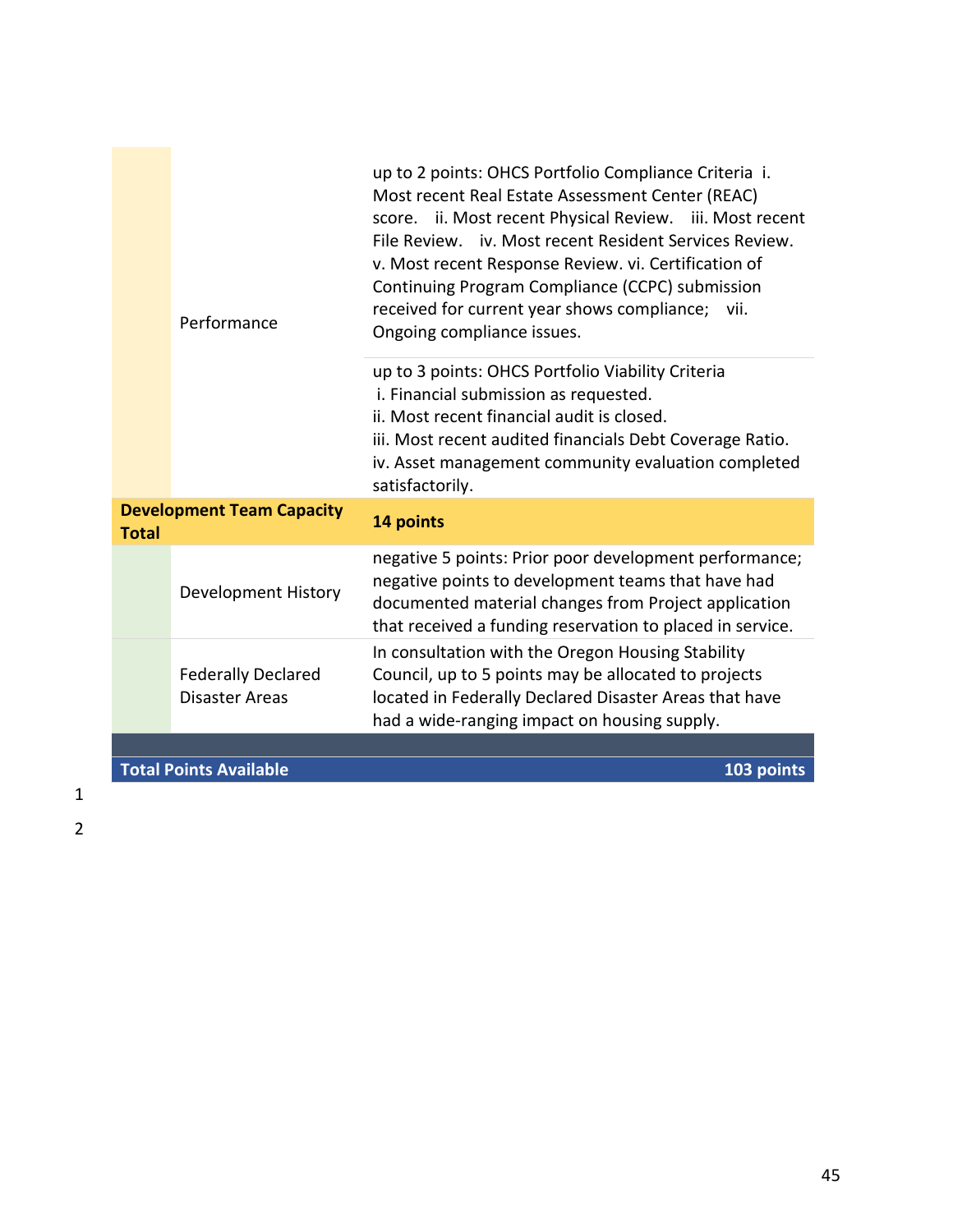<span id="page-45-5"></span><span id="page-45-4"></span><span id="page-45-3"></span><span id="page-45-2"></span><span id="page-45-1"></span><span id="page-45-0"></span> **LIHTC Requirements and Processes LIHTC Reservation**  (i) **Requirements for Reservation**: Those Projects selected by OHCS as a Recipient of LIHTCs will be issued a LIHTC Reservation, Carryover Allocation, and Form 8609 only if they meet the requirements set out in OHCS's documentation. OHCS may disqualify the Project/Application and cancel the LIHTC Reservation and Carryover Allocation for any Project if these requirements are not met by the deadlines set by OHCS. (ii) **Reservation Period**: If the Applicant does not satisfactorily complete 12 the conditions of the LIHTC Reservation Letter and/or the Carryover Allocation Agreement the Project may have the LIHTC Reservation rescinded. OHCS may reallocate 9% LIHTCs*.* OHCS will require each Applicant that has received a LIHTC Reservation to demonstrate the Project is making satisfactory progress towards completion through regular progress reports. (iii) **No Representation or Warranty**: Issuance of an OHCS funding resource Reservation shall not constitute or be construed as a representation or warranty as to the feasibility or viability of the Project, or the Project's ongoing capacity for success, or any conclusions with respect to any matter of federal or state law. All OHCS resources are subject to various state and federal regulations governing the specific Program from which they are obtained, and Applicants are responsible for the determination of their Project's eligibility and compliance consistent with all Project Requirements. (iv) **Determination of LIHTC Allocation Authority Year**: When making a Reservation of LIHTC, OHCS reserves the right to make an Allocation of a future year's credit ceiling (Forward Allocation). Such Allocation(s) may be full or partial for the Project(s). The applicable QAP will be the plan in place for the earliest funding cycle in which an award of funds is received.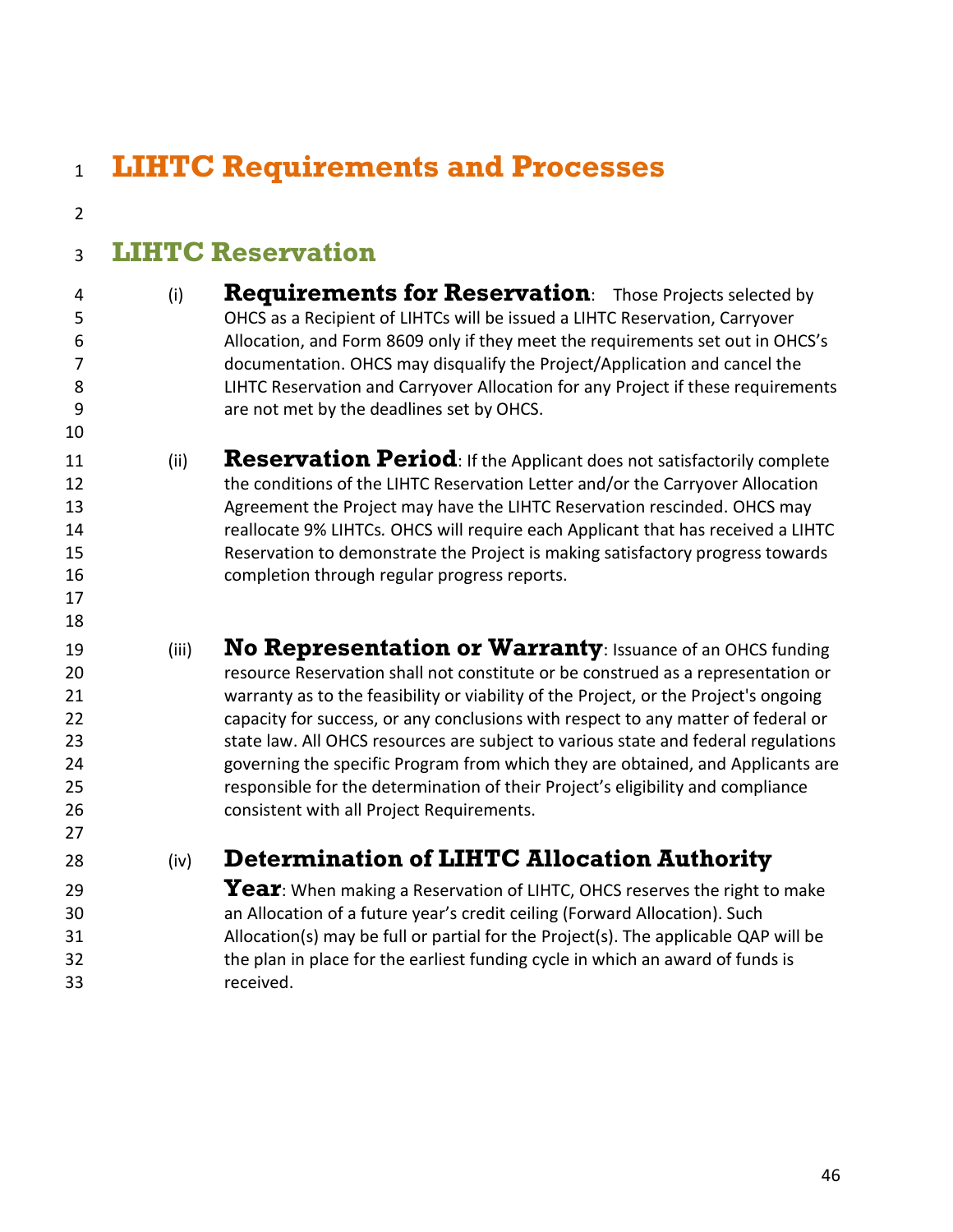## <span id="page-46-0"></span>**Carryover Allocation Requirements**

<span id="page-46-2"></span><span id="page-46-1"></span>

| $\overline{2}$ | a. 9% LIHTC Carryover Allocation Agreement: 9% LIHTC                                |
|----------------|-------------------------------------------------------------------------------------|
| $\mathbf{3}$   | Applicants, on or before November 1st of the LIHTC Allocation Authority Year,       |
| 4              | must submit either an Application for LIHTC Carryover Allocation (if the Project is |
| 5              | still in the construction phase), or a Final Application indicating the Project is  |
| 6              | placed-in-service. All LIHTC Carryover Allocations will be made on a per Project    |
| 7              | basis. The LIHTC amount that qualifies for a Reservation to any Project is the      |
| 8              | lump sum amount of that available to each qualified building in the Project. The    |
| 9              | actual amount of LIHTCs available for any specific building will be apportioned     |
| 10             | from the lump sum Carryover Allocation of Credit and determined when that           |
| 11             | building satisfies the placed-in-service Allocation requirements.                   |
| 12             |                                                                                     |
| 13             | b. Ten Percent (10%) Carryover Test for 9% LIHTC                                    |
| 14             | Projects: Within twelve (12) months of the date of the Carryover Allocation         |
| 15             | Agreement the 9% LIHTC Applicant must demonstrate to the satisfaction of            |
| 16             | OHCS that it has incurred more than ten percent (10%) of the reasonably             |
| 17             | expected basis of the Project by certifying to OHCS that it has fulfilled this      |
| 18             | requirement and by submitting a CPA's certification.                                |
| 19             |                                                                                     |
| 20             | The CPA's certification should itemize all of the costs incurred to satisfy the ten |
| 21             | percent (10%) requirement. If the Applicant is itemizing any portion of the         |
| 22             | developer fee or consultant fees for purposes of satisfying the ten percent (10%)   |
| 23             | requirement, the certification must contain a detailed breakdown of the services    |
| 24             | performed by the developer and each consultant and the amount of the fees           |
| 25             | apportioned to each service. The Applicant must also submit a copy of all           |
| 26             | developer and consultant contracts as well as an itemized statement                 |
| 27             | apportioning the fees earned to each service provided.                              |
| 28             |                                                                                     |
| 29             | OHCS may require the Applicant to submit additional documentation of the costs      |
| 30             | reflected in the certification and OHCS may limit or exclude certain costs if it    |
| 31             | cannot determine that they are reasonable and appropriate.                          |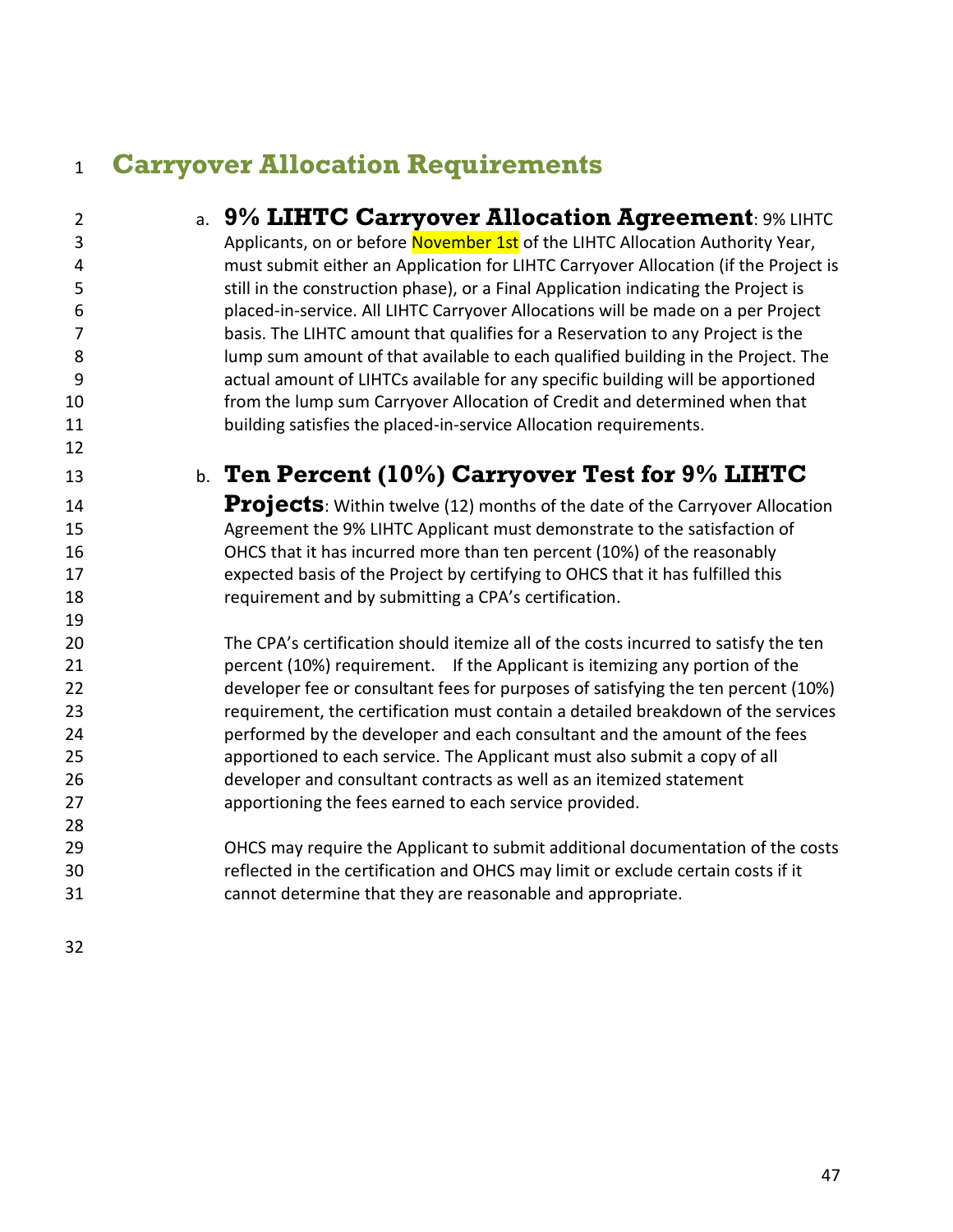#### <span id="page-47-0"></span> **Exchange of 9% Credit Award for Subsequent Year's Credit Allocation**

- <span id="page-47-1"></span> (i) **Request Process**: Once an Applicant has received a Reservation of LIHTCs, the Applicant has the responsibility to complete the Project by the timelines identified in the IRC Section 42 and as outlined in the QAP. OHCS reserves the authority to exchange an Allocation of Credits from one (1) year for the exact same amount of Credits in a subsequent credit year. Applicants must determine good cause to return their Reservation to OHCS, and as such the Applicant has a one (1) time option to return its Allocation to OHCS, as follows:
- No later than March 31 of the year following the Reservation of LIHTCs, an Applicant may request to return its allocation for the exact same Project for which the credit was originally allocated at Carryover and exchange it for an award of the same amount of credits from the next credit year as the amount returned. For example, a 2020 awarded Project that receives a forward reservation of 2021 tax credits of the exact same amount can transfer if requested by March 31, 2020, to get an allocation of 2021 credits. This is necessary if the Project will not be placed in service by Dec. 31, 2020 and needs to wait to place in service until the end of 2021.
- After LIHTCs have been returned, an Applicant may apply for additional LIHTCs. Projects must comply with the requirements applicable in the initial year of award and all representations made in the initial application (unless specifically and explicitly waived by OHCS); OHCS must have a Project to which it can award current-year LIHTCs.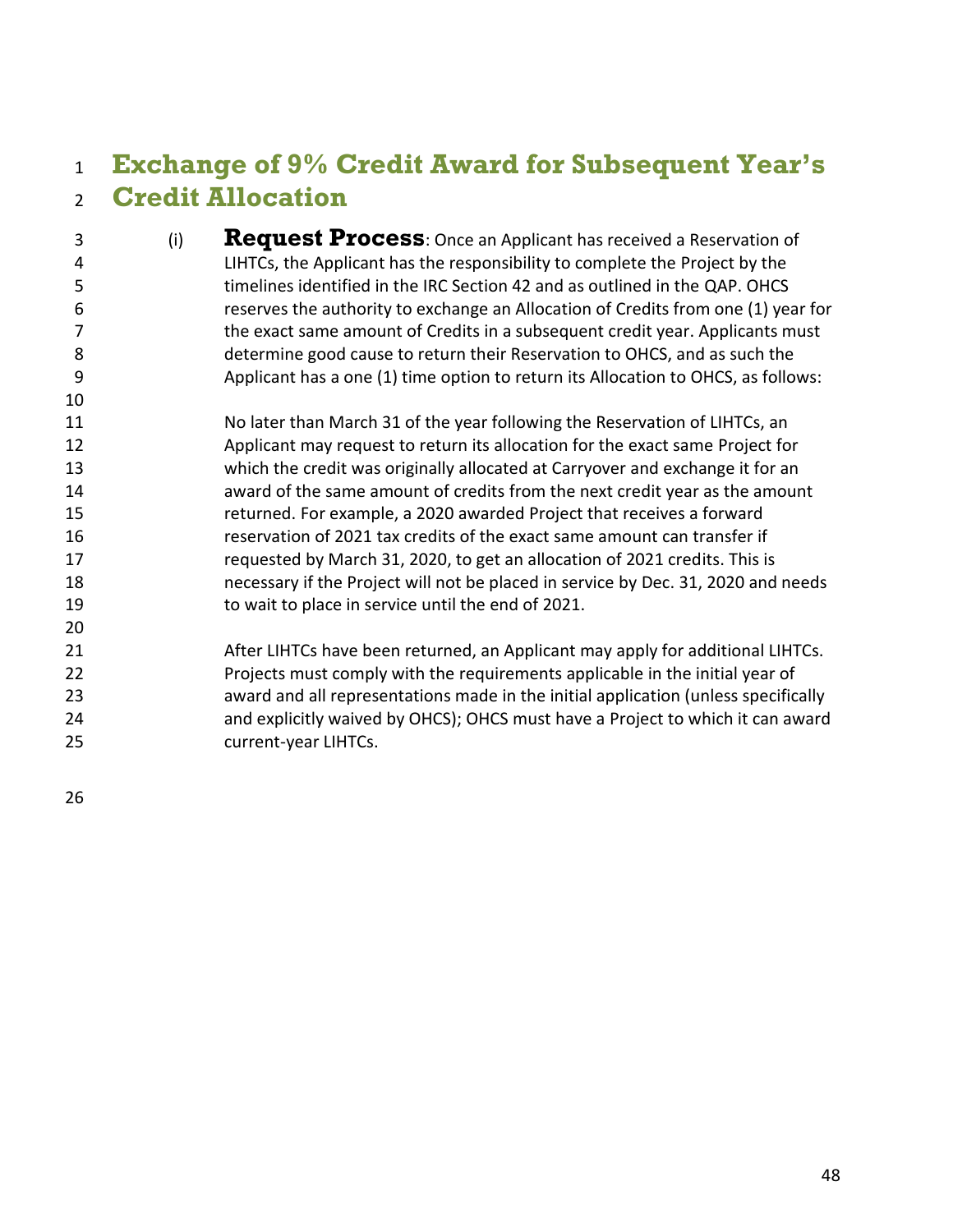## <span id="page-48-0"></span>**Considerations**

## <span id="page-48-1"></span>**Reservation of Rights**

| 4              | (i) |    | Project/Request Denial OHCS, in its sole discretion, may reject an Application  |
|----------------|-----|----|---------------------------------------------------------------------------------|
| 5              |     |    | where the Applicant, Owner, Principal, or other Participant with respect to the |
| 6              |     |    | proposed Project, previously has done any of the following:                     |
| $\overline{7}$ |     | a. | Failed to complete Projects in accordance with requests or certified plans      |
| 8              |     |    | presented to OHCS or other public or private allocating agencies.               |
| 9              |     | b. | Failed to complete a Project within the time schedule required or budget        |
| 10             |     |    | indicated in the request.                                                       |
| 11             |     | c. | Failed to effectively utilize previously allocated Program funds and            |
| 12             |     |    | notified of such failure to meet appropriate utilization in advance of          |
| 13             |     |    | request NOFA closing date.                                                      |
| 14             |     | d. | Been found to be in non-compliance with Program rules as evidenced by           |
| 15             |     |    | OHCS or other public or private Allocating Agency Project monitoring and        |
| 16             |     |    | missed the cure time deadline given in writing.                                 |
| 17             |     | e. | Been debarred or otherwise sanctioned by OHCS or other state, federal           |
| 18             |     |    | or local governmental agency.                                                   |
| 19             |     | f. | Been convicted within the last ten (10) years of criminal fraud,                |
| 20             |     |    | misrepresentation, misuse of funds, or moral turpitude or currently is          |
| 21             |     |    | indicted for such an offense.                                                   |
| 22             |     | g. | Been subject to a bankruptcy proceeding within the last five (5) years.         |
| 23             |     | h. | Otherwise displayed an unwillingness or inability to comply with OHCS           |
| 24             |     |    | requirements.                                                                   |
| 25             |     |    | OHCS reserves the right to disapprove any Application if, in its judgment, the  |
| 26             |     |    | proposed Project is not consistent with the goals of providing decent, safe and |
| 27             |     |    | sanitary housing for low-income persons. OHCS may impose additional             |
| 28             |     |    | conditions on Project Applicants for any Project as part of the Application,    |
| 29             |     |    | Reservation or Allocation processes.                                            |
| 30             |     |    |                                                                                 |
|                |     |    |                                                                                 |

## <span id="page-48-2"></span>**Documentation of Discretion**

OHCS may, at its sole discretion, award credits in a manner not in accordance with the

requirements of the QAP. If any provision of this QAP (and documents included herein by

reference) is inconsistent with the provisions of any current or amended IRC Section 42,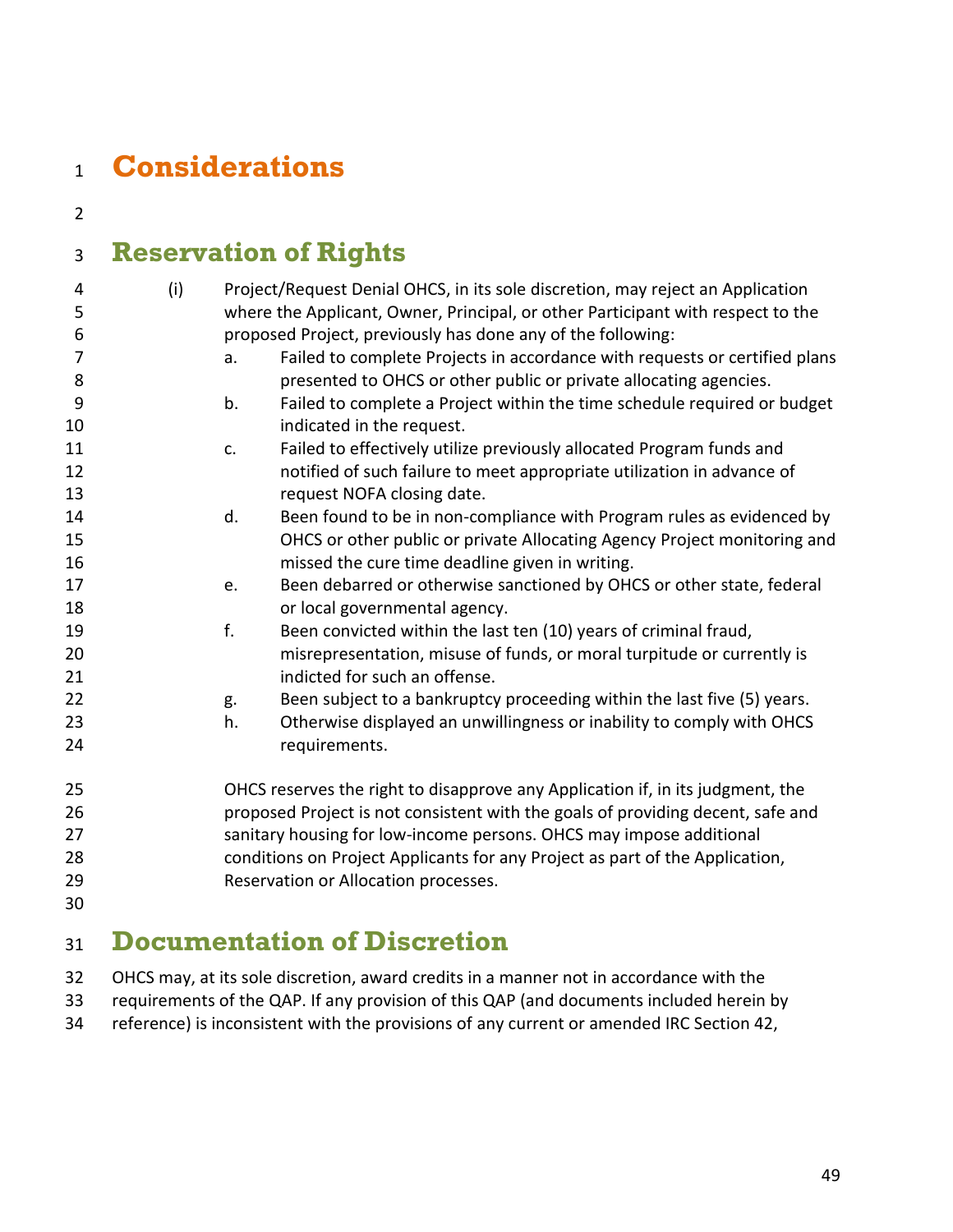corresponding Treasury Regulations, and applicable IRS guidance, or any existing or new State

Laws or State Administrative Rules governing the LIHTC Program, the provisions of IRC Section

42, corresponding Treasury Regulations, and applicable IRS guidance, State Laws or State

Administrative Rules take precedence over the QAP.

## <span id="page-49-0"></span>**Policy on Exceptions/Waiver Requests**

All OHCS policies, other than those mandated by Section 42 of the Code, are considered as

guidelines and may be waived by OHCS at its sole discretion. A written request for a waiver or

exception, accompanied by justification, may be submitted to OHCS. QAP waivers will be

documented for all Projects and regular periodic publications of waivers will identify the

Applicant, the QAP provision waived, and the reason for waiver. In addition, the summary for

Projects recommended for funding may identify and explain waivers granted for any Projects

 listed. 

Applicants, lenders, or syndicators must request a waiver or exception to a policy in writing

- with a full justification at least 30 days prior to the construction/equity closing date for
- Applications. Furthermore, OHCS reserves the right to waive any provision or requirement of

the QAP that is not stipulated in IRC Section 42 of the Code in order to affirmatively further fair

- housing.
- 

21 If OHCS acts contrary to or fails to take action in accordance with this Plan or any other Program

Requirement, such act or omission does not constitute a waiver by OHCS of a Project, person,

or other entity's obligation to comply with the provisions of this Plan, other Program

Requirements, or establish a precedent for any other Project, person or entity. In any event,

no waiver, modification, or change of OHCS Program Manuals, or any other Program

Requirement will be binding upon OHCS unless it is in writing, signed by an authorized agent of

- OHCS, and consistent with law.
- 

## <span id="page-49-1"></span>**Partial Invalidity**

If any provision of this QAP, or the application of this Plan to any person or Project, is found by

a court to any extent to be invalid or unenforceable, the remainder of this Plan, or the

32 application of that provision to persons or circumstances other than those with respect to

which is held invalid or unenforceable, shall not be affected. Each provision of the Plan shall be

valid and enforceable to the fullest extent permitted under or federal law.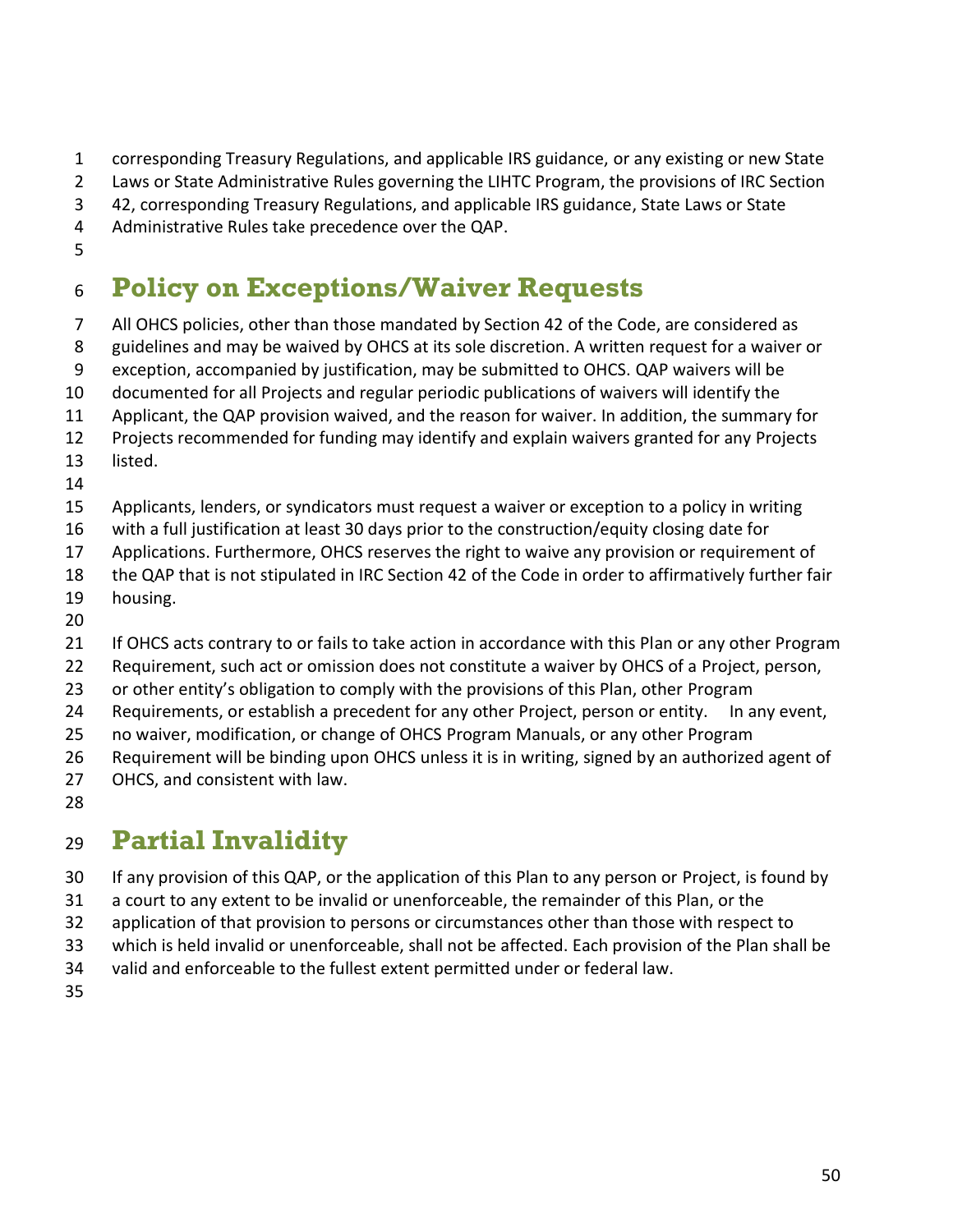## <span id="page-50-0"></span>**Disclaimer**

- Issuance of a LIHTC reservation pursuant to a Reservation and Extended Use Agreement, a
- LIHTC Carryover Allocation (Carryover) or placed in service allocation as indicated by OHCS or
- the IRS Form 8609 by OHCS, shall not constitute or be construed as a representation or
- warranty as to the feasibility or viability of the Project, or the Project's ongoing capacity for
- success, or any conclusion with respect to any matter of federal or state income tax law. All
- LIHTC allocations are subject to the IRS Code and corresponding Treasury Regulations governing
- the LIHTC Program, and Applicants are responsible for the determination of a Project's
- eligibility and compliance. If statements in this QAP are in conflict with the regulations set forth
- in Section 42 of the Code and corresponding Treasury Regulation, such as Code and regulations
- shall take precedence. While this QAP and the applicable NOFA governs OHCS's process of
- allocating LIHTC, Applicants may not rely upon this guide or OHCS's interpretations of the IRC
- requirements.
- 
- No executive, employee or agent of OHCS, or of any other agency of the State of Oregon, or any

official of the State of Oregon, including the Governor thereof, shall be personally liable

concerning any matters arising out of, or in relation to, the allocation of the State's LIHTC

- allocation, or the approval or administration of this QAP.
- 
- Lenders and investors should consult with their own tax or investment counsel to determine
- whether a Project qualifies for LIHTCs, or whether an investor may use the LIHTCs, or whether any Project is commercially feasible.
- 

## <span id="page-50-1"></span>**Violations**

- OHCS may exercise any of the Remedies described below if:
- The Applicant fails to comply with any Program Requirement including, but not limited 27 to, the timely payment of charges and fees and the execution and recording of documents satisfactory to OHCS;
- 29 OHCS determines the Applicant or other Program participant made a material misrepresentation, directly or by omission;
- 31 OHCS determines the Applicant or other Program participant is debarred from accessing Program resources or otherwise is not a qualifying Applicant; or
- The Applicant, Owner, or other Program participant otherwise defaults with respect to any Program Requirement or obligation to OHCS.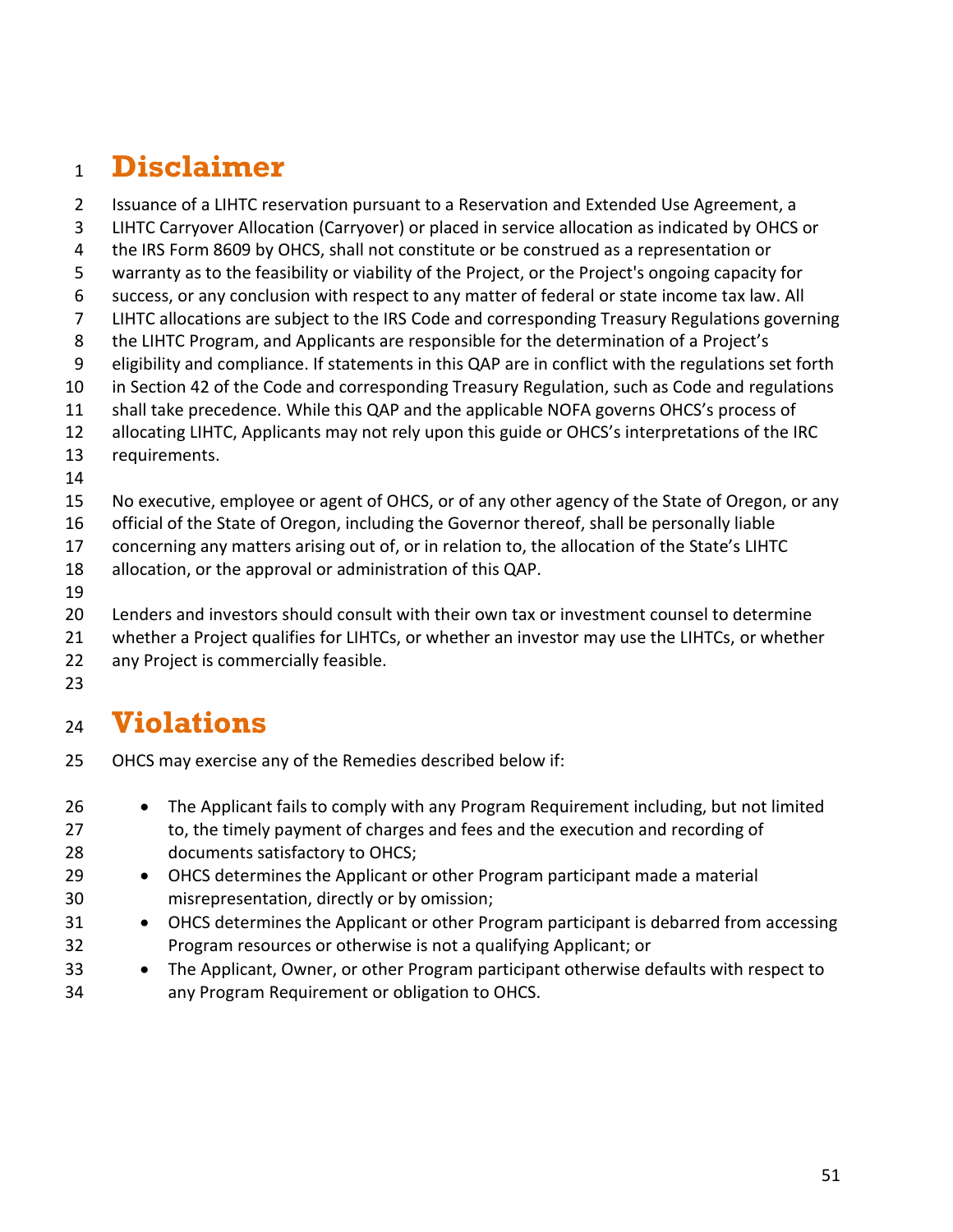- $\frac{1}{2}$
- OHCS will have no duty, obligation, or liability to the Applicant, the lender, the tax credit
- investor, or other related Program participant for exercising such remedies. Applicant and
- related Program participants, including lenders and tax credit equity investors, expressly waive
- any claims, causes of action or other remedies against OHCS with respect to a disqualification,
- 6 cancellation, or modification as described above as a condition of Applicant's filing of its<br>7 Application or their participation in the Program.
- Application or their participation in the Program.
- 
-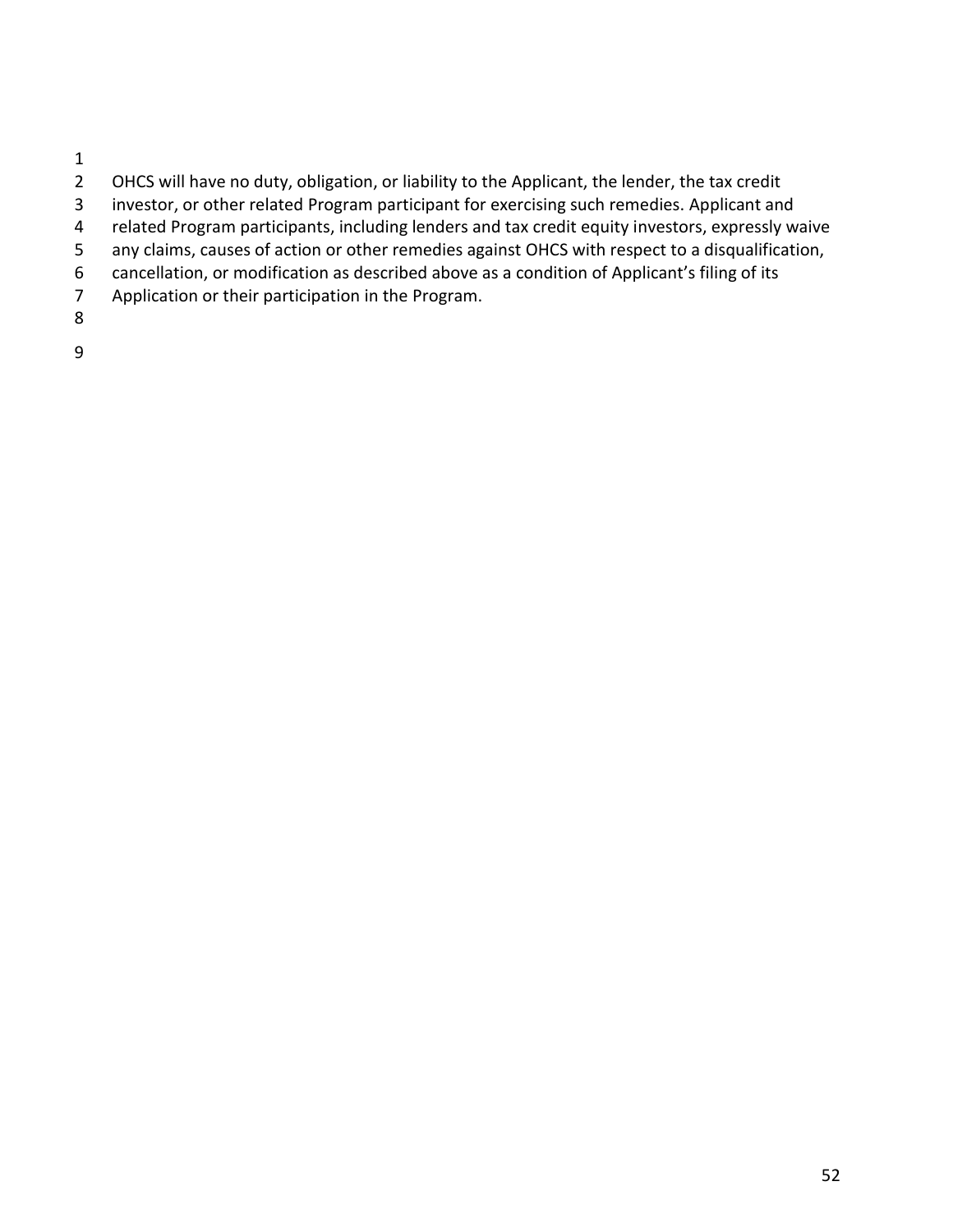## <span id="page-52-0"></span>**Remedies**

- 2 In the event of any failure to adhere to the terms of this Plan, including as described above in
- the Violation section, OHCS may elect to pursue any and all remedies available to it under the
- Program Requirements, including executed documents, or otherwise available to it at law.
- These remedies include, but are not limited to:
- (i) Cancellation of an Application.
- (ii) Revocation or modification of an Allocation Credit or other award of OHCS 8 resources.
- (iii) Debarment of person or entity from accessing OHCS Programs.
- (iv) Recoupment of allocated or disbursed resources.
- (v) Specific enforcement.
- (vi) Actions for general, specific, or punitive damages.
- (vii) Appointment of a Project receiver.
- (viii) Foreclosure of secured interests or otherwise.
- Furthermore, OHCS may, and specifically reserves the right to, modify, waive, or postpone any
- created restrictive covenants or equitable servitudes with respect to the Project or any part
- thereof.
- 
- No Third-Party Liability: Nothing in the Program Requirements is intended, or shall be
- construed, to create a duty or obligation of OHCS to enforce any term or provision of the
- Program Requirements or exercise any remedy on behalf of, at the request of, or for the benefit
- of, any former, present, or prospective resident. OHCS assumes no direct or indirect obligation
- or liability to any former, present, or prospective resident for violations by the Applicant,
- Owner or any other Program participant.
- 

#### <span id="page-52-1"></span>**Effective Date**

- This Qualified Allocation Plan shall be effective upon its approval and execution by the
- Governor.
-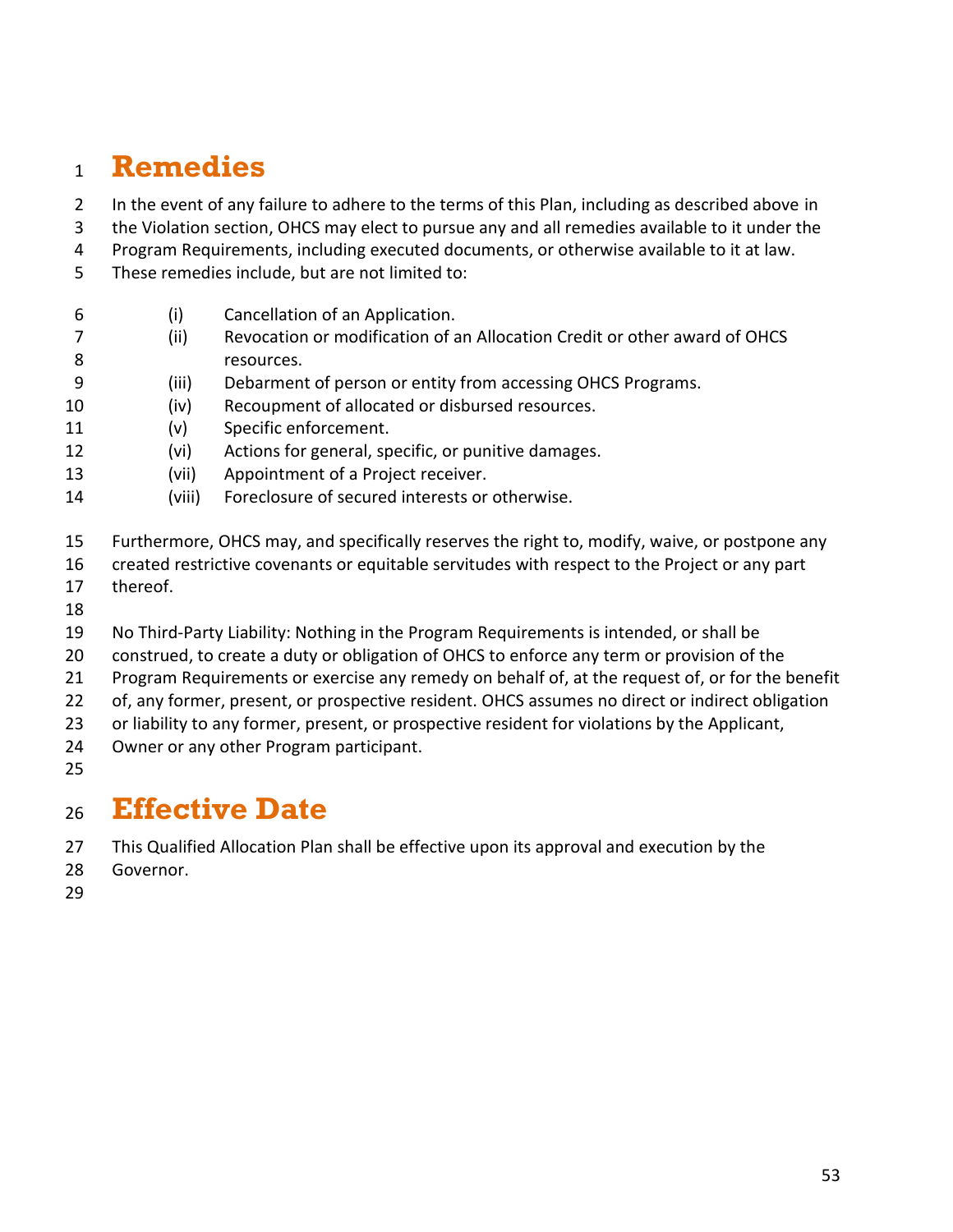# **Appendix**

# **Appendix: Underwriting Criteria**

- 
- 
- 
- -
-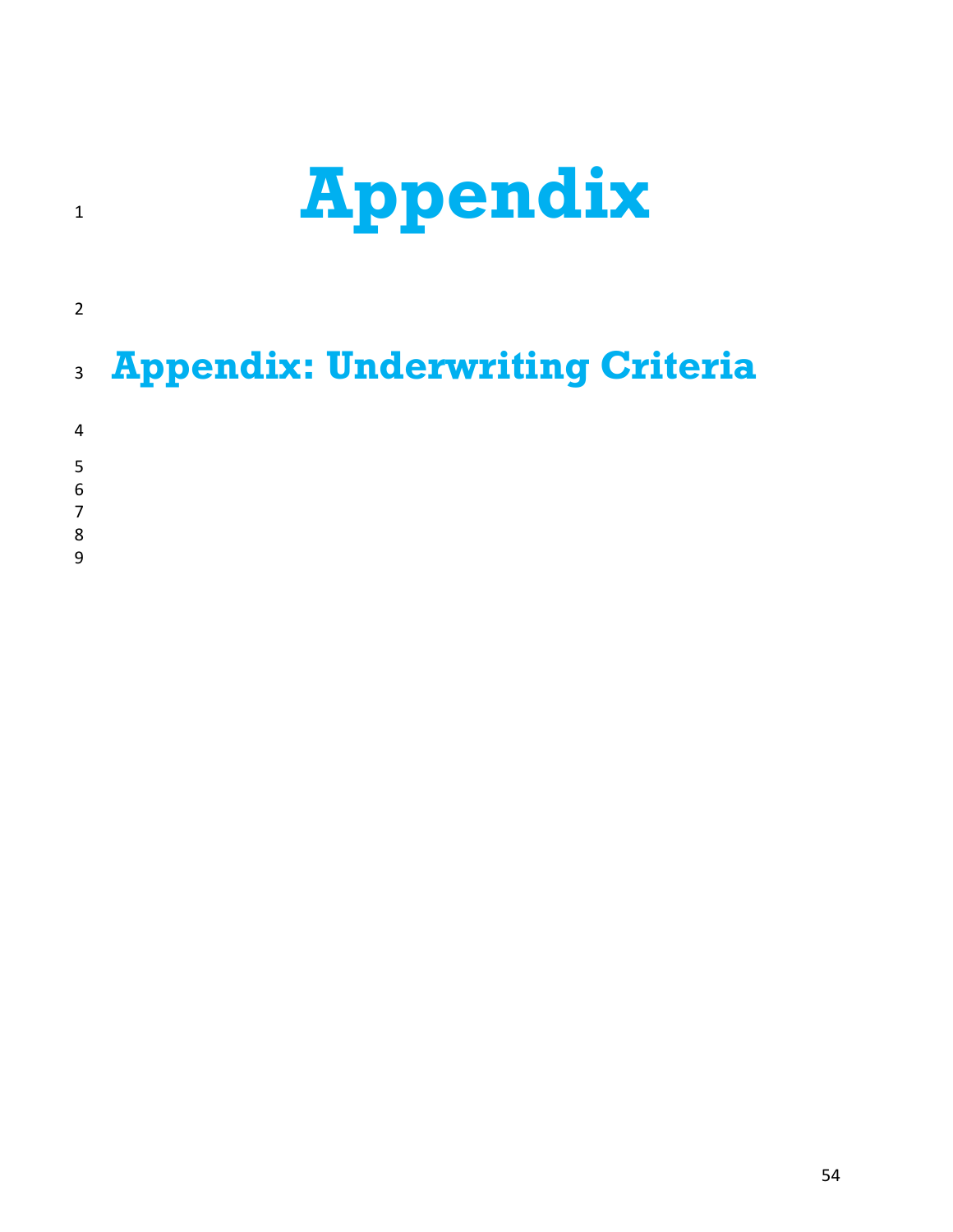## <span id="page-54-0"></span>**Appendix 1 – Underwriting Standards**

#### <span id="page-54-1"></span>**Program Limits:**

OHCS has established the following Program Limits for evaluating Projects. The Applicant should demonstrate in the Application compliance with all the Program Limits. In determining the amount of Program resources to allocate to a Project, OHCS may reduce the budget and funding amounts to reflect the Program Limits listed below. If the Applicant varies from the following Program Limits, mitigating factors must be provided by the Applicant, which factors will be subject to OHCS consideration in its sole discretion.

#### <span id="page-54-2"></span>**i. Maximum Construction Contingencies included in LIHTC Determination:**

The maximum amount of LIHTCs reserved or allocated to a Project will be determined after limiting the rehabilitation contingency to ten percent (10%) of the rehabilitation costs and the new construction contingency to five percent (5%) of the new construction costs. Rehabilitation costs include rehabilitation hard costs, site work costs, general conditions, and contractor profit and overhead. New construction costs include new construction hard costs, site work costs, general conditions, and contractor profit and overhead.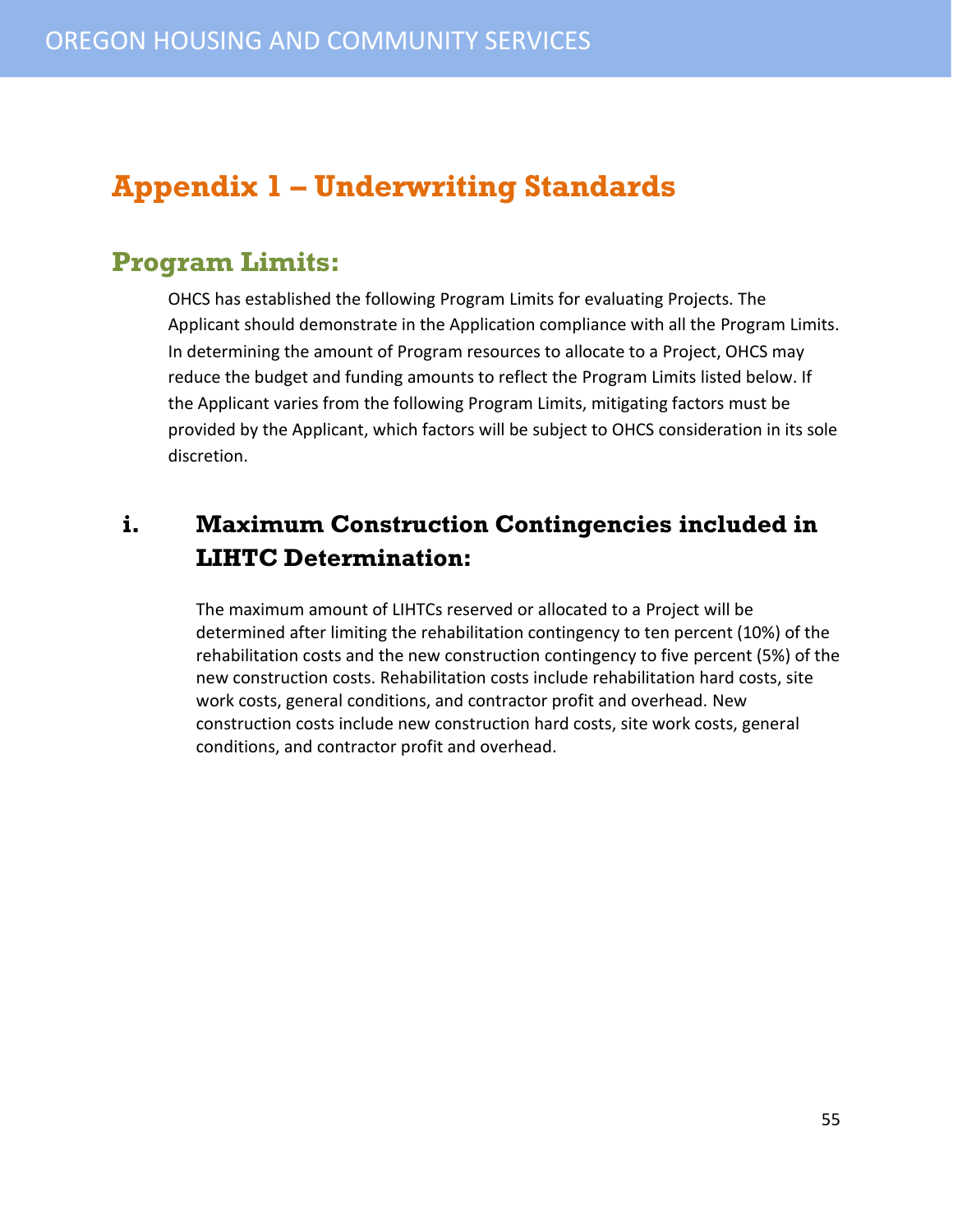#### <span id="page-55-0"></span>**ii. Maximum Developer Fees**

OHCS will consider Developer Fees, as specified in the table below; calculated as the Developer Fee plus Consultant Fees divided by the Total Project cost minus Acquisition, Developer Fee, Consultant Fees and Capitalized Reserves

| Developer Fee PLUS Consultant Fee                                                |  |  |
|----------------------------------------------------------------------------------|--|--|
| Total Project Cost MINUS Acquisition, Developer Fee, Consultant Fee, Capitalized |  |  |
| Reserves                                                                         |  |  |

| Project Size | 9% LIHTC<br><b>New</b><br>Construction | 9% LIHTC<br>Acquisition/Rehab                                  | 4% LIHTC<br><b>New</b><br>Construction | 4% LIHTC<br>Acquisition/Rehab                                  |
|--------------|----------------------------------------|----------------------------------------------------------------|----------------------------------------|----------------------------------------------------------------|
| <31 Units    | 18%                                    | 20%<br>+ \$4,000/unit OR<br>+ \$5,500/unit for<br>Preservation | 20%                                    | 22%<br>+ \$4,000/unit OR<br>+ \$5,500/unit for<br>Preservation |
| 31-75 Units  | 16%                                    | 18%<br>+ \$4,000/unit OR<br>+ \$5,500/unit for<br>Preservation | 18%                                    | 20%<br>+ \$4,000/unit OR<br>+ \$5,500/unit for<br>Preservation |
| 76-100 Units | 14%                                    | 16%<br>+ \$4,000/unit OR<br>+ \$5,500/unit for<br>Preservation | 16%                                    | 18%<br>+ \$4,000/unit OR<br>+ \$5,500/unit for<br>Preservation |
| 100+ Units   | 12%                                    | 14%<br>+ \$4,000/unit OR<br>+ \$5,500/unit for<br>Preservation | 14%                                    | 16%<br>+ \$4,000/unit OR<br>+ \$5,500/unit for<br>Preservation |

For this purpose, Developer Fees shall be deemed to include all consultant fees (other than arm's length architectural, engineering, appraisal, market study and syndication costs), and all other fees paid in connection with the Project for services that would ordinarily be performed by a developer, as determined by OHCS.

The Developer Fee will be set at the time of the construction/equity closing based on the Project's final budget after construction bids have been accepted and final sources and uses have been balanced, but will not exceed the amount in the application without approval which will be at the sole discretion of OHCS and will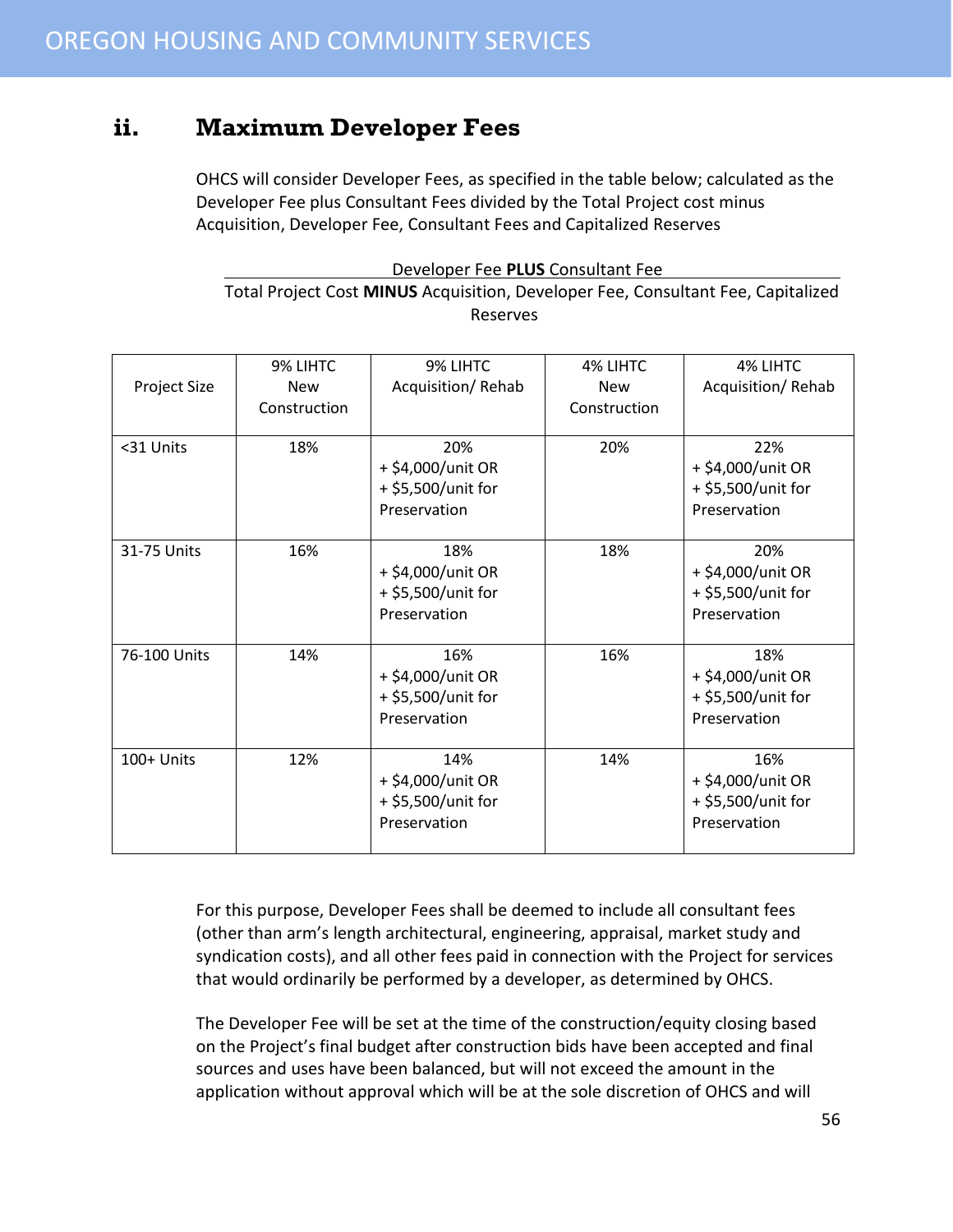not be unreasonably withheld for justifiable increases in the scope of work, as long as the developer fee does not exceed OHCS's approved maximum developer fee. The fee presented in the Placed in Service documentation may not exceed the amount finalized at closing.

To be included in tax credit basis, it must be an eligible cost and deferred developer fees must be due and payable at a certain date generally within a time period that does not exceed fifteen (15) years. Cash-flow Projections must support the expectation of repayment. If repayments are not illustrated annually, the portion not illustrated to be repayable will be removed from eligible basis.

#### <span id="page-56-0"></span>**iii. Operating Expenses**

Operating expenses will be reviewed for reasonableness within the budgets submitted; Applicant may be required to submit documentation (including for example three years of audited financials for rehabilitation Projects) to substantiate that any or all of the Projects revenue or costs are reasonable. OHCS will review against its portfolio and take into consideration input from lenders and investors.

#### <span id="page-56-1"></span>**iv. Maximum Contractor's Profit and Overhead**

When the general contractor is a Principal, Related Party or otherwise has an Identity of Interest with the Applicant or Project Owner, OHCS will limit the general contractor's combined profit, general conditions and overhead to an amount up to ten percent (10%) of total rehabilitation/construction costs plus site work costs. All others will be limited to a combined profit, overhead and general conditions amount of up to fourteen percent (14%) of construction costs plus site work.

#### <span id="page-56-2"></span>**Inappropriate Use of Resources**

#### <span id="page-56-3"></span>**(i) Debt Reduction**

Program resources may not be used to buy down or refinance existing debt.

#### <span id="page-56-4"></span>**(ii) Reimbursement for Prior Construction**

Program resources may not be used to reimburse construction or rehabilitation work started or completed within six (6) months before a 9% Application or approved intent resolution for 4% LIHTC.

#### <span id="page-56-5"></span>**Financial Feasibility**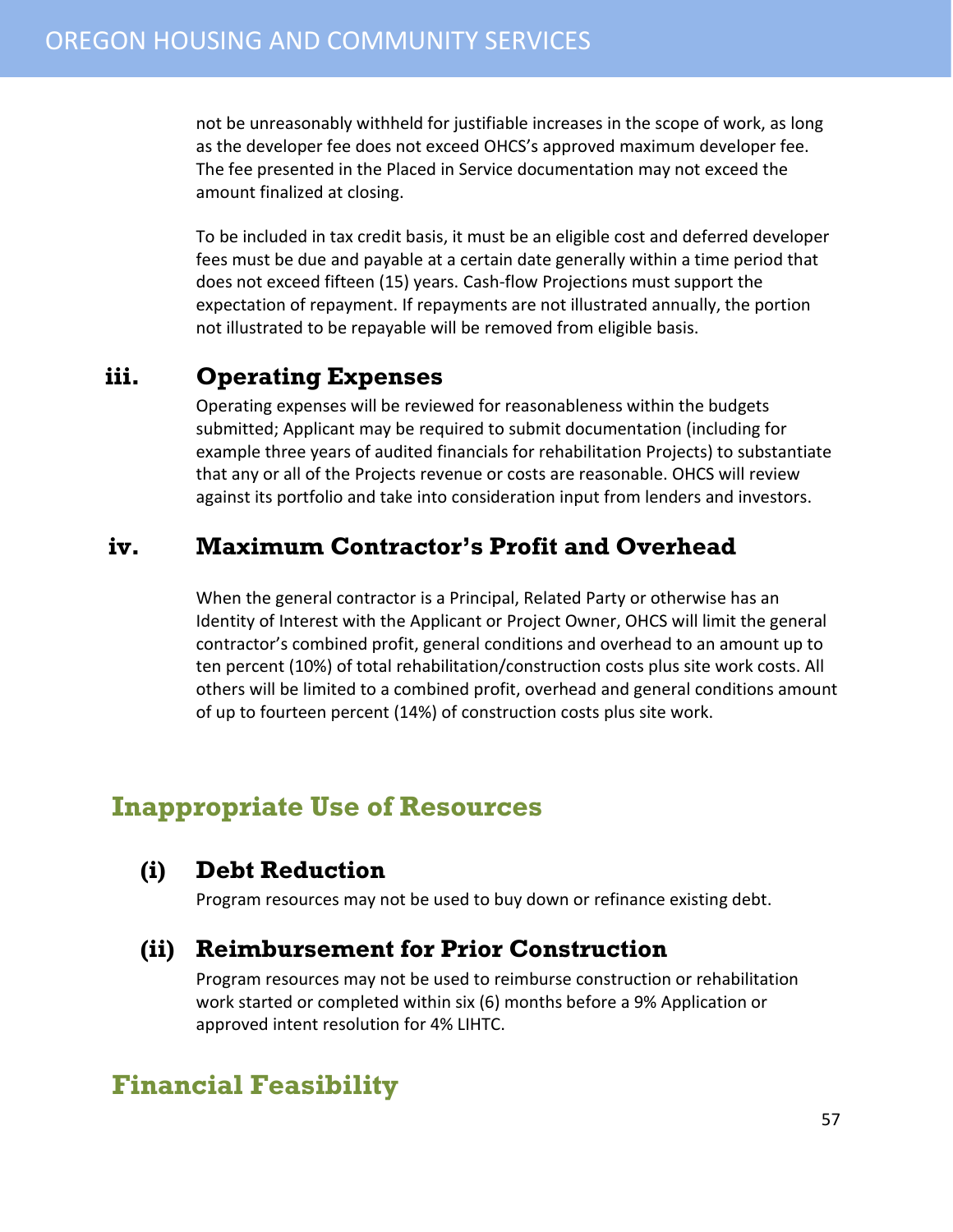#### <span id="page-57-0"></span>**i. Sources and Uses Statement:**

The Applicant must submit the Sources and Uses statement with its Application or as otherwise required by OHCS**.** The Sources and Uses statement must describe all the funds or Sources to be used to pay for all Project costs and the intended Uses of such funds. The Sources and Uses statement must identify each separate source and use and the estimated timing of final approval for each. The Sources and Uses must balance fully and no Source may be unknown. If any sources or uses are identified as unknown at the time of review, the Applicant's application may be deemed incomplete and removed from further processing.

| Acquisition cost must be supported by an            |                            |  |
|-----------------------------------------------------|----------------------------|--|
| appraisal                                           |                            |  |
| <b>Construction Inflation Factor/Cost Escalator</b> | 3 % of total construction  |  |
| (applies to separate line item                      | cost                       |  |
| above and beyond construction bid)                  |                            |  |
| <b>Contractor Profit, General Conditions and</b>    | 14% of total construction  |  |
| Overhead - non Identity of Interest                 | cost or less               |  |
| (does not include insurance)                        |                            |  |
| <b>Contractor Profit, General Conditions and</b>    | 10% of total construction  |  |
| Overhead - Identity of Interest                     | cost or less               |  |
| (does not include insurance)                        |                            |  |
| <b>Soft Costs</b>                                   | 30% of Total Project Cost  |  |
|                                                     | or less                    |  |
|                                                     | Generally six (6) month of |  |
| <b>Operating Reserve</b>                            | operating expenses or      |  |
|                                                     | lender / investor          |  |
|                                                     | conditions                 |  |
|                                                     | Submit cash flow analysis  |  |
| <b>Lease Up Reserve</b>                             | utilized to determine the  |  |
|                                                     | amount                     |  |
|                                                     | Submit evidence of the     |  |
|                                                     | partner lenders and/or     |  |
| <b>Reserve for Replacement</b><br>(Capitalized)     | investors to document      |  |
|                                                     | their requirement          |  |
|                                                     | Minimum guideline of       |  |
|                                                     | \$350 per unit per year,   |  |
|                                                     | \$300 for Senior Projects  |  |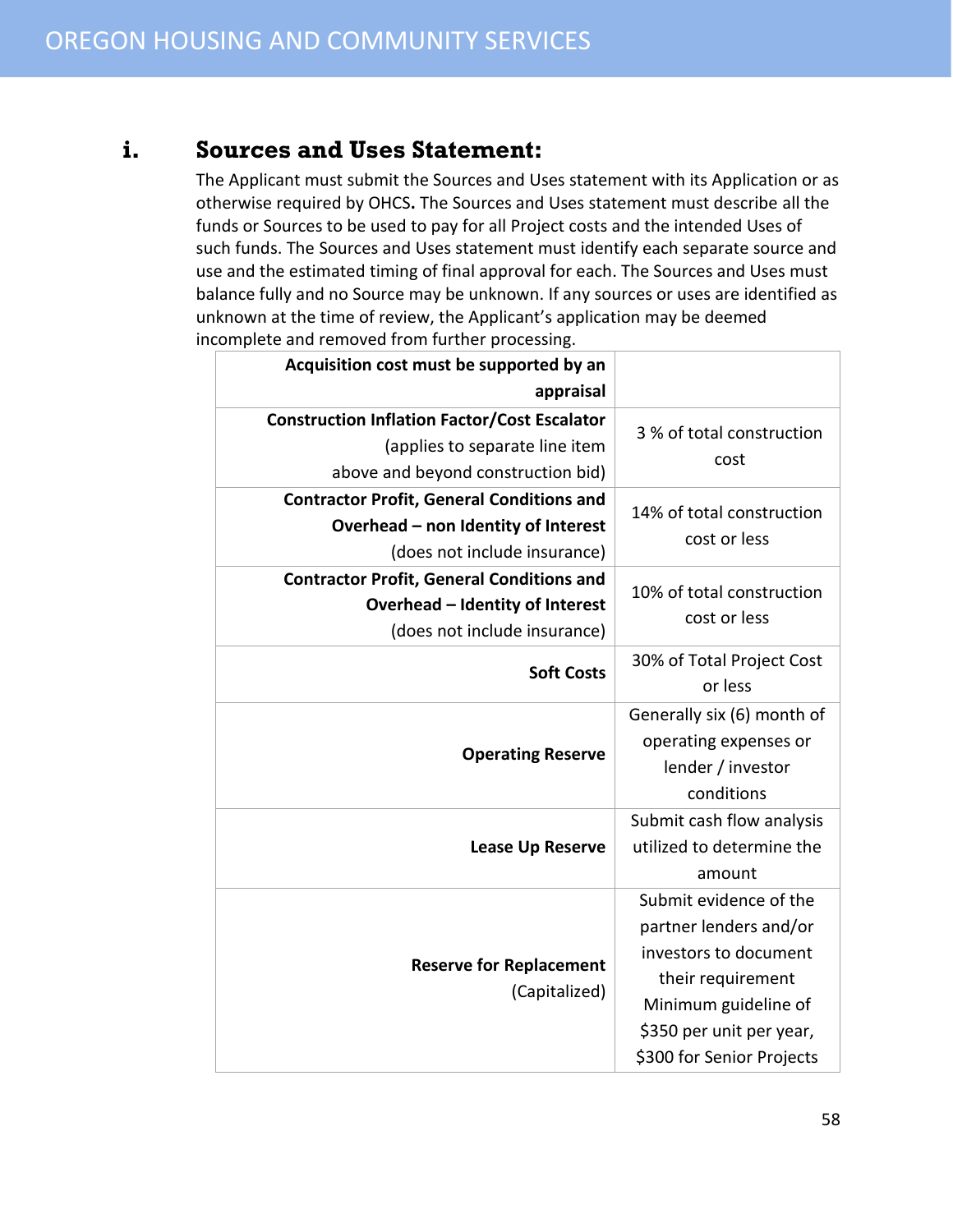#### <span id="page-58-0"></span>**ii. Operating Pro Forma:**

The Applicant must submit with its Application an operating pro forma for the Project satisfactory to OHCS demonstrating financial feasibility and viability of the Project for a typical twenty (20)-year permanent loan period. Different Programs may have different compliance periods and OHCS may require that the operating pro forma address relevant compliance periods. In addition, the Applicant must demonstrate that the Project will continue to be economically feasible and have adequate replacement reserves for an extended use period of an additional fifteen (15) years after the initial compliance periods. The operating pro forma must list each of the compliance periods and extended use periods separately and include assumptions, notes and explanations regarding the respective income and expense Projections.

Absent a long-term commitment (in excess of ten (10) years), Projects with rental assistance must demonstrate financial feasibility excluding the rent subsidy.

If the Project includes commercial and/or other non-residential space, the Applicant must submit the following information and supporting documentation in addition to the residential pro forma requested above:

- a. A breakdown of the total residential and commercial Project costs,
- b. A list of the financing sources for the commercial areas,
- c. Ownership entity and management agent of the commercial areas; and
- d. A twenty (20)year operating pro forma for both the residential and commercial areas.
- e. Such other information as OHCS may require.

The pro forma must contain the following data:

- a. Growth assumptions that are typically estimated at two percent (2%) per year for income and three percent (3%) per year for expenses.
- b. Estimates of income and expenses that are well documented by actual historical amounts, comparable income or expense studies, Applicant market assessment, a market study, or an appraisal.
- c. Such other information as OHCS may require.

The pro forma also must address the following industry benchmarks:

a. A vacancy rate of not less than seven percent (7%), if a different rate is used, explanation must be provided in the Financial Description section of the application.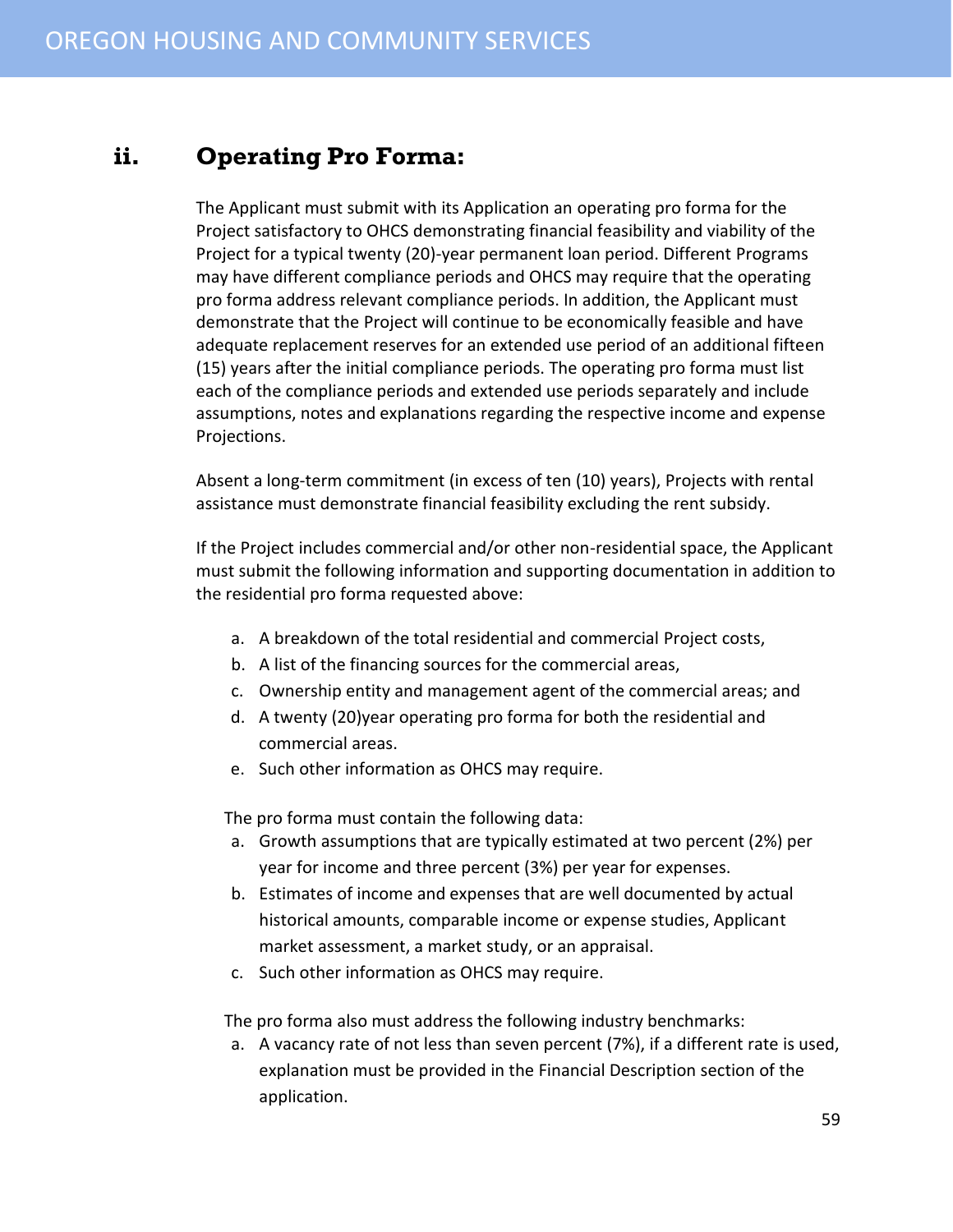- b. An expense ratio and expenses per units properly scaled to the size and scope of the improvements, the cost of local utilities and taxes and the makeup of tenant population served.
- c. Replacement reserves properly scaled to the size and scope of the improvements and the age and condition of the property. Minimum guideline of \$350 per unit per year, \$300 for Senior Projects; amounts in excess will be allowed if reasonably justified by Capital Needs Assessment and / or lenders conditions.
	- d. Operating Reserves are generally six (6) months of operating expenses or lender / investor conditions.

While using some benchmarks and industry best practices to evaluate the information, each pro forma will be separately assessed based on its reasonable and well-documented Projection of income and expenses to determine if it effectively demonstrates the Project's financially feasibility and viability.

#### <span id="page-59-0"></span>**iii. Minimum Debt Coverage Ratio**

The minimum Debt Coverage Ratio (DCR) will be 1.15:1 for all hard amortizing debt through the initial 20-year pro forma period. Projects with debt coverage ratio that exceed 1.30:1 may be eligible for less credit amount than calculated. Projects are underwritten on an individual basis in concert with the lenders to determine an appropriate DCR and perform subsidy layering.

#### <span id="page-59-1"></span>**iv. Debt Underwriting:**

Many Projects require hard amortizing debt as one of the sources of funds. If there is hard amortizing debt, the proposed debt service coverage, and breakeven ratios must be in conformance with OHCS limits and industry norms noted previously. If there is no mortgage debt, then the pro forma must demonstrate a stable positive cash flow over 20 years.

## <span id="page-59-2"></span>**Development Team Capacity**

#### <span id="page-59-3"></span>**i. Previous Experience**

The Applicant must demonstrate to the satisfaction of OHCS that the Applicant, the developer, the Project management consultant, the general contractor, the development consultant under contract and/or other persons or organizations materially involved in the acquisition, construction, rehabilitation, development, or improvement of the Project has: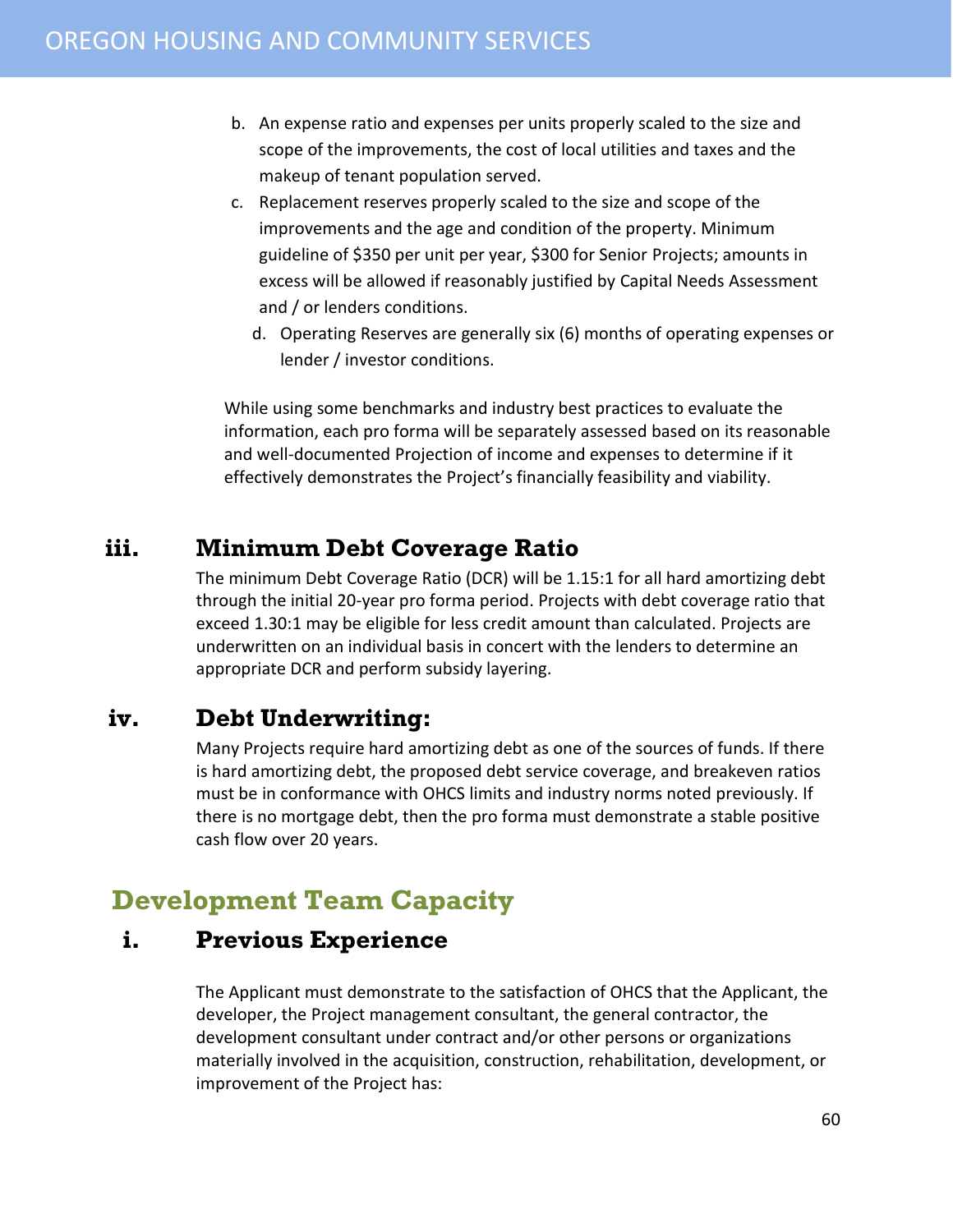- a. Successfully completed a multi-family housing Project of a comparable number of housing units, of similar complexity, and for a similar target population as the proposed Project.
- b. The necessary level of staffing and financial capacity to successfully manage development and operations of its current Project portfolio including, but not limited to, all current and pending Projects and Applications.
- c. Successfully completed previous Projects for which a similar Program allocation was received in Oregon or other states.

If the Applicant is using a development consultant to show this capacity, the Applicant must also submit a copy of the executed contract detailing terms, conditions, and responsibilities between the Applicant and the development consultant at Application.

#### <span id="page-60-0"></span>**Property Management Capacity**

If the Applicant is going to employ a property manager with respect to the Project, they must provide a document detailing the experience level of the proposed property management firm that demonstrates they have successfully managed:

- a. a multi-family housing development of a comparable number of housing units and/or of a similar complexity as the proposed Project; and
- b. a multi-family assisted or subsidized housing development with local, state, and/or federal operating requirements comparable to those of the requested Program.

OHCS will review the change of/or initial implementation of all Management Agents including Owners who are proposing to manage properties as Owner. OHCS policy requires 60 days' notice prior to any change. The owner must submit the proposed new agent plan and qualifications to Asset Management & Compliance section of OHCS. OHCS will review the materials and approve, conditionally approve, or disapprove the proposed agent. Management agents and/or Owners responsible for LIHTC compliance must attend LIHTC training and receive a certification from a nationally recognized LIHTC compliance trainer. Any exceptions to this policy will be made solely at the discretion of OHCS.

#### <span id="page-60-1"></span>**Financial Capacity:**

As disclosed in the Application or other required information, the Applicant's financial condition must not contain any adverse conditions that might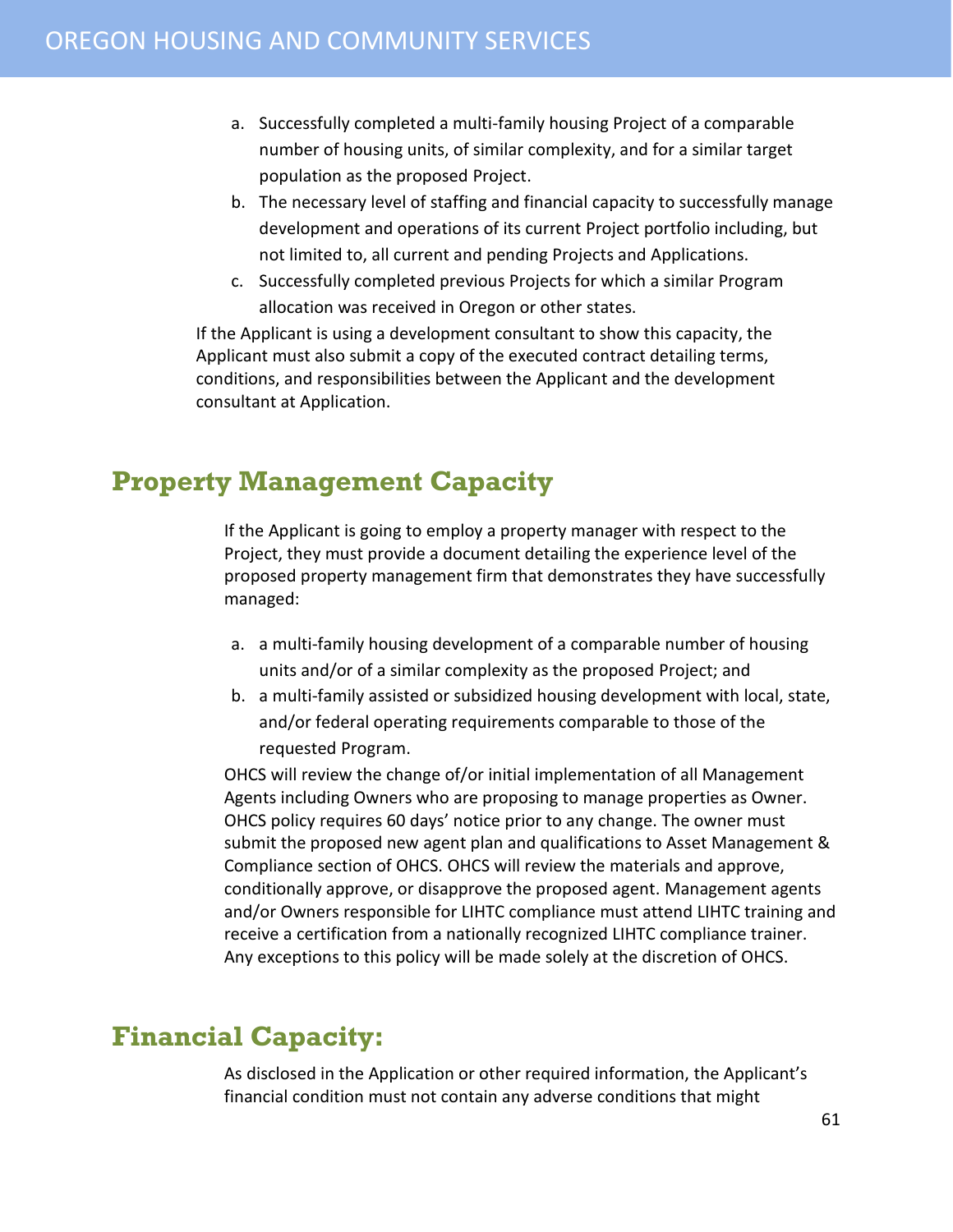#### OREGON HOUSING AND COMMUNITY SERVICES

materially impair the Applicant's ability to perform its financial obligations during the construction or stabilization of the Project.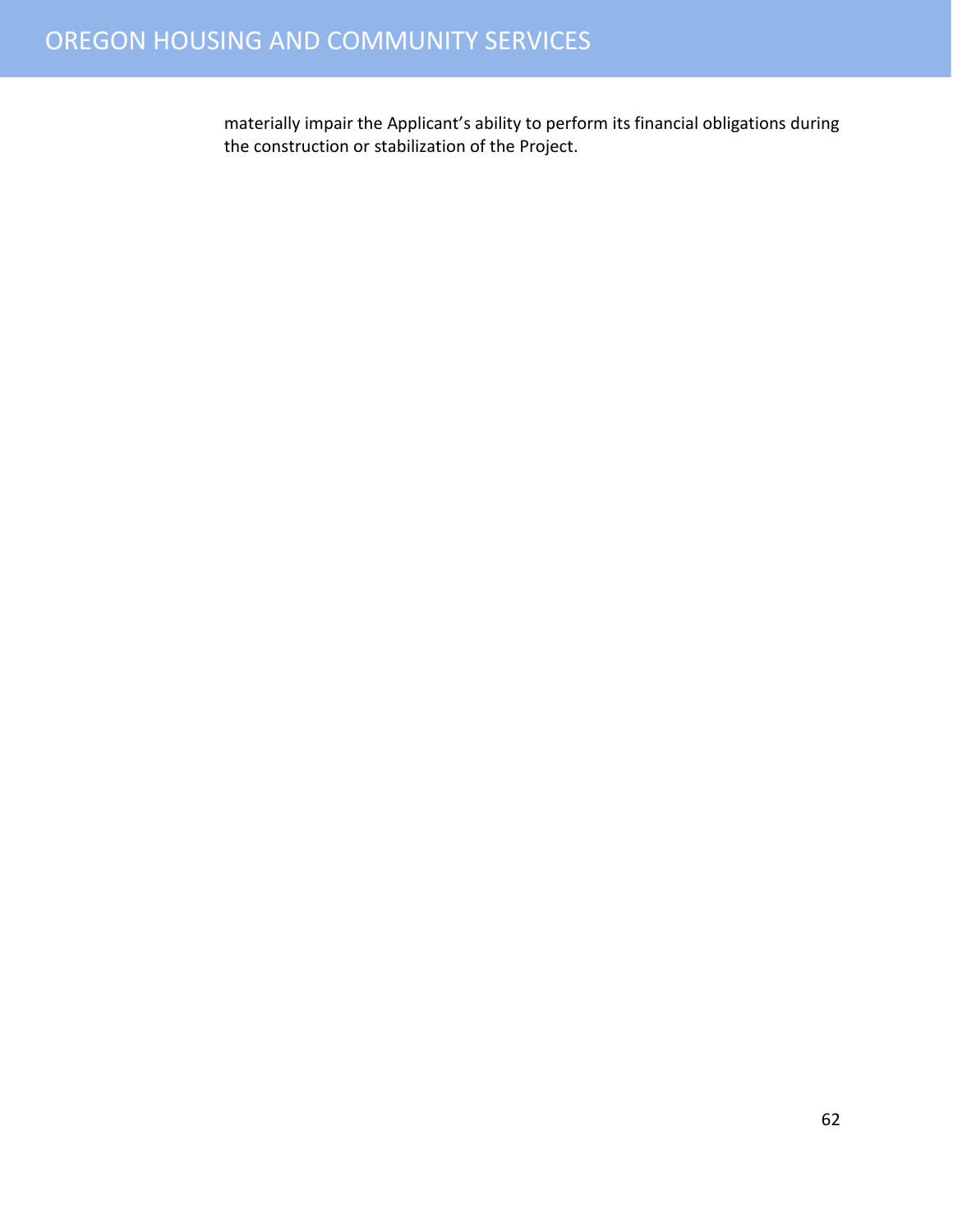#### <span id="page-62-0"></span>**OHCS Sole Discretion**

OHCS reserves the right to determine, in its sole discretion, whether the Third-Party Letters of Interest or Intent, Award Letters, or Commitment Letters are satisfactory, and whether a lender or investor possesses the financial or other capacity to make a specific loan or investment. A change in the Project's financing structure or financing terms after Reservation of OHCS funds must be brought to the attention of OHCS. OHCS may in its sole discretion re-underwrite the Project, which may result in all or a part of OHCS resources being recaptured or reduced by, or returned to, OHCS.

#### <span id="page-62-1"></span>**Project/Request Denial**

OHCS may reject an Application where the Applicant, Owner, Principal, or other Participant with respect to the proposed Project, previously has:

- a. Failed to complete Projects in accordance with requests or certified plans presented to OHCS or other public or private allocating agencies.
- b. Failed to complete a Project within the time schedule required or budget indicated in the request.
- c. Failed to effectively utilize previously allocated Program funds and notified of such failure to meet appropriate utilization in advance of request NOFA closing date.
- d. Been found to be in non-compliance with Program rules as evidenced by OHCS or other public or private Allocating Agency Project monitoring, and missed the cure time deadline given in writing.
- e. Been debarred or otherwise sanctioned by OHCS or other state, federal or local governmental agency.
- f. Been convicted within the last ten (10) years of criminal fraud, misrepresentation, misuse of funds, or moral turpitude or currently is indicted for such an offense.
- g. Been subject to a bankruptcy proceeding within the last five (5) years.
- h. Otherwise displayed an unwillingness or inability to comply with OHCS requirements.

OHCS reserves the right to disapprove any Application if, in its judgment, the proposed Project is not consistent with the goals of providing decent, safe and sanitary housing for low-income persons. OHCS may impose additional conditions on Applicants for any Project as part of the Application, Reservation or Allocation processes.